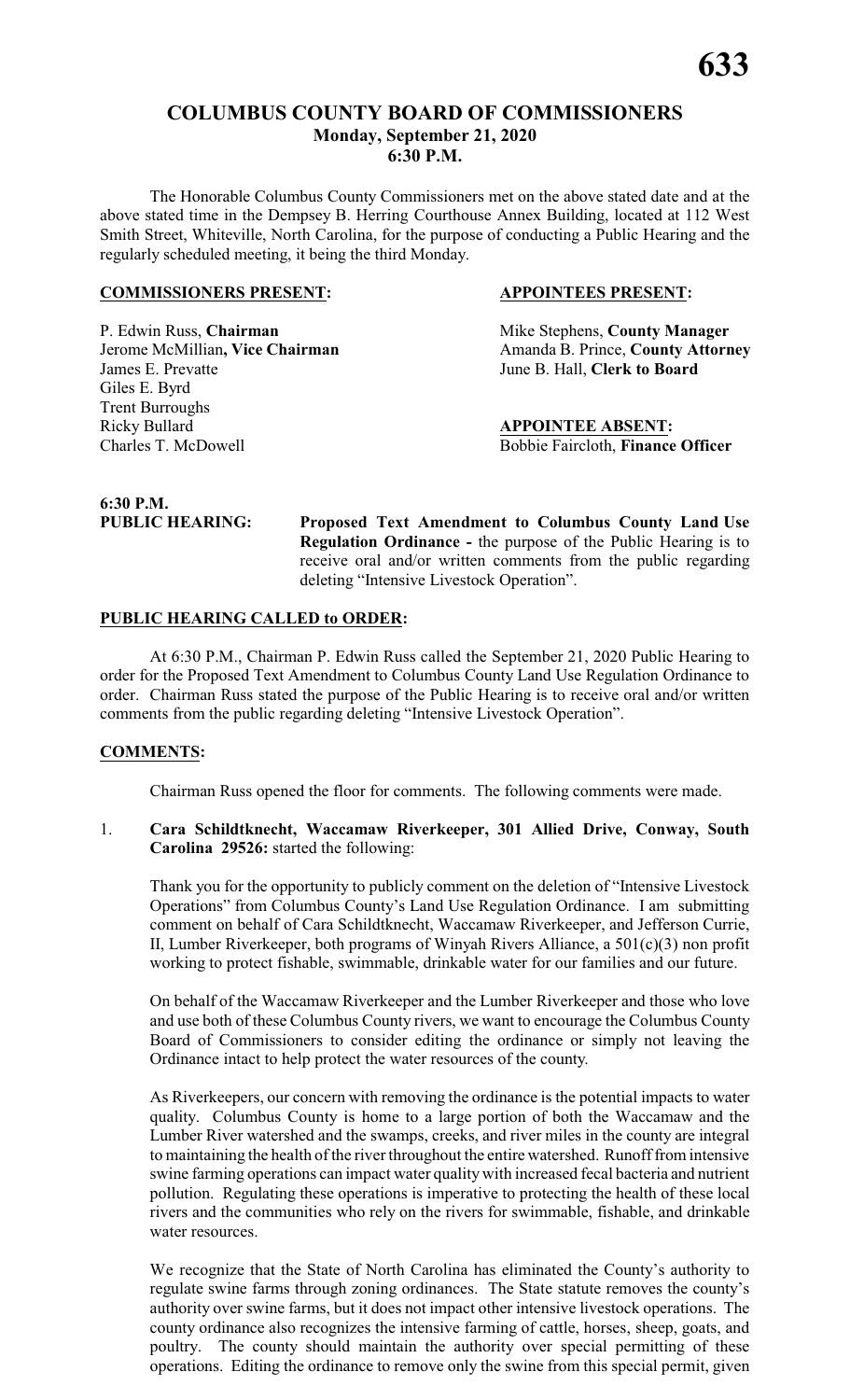the State's authority over swine; may be a more prudent measure than deleting the entire ordinance.

Alternatively, the county could consider leaving the ordinance intact. This would maintain the county's authority should there be changes at the state level concerning swine farming. The land-use regulations are adopted for the purpose of promoting the health, safety, and general welfare of the citizens of Columbus County. The regulation of these intensive livestock operations certainly impacts the health, safety, and general welfare of the county's citizens and should be seriously considered before completely deleting the ordinance.

While we recognize and understand the reasoning behind deleting Intensive Livestock Operations from the land use regulation ordinance, we urge the Board of Commissioners to consider the potential for these operations to impact the health of the county's citizens and rivers. We recommend that Columbus County should maintain the authority to regulate any operations that could negatively affect the health and safetyof its citizens including intensive livestock operations.

#### 2. **Michael Sukop, no address stated:** stated the following:

I wish to express my strong opposition to deleting the requirement for a special use permit for intensive livestock operations.

As a home and landowner in Columbus County who depends on groundwater for my family's water source, the prospect of losing that invaluable resource or having to treat it to assure its safety is unacceptable.

In addition, please consider the implications on property value and the quality of life for Columbus residents, please imagine such an operation on the edge of your own living space.

#### 3. **Robert L. Ford, Executive Director, NC Poultry Federation, 4020 Barrett Drive, Suite 102, Raleigh, NC 27609:** stated the following:

I am executive director for the North Carolina Poultry Federation, Inc. ("the Federation"). In that capacity, I send these Comments of the Federation's support of the proposed amendment to your county's land use regulation ordinance deleting "Intensive Livestock Operation" from the list of regulated uses that require a special use permit ("Proposed Amendment"). The Federation believes that the Proposed Amendment will ensure compliance with well settled North Carolina law and help further eliminate confusion impeding our state's largest industry.

The Federation is a membership organization composed of poultry processors, producers, service providers, vendors and other interested parties. The Federation is the voice of the poultry industry in North Carolina. The poultry industry is the #1 agricultural commodity in North Carolina and agriculture remains the #1 industry in North Carolina. Unquestionably, the poultry industry is a major segment of North Carolina's progressive economy.

North Carolina is fortunate to have representation from both North Carolina based and national and international companies producing poultry products. At this time, North Carolina is home to seven of the nations's largest Broiler processors, two of the nations' major turkey processors and three major commercial egg operations. Several thousand contract growers manage live production under contract with these major companies.

As the Board is likely aware, the current scheme of special use permitting regarding intensive livestock operations in Columbus County is untenable. Specifically, the North Carolina General Statutes provide that County zoning regulations may not affect property used for bona fide farming purposes. N.C. General Statute § 160D-903(a). The current land use regulations which require a special use permit be issued to conduct any intensive livestock operation are plainly inconsistent with this statue. As such, the Federation is wholly in support of the amendment as proposed.

Thank you for the opportunity to submit these comments. Please submit the foregoing comments to the Board for their consideration. Additionally, free to contact the undersigned if you have any questions or need any further information regarding the Federation's position.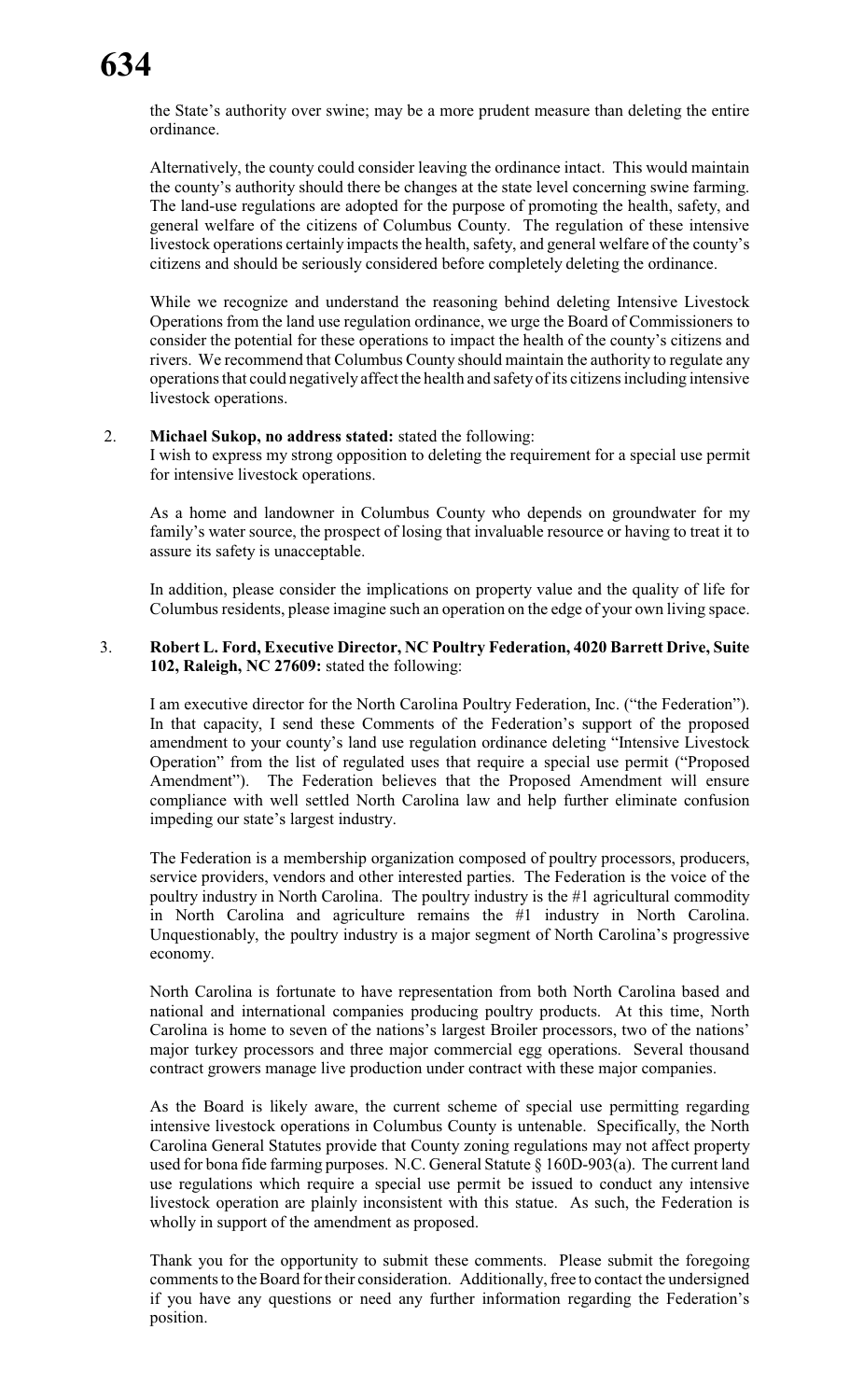#### **TIME PUBLIC HEARING CLOSED:**

At 6:43 P.M., Commissioner McDowell made a motion to close the Public Hearing, seconded by Commissioner Bullard. The motion unanimously passed.

### **6:43 P.M. REGULAR SESSION**

#### **Agenda Items #1, #2 and #3: MEETING CALLED to ORDER, INVOCATION and PLEDGE of ALLEGIANCE:**

At 6:43 P.M., Chairman P. Edwin Russ called the September 21, 2020 Columbus County Board of Commissioners Regular Session Meeting to order. The invocation was delivered by Commissioner Charles T. McDowell. Everyone in attendance stood and pledged Allegiance to the Flag of the United States of America which was led by Commissioner Trent Burroughs.

#### **Agenda Item #4: BOARD MINUTES APPROVAL:**

Commissioner Byrd made a motion to approve the September 08, 2020 Regular Session Minutes, with a correction on Page 631, seconded by Commissioner McDowell. The motion unanimously passed.

#### **Agenda Item #5: PLANNING - AMEND COLUMBUS COUNTY LAND USE REGULATION ORDINANCE:**

Samantha Alsup, Planning Director, requested Board approval to amend the Columbus County Land Use Regulation Ordinance to remove Intensive Livestock Operation, as following (Amendment #4), and adopt a Consistency Statement. **(The required Public Hearing was originally scheduled for September 08, 2020 and cancelled, and on this date at 6:30 P.M. before the meeting. (This will be the first reading.)**

#### ORDINANCE NO. \_\_\_\_\_ (**Amendment #4)**

#### **AN ORDINANCE TO AMEND THE LAND USE REGULATION ORDINANCE OF COLUMBUS COUNTY, NC, ARTICLE IV, SECTION 1; ALSO KNOWN AS CHAPTER 10, PART 2, ARTICLE 8, SECTION 2 OF THE CODE OF ORDINANCES TO DELETE THE REGULATED USE OF INTENSIVE LIVESTOCK OPERATION**

**WHEREAS** the Board of Commissioners wishes to amend the Land Use Regulation Ordinance of the County and the Code of Ordinances to delete "Intensive Livestock Operation" as a regulated use requiring a special use permit to operate; **and**

**WHEREAS** the Planning Board has recommended that the following language be stricken from the Land Use Regulations Ordinance and the Code of Ordinances because bona fide farm activities, including intensive livestock operations, are exempt from county zoning, as stated in GS153A-340; **and**

**WHEREAS** statements of both consistency and reasonableness of these provisions with the intent of future development as stated in the adopted comprehensive land use plan are approved by separate motion.

**THEREFORE, Article IV, Section I, of the Land Use Regulation Ordinance** is hereby amended to delete the following land use:

Section I. Regulated Uses.

Special Use permits are only required for the land uses listed below:

- Heavy Industrial uses (unless in an area already zoned as I-II Heavy Industrial)
- Light Industrial Uses (unless in an area already zoned as I-I Light Industrial)
- **Industrial Parks**
- Private and Public Utilities and related operations
- Solar Energy Generation Facilities (See Appendix A)
- Propane, Fuel Oil, Gasoline, or Other Hydrocarbon Bulk Storage Facilities
- Junk, Storage, Recycling, Reclamation, or Salvage Yards
- **Electronic Gaming Operations**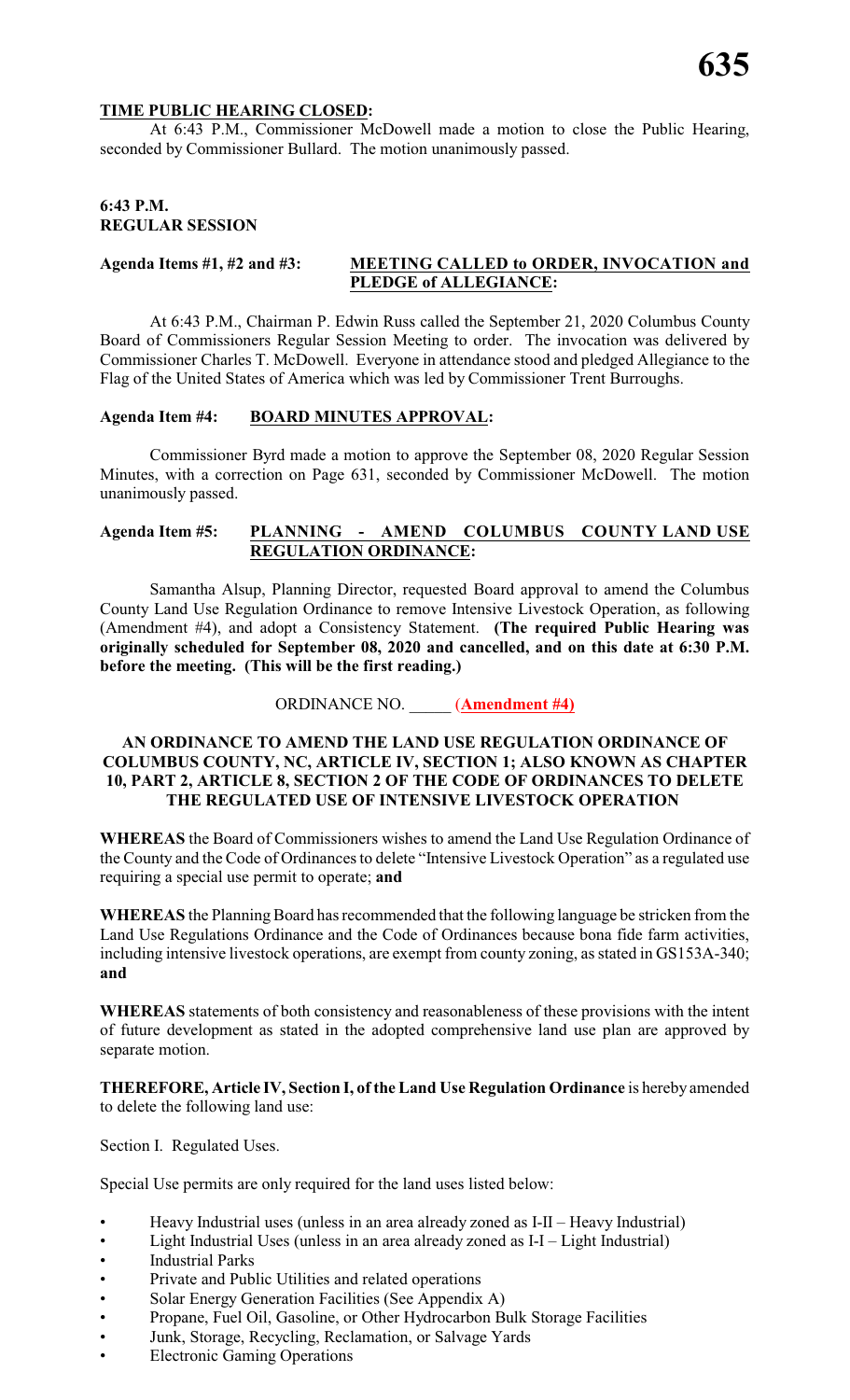- Wireless Communication Towers or other steel frame structures/towers
- Firing Range (Indoor/Outdoor)
- Landfill (Demolition and Sanitary)
- Mining/Quarrying, Borrow Pits, and/or Extraction Operations
- Go-Cart, Motor Cross, and or other categories of race tracks.
- **Intensive Livestock Farming**
- Meat Packing Facilities
- Land Application of Animal and Human Waste
- Adult Businesses (See Columbus County Code Dealing with Adult Business Establishments: Article II. Masseurs, Massage Parlors, Health Salons and Clubs --Section 18-16 through 18-68)
- RV Campgrounds (See The Columbus CountyCode Dealingwith Campgrounds: Article VI. Resort Vehicle Campgrounds -- Section 18-152 through 18-255)
- Manufactured / Mobile Home Parks (See The Columbus County Manufactured/Mobile Home Park Ordinance Adopted November 3, 2009 and as Amended)

**AND THEREFORE, Article IV, Section II, of the Land Use Regulation Ordinance** is hereby amended to delete the following definition of intensive livestock operation:

Section II. Definitions and Rules of Construction

...

Intensive Livestock Operation/Animal Operation: Any enclosure, pen, feedlot, building, or group of buildings intended to be used, or actually used, to feed, confine, maintain, or stable a concentration of cattle, horses, sheep, poultry, or swine and that meet the following criteria as defined by N.C.G.S. 143-215.10B:

- 1. Anytime the total number of animals meets or exceeds the following threshold level:
- Cattle minimum 100 animals
- $Swine minimum 250 animals$
- Horses minimum 75 animals
- Sheep/goats minimum 1000 animals
- Poultry minimum 30,000 animals
- 2. Where dietary needs are met primarily by means other than grazing; and,
- 3. Where liquid animal waste is primarily handled through a liquid waste
- management system, or any agriculture feedlot activity with a liquid animal waste management system that discharges to the surface waters of the State.
- Intensive livestock operations include any buildings, structures, excavations, or enclosed areas directly involved therein, including land used for pasture or feedlot purposes, and any animal waste storage structures, excavations or areas directly connected to or associated with such operations.
- Intensive livestock operations typically include an enclosure, pen, feedlot, building or group of buildings intended for the confined feeding, breeding, raising or hold of animals where animal waste may accumulate or where vegetative cover cannot be maintained due to the concentration of animals.

**AND THEREFORE, Article 8, SECTION 2 of the Code of Ordinances, Chapter 10, Part 2,** is hereby amended to delete the following land use:

Section 2. Regulated Uses.

Special Use permits are only required for the land uses listed below:

- Heavy Industrial uses (unless in an area already zoned as I-II -Heavy Industrial)
- Light Industrial Uses (unless in an area already zoned as I-I -Light Industrial)
- **Industrial Parks**
- Private and Public Utilities and related operations
- Solar Energy Generation Facilities (Subject to STANDARD A)
- Propane, Fuel Oil, Gasoline, or Other Hydrocarbon Bulk Storage Facilities
- Junk, Storage, Recycling, Reclamation, or Salvage Yards
- Electronic Gaming Operations
- Wireless Communication Towers or other steel frame structures/towers
- Firing Range (Indoor/Outdoor)
- Landfill (Demolition and Sanitary)
- Mining/Quarrying, Borrow Pits, and/or Extraction Operations
- Go-Cart, Motor Cross, and or other categories of race tracks.
- **Intensive Livestock Farming**
- **Meat Packing Facilities**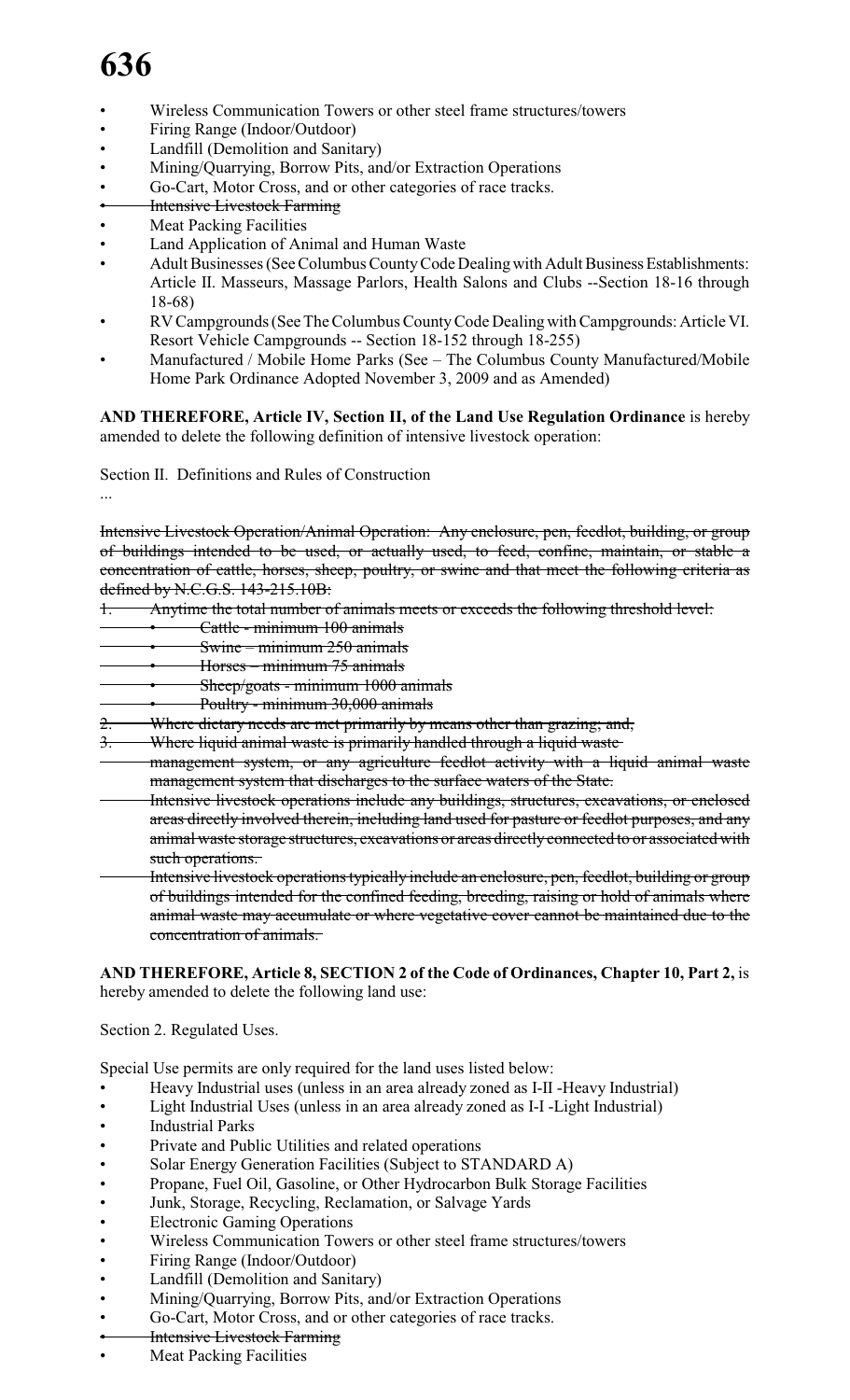- Land Application of Animal and Human Waste
- Adult Businesses (Subject to Columbus County Code of Ordinances Chapter 6 Regulation of Certain Businesses, specificallyArticle 1 - Masseurs, Massage Parlors, Health Salons and Clubs and Article 2 – Sexually Oriented Businesses)
- Resort Vehicle Campgrounds (Subject to STANDARD "B" herein)
- Manufactured / Mobile Home Parks (Subject to STANDARD "C" herein)

**AND THEREFORE,** Article 10, SECTION 3 of the Code of Ordinances, Chapter 10, Part 2, is hereby amended to delete the following definition:

Section 3. Definitions Related to the General Use District Zoning Area.

.... Intensive Livestock Operation/Animal Operation. Any enclosure, pen, feedlot, building, or group of buildings intended to be used, or actually used, to feed, confine, maintain, or stable a concentration of cattle, horses, sheep, poultry, or swine and that meet the following criteria as defined by N.C.G.S. 143¬-215.10B:

- 1. Anytime the total number of animals meets or exceeds the following threshold level:
- -Cattle minimum 100 animals
- -Horses minimum 75 animals
- -Swine minimum 250 animals
- -Sheep/goats minimum 1,000 animals
- -Poultry minimum 30,000 animals
- 2. Where dietary needs are met primarily by means other than grazing; and,
- 3. Where liquid animal waste is primarily handled through a liquid waste management system, or any agriculture feedlot activity with a liquid animal waste management system that discharges to the surface waters of the State.

Intensive livestock operations include any buildings, structures, excavations, or enclosed areas directly involved therein, including land used for pasture or feedlot purposes, and any animal waste storage structures, excavations or areas directly connected to or associated with such operations. Intensive livestock operations typically include an enclosure, pen, feedlot, building or group of buildings intended for the confined feeding, breeding, raising or hold of animals where animal waste may accumulate or where vegetative cover cannot be maintained due to the concentration of animals.

This amendment shall become effective upon adoption. Adopted this 21st day of September, 2020.

#### /s/ **EDWIN P. RUSS,** Chairman **COLUMBUS COUNTY BOARD OF COMMISSIONERS**

Approved as to Form: /s/ **AMANDA B. PRINCE**, Columbus County Attorney

#### **ATTEST: JUNE B. HALL, Clerk to the Board**

Commissioner Bullard made a motion to approve Amendment Number 4 to the Columbus County Land Use Regulation Ordinance, seconded by Vice Chairman McMillian, on its first reading. The motion unanimously passed.

### **Agenda Item #6: ANIMAL CONTROL - DEPARTMENTAL UPDATE:**

Loretta Shipman, Animal Control Director, delivered the following departmental Update.

There have many changes at the animal shelter this year we have increased our staff. We now have 3- ACO on the road covering the entire Columbus County. We have an on call/Animal Cruelty ACO.

The total animals in 2019 from August –December: 458-dogs- 612-cats The total of animals in 2019: 1070

Euthanzation total for dogs :31 Euthanzation total for cats:76 That was a total of 107 animals euthanized in 2020

The total animals in 2020: January-August: 465-dogs-520-cats The total of animals in 2020: 985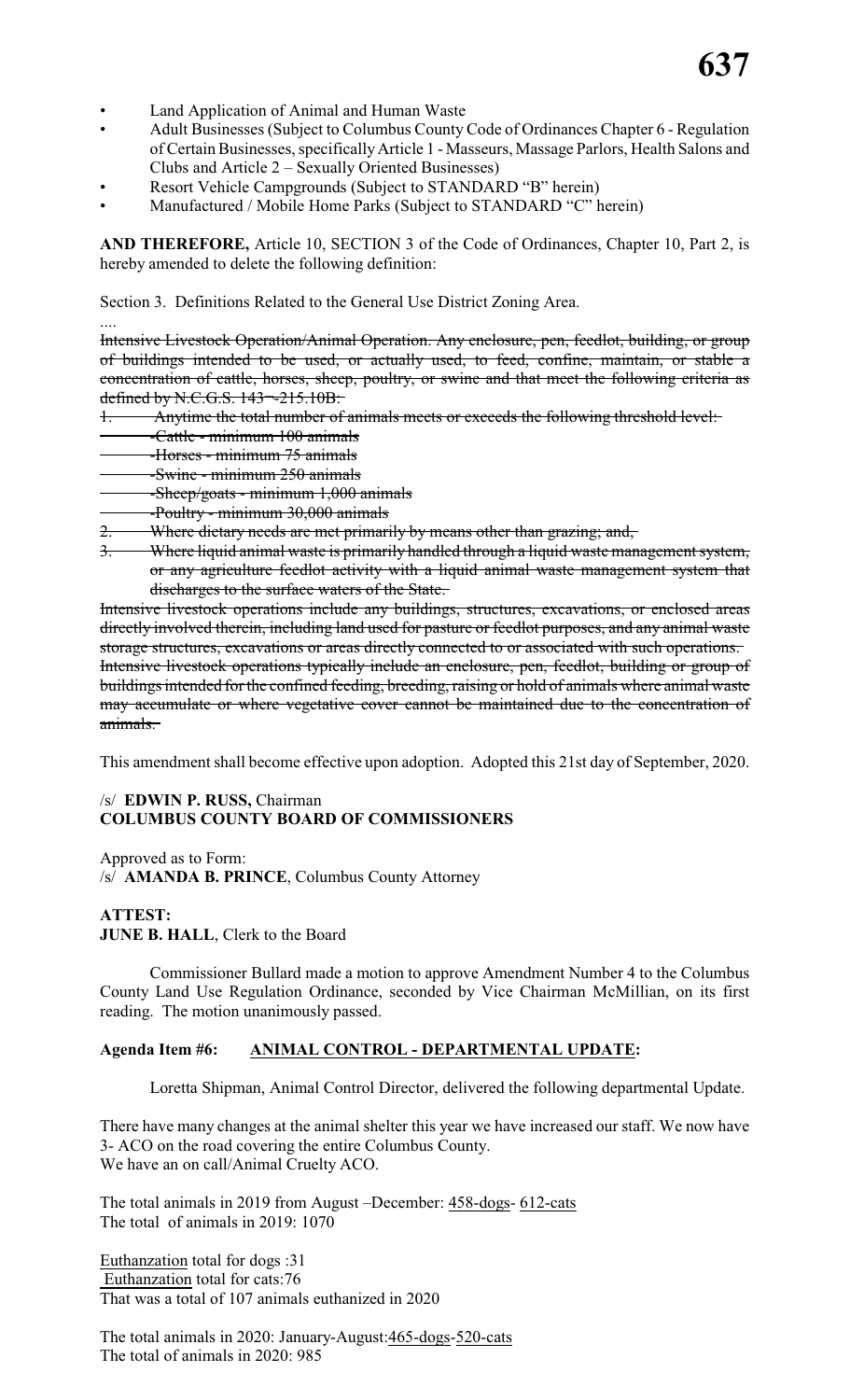Euthanzation total for dogs :26 Euthanzation total for cats: 38 That was a total of 64 animals euthanized in 2020

Dogs and cats were euthanized at the request of owners, sickness, severe injury, or being extremely vicious animals.

Columbus County Animal shelter was cited in January for neglecting vet treatment of animals. We now have a 24hr Veterinarian in Wilmington, Animal Emergency and Trauma Hospital. In February the State Compliance was 100%.

North Carolina still stands as the lowest euthanization rate in 2019.

We are still continuing to working hard with local adopters and rescue groups to help keep the flow of the animals moving out of the shelter. It has really been hard at times closing the doors to intakes because of the mass amount of dogs coming in daily. We usually stop intakes for 72 hrs and reopen afterwards for intakes. The Columbus County Residents have been really good allowing this to happen and work with us without issues. I'm hoping with this year's budget to make more outdoor space available for the dogs.

We are still continuing to do Rabies vaccines at the shelter for Columbus County Residents. I myself, the Director, have allotted one day each month to go out to disabled residents and vaccinate their animals.

We are still having had several animal cruelty complaints that we were able to handle with the owners without involving law enforcements and charges. We will continue to investigate and follow up on prior complaints. We have had some complaints that is out of the scope Animal Control so we have coordinated with the Sheriff department. Per State Guidelines we do not supposed to handle any horse complaints or except offering the info for horse fosters. We also do not suppose handle livestock, fowl, or wildlife issues. Due to the County Ordinance not being updated we now have to handle ALL animal calls.

I would just like to say I have made it another year in this position as an Animal Control Director. I can't even start to tell you how challenging this job is but at the end of a day it's all about the animals and I enjoy what I'm doing to help them.

Vice Chairman McMillian made a motion to accept the Animal Control Departmental Update, seconded by Commissioner Burroughs. The motion unanimously passed.

#### **Agenda Item #7: SOCIAL SERVICES - ADMINISTRATIVE UPDATE FOR AUGUST 2020:**

Algernon McKenzie, Social Services Director, delivered the following Administrative Update for August 2020.

Columbus County DSS continues to participate on Covid-19 Planning Calls each week at 9am.

On August 6, 2020 I participated in a webinar sponsored byDHHS concerningCARES Act funding. DHHS has contracted with several organizations to provide a Community Health Worker to counties with a high Covid-19 caseload. There have been 50 counties identified for the project; including Columbus County. This Community Health Worker will work closely with local health departments, DSS and other organizations to assist individuals suffering with Covid-19 with access need services. These services will include contact tracing case management, connecting individuals, behavioral health services, financial assistance, testing, etc. This project is starting in August and is projected to end December 2020. The Community Health Worker assigned to our area will serve Bladen, Columbus, Duplin, Pender, Robeson and Sampson counties.

During the month of August, we implemented the use of automated day sheets. Previously, paper day sheets were completed by workers weekly and keyed into the State system; which is used to capture daily program activity by workers. These day sheets are used to claim reimbursement for staff salaries in the various program areas; which comes back to the county. Transitioning to the automated day sheet program will help ensure accuracy of the staff time, require less time for keying, assist with County audits and assist with proper reimbursement to the County. Staff and Supervisors have received online training on this new system.

On August 26, 2020 the Program Managers and I participated on a 100 county call with DHHS. During this call, we received updates on some changes the State is working on due to Covid-19. The State and many counties are continuing to conduct business virtually. They are providing more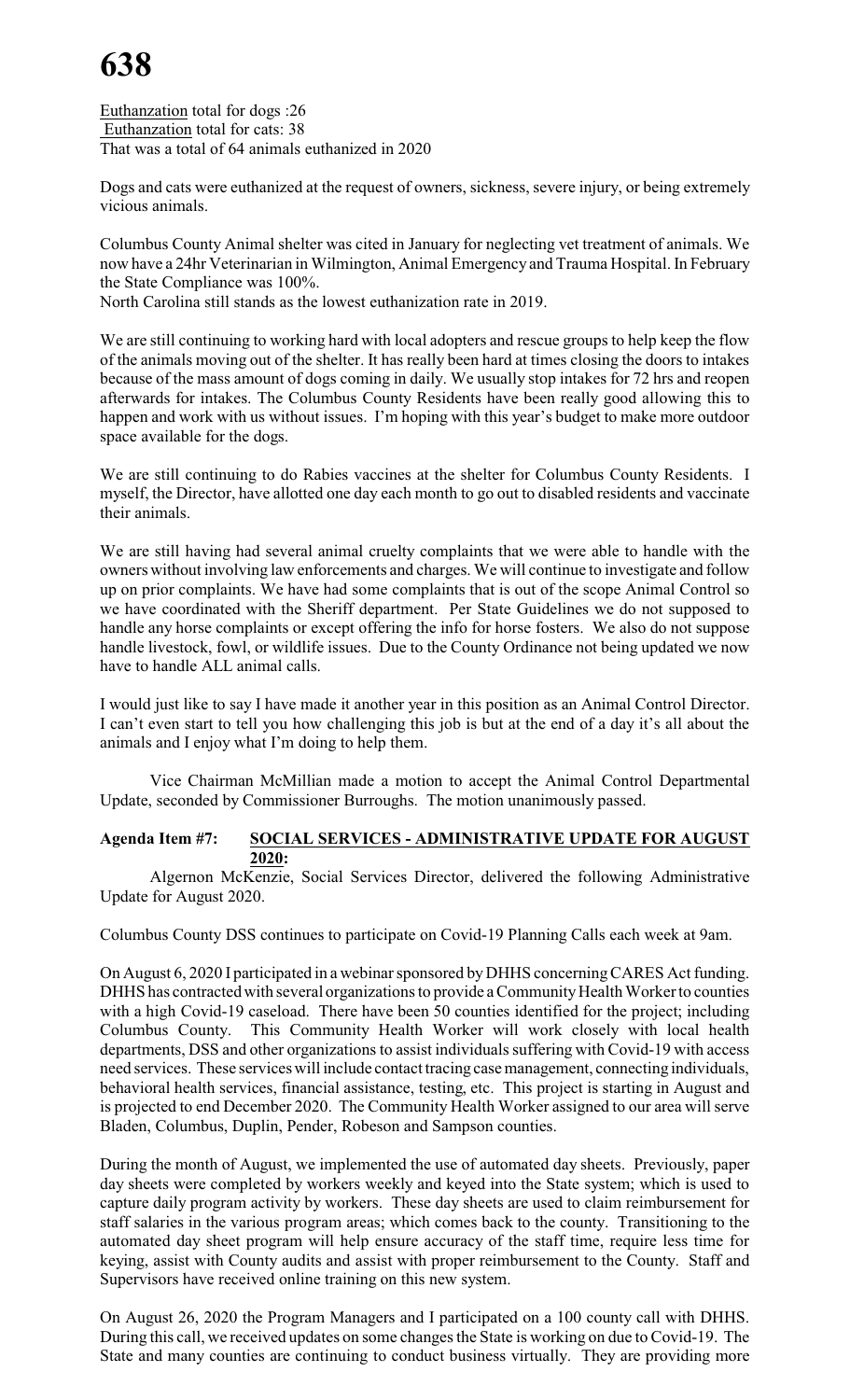mandated training online due to the pandemic in an effort to keep staff safe and provide needed training.

We learned there may be some additional Federal Funds to supplement payments to licensed facilities who house Foster Children in August.

We also learned DHHS has been working on Medicaid Transformation. The plan is to have a statewide roll-out July 1, 2021. Open enrollment for Medicaid beneficiaries will begin March 12, 2021 using the same five health insurance providers that were previously selected.

We have received information from DHHS about funding to be allocated to counties though the 2020 Covid-19 Recovery Act. These funds are to be used to support additional Adult Protective Services and Child Protective Services needs. The funds are restrictive in their use and at this time we are exploring if we will be able to claim any reimbursement based on the guidelines from the State. DHHS is continuing to provide guidance and clarification on the use of these funds.

We were informed starting September 1, 2020 the Division of Child Development and Early Education would no longer be waiving parent fees for child care. Therefore, parents will have to resume paying their fees to the child care facilities and facilities will be paid according to attendance.

Our office continues to be closed to the public with limited access to our foyer to pick up and return applications for assistance or services. We continue to make mandated face to face visits in Child Protective Services, Adult Protective Services and Foster care; as required by State policy.

Lastly, we continue to provide staff with access to personal protective equipment and clean common areas throughout the day. Washing hands, wearing masks and social distancing continue to be stressed to employees during work hours.

| <b>PROGRAM</b>                          | <b>STATISTICS</b>                                                                                                                                      |
|-----------------------------------------|--------------------------------------------------------------------------------------------------------------------------------------------------------|
| <b>Food &amp; Nutrition</b>             | Applications Taken: 148<br>Applications Approved: 85<br>Active Cases: 6,029<br>Benefits Issued: \$2,124,705,00<br>Participants Served: 12,207          |
| <b>Adult Medicaid</b>                   | Applications Taken: 78<br>Cases Terminated: 11<br>Redeterminations: 296<br><b>Applications Processed: 95</b>                                           |
| <b>Family &amp; Children's Medicaid</b> | Applications Taken: 184<br>Applications Processed: 146<br>Redeterminations: 774<br>Total Medicaid Cases: 13,834<br>Total Individuals Receiving: 20,714 |
| <b>Child Support</b>                    | <b>Absent Parents Located: 47</b><br>Orders Enforced: 1,184<br>Active Cases: 3,651<br>Collections: \$536,508.25                                        |

#### **August 2020 Economic Services**

#### **August 2020 Human Services**

| <b>PROGRAM</b>              | <b>STATISTICS</b>                                                                                                                                                                                             |
|-----------------------------|---------------------------------------------------------------------------------------------------------------------------------------------------------------------------------------------------------------|
| <b>Adult Services (APS)</b> | APS Reports Accepted: 14<br>County Wards: 24<br>Number of Payee Cases: 16<br><b>Adults Served APS: 2</b><br>Number of Medicaid Transportation Trips: 1,119<br>Amount Requested for Reimbursement: \$23,582.53 |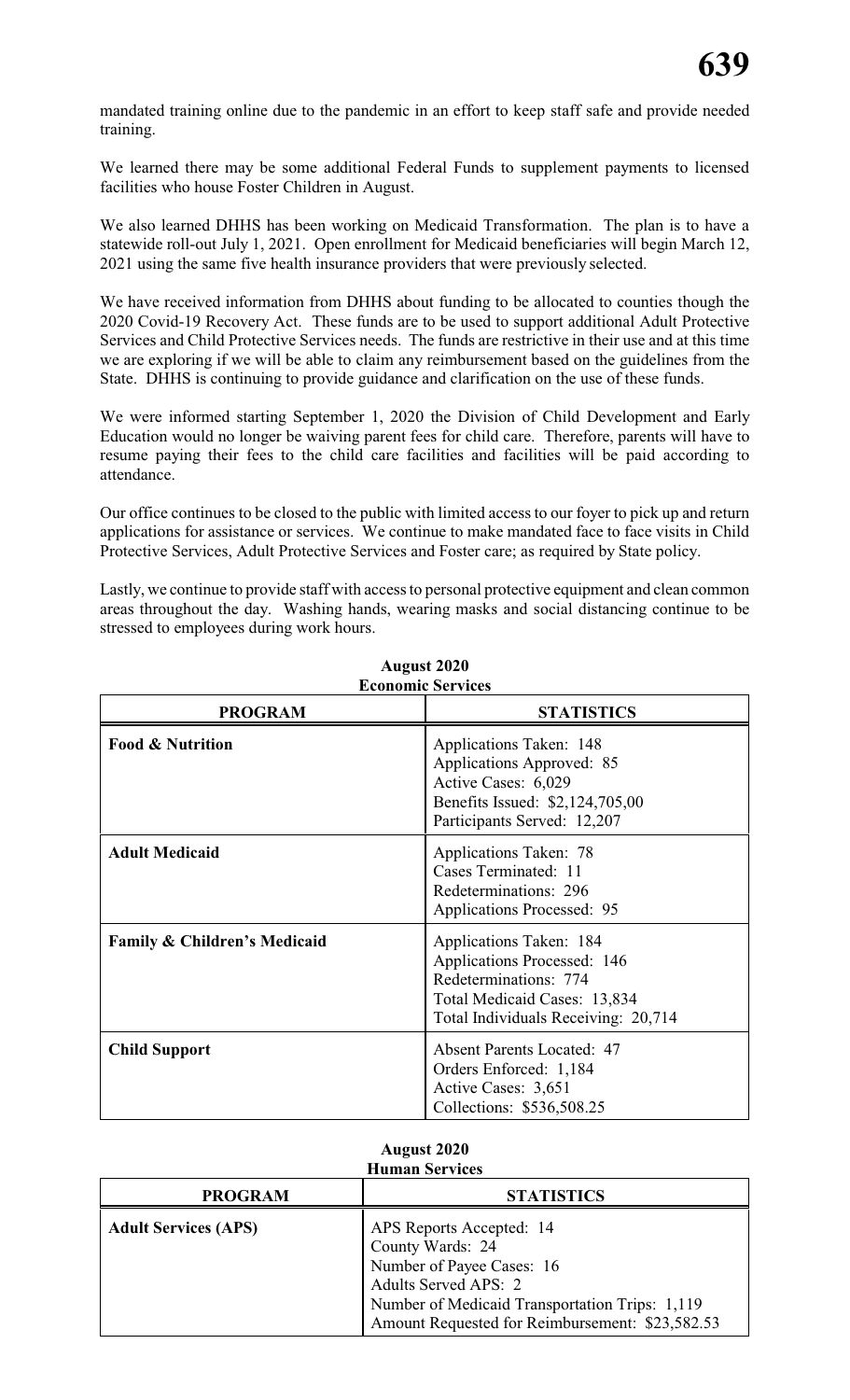| <b>Children's Protective Services</b><br>(CPS) | Reports Accepted: 24<br>Reports Screened out: 29<br>Families Receiving In-Home Services: 51<br>Children Served: 88<br>Contacts with Families Monthly: 575<br>Assessments: 11                    |
|------------------------------------------------|-------------------------------------------------------------------------------------------------------------------------------------------------------------------------------------------------|
| <b>Foster Care</b>                             | Foster Children in Foster Homes: 73<br>Children Placed Outside County: 12<br>Agency Adoptions: 0<br>Pending Adoptions: 1<br>Total Foster Homes Licensed: 4<br>Total Children in Foster Care: 74 |
| <b>Work first Employment (TANF)</b>            | Applications Taken: 13<br>Applications Approved: 5<br>Individuals Receiving Benefits: 224<br>Entered Employment: 3<br>Number in Non-Paid Work Experience: 0                                     |
| <b>Program Integrity</b>                       | Collections for Fraud: \$962.00<br>New Referrals: 12<br>Cases Established: 5                                                                                                                    |
| Day Care                                       | Children Receiving Day Care Assistance: 411<br>Children on the Waiting List: 393<br>Amount Spent on Day Care Services: \$159,538.00                                                             |

#### **Economic Services Program Narrative**

Child Support/Paralegal and Work First Cash/Medicaid Transportation/Maintenance and Housekeeping

Food and Nutrition and Family and Children's Medicaid

Adult Medicaid//Rest Home and Nursing Home/Community Alternatives Program (CAP)

Submitted by Cyndi Hammonds, Income Maintenance Administrator

Reporting Month: **August 2020**

#### **News/Updates/Vacancies**

#### **Work First Cash/Medicaid Transportation/Interpreter/Maintenance and Housekeeping/Deputy:**

- Work First Cash was monitored this year and we have just received results from this monitor. All cases were correct except for 5 cases that had no documentation of whether we offered the client to register to vote. Pursuant to the National Voter Registration Act, it is mandatory that Public Assistance Agencies must provide every person that applies for benefits, renews their benefits or makes a change of address to their case the opportunity to register to vote. The below statements **MUST** be discussed and documented at every application, recertification and change of address:
	- 1. If you are not registered to vote where you live now, would you like to apply to register to vote here today.
	- 2. Applying to register or declining to register to vote will not affect the amount of assistance that you will be provided by this agency. If you would like help in filling out the voter registration application form, we will help you. The decision whether to seek or accept help is yours. You may fill out the application form in private.
	- 3. If you believe that someone has interfered with your right to register or to decline to register to vote, your right to privacy in deciding whether to register or in applying to register to vote, or your right to choose your own political party or other political preference, you may file a complaint with the NC State Board of Elections or call them.

All in-person applicants must be handed a voter registration application; if they mail-in or complete an application for services on-line and leave the question blank about would you like to register to vote and the worker cannot get the client on the phone, they must mail the applicant a cover letter and a voter registration application. There are specific application forms that DSS has to use because the NC State Board of Elections tracks how many transactions (applications, recertification and changes of addresses) we complete and then how many applications we mailed or handed directly to the client. Reports are run quarterly and sent out to all counties to review.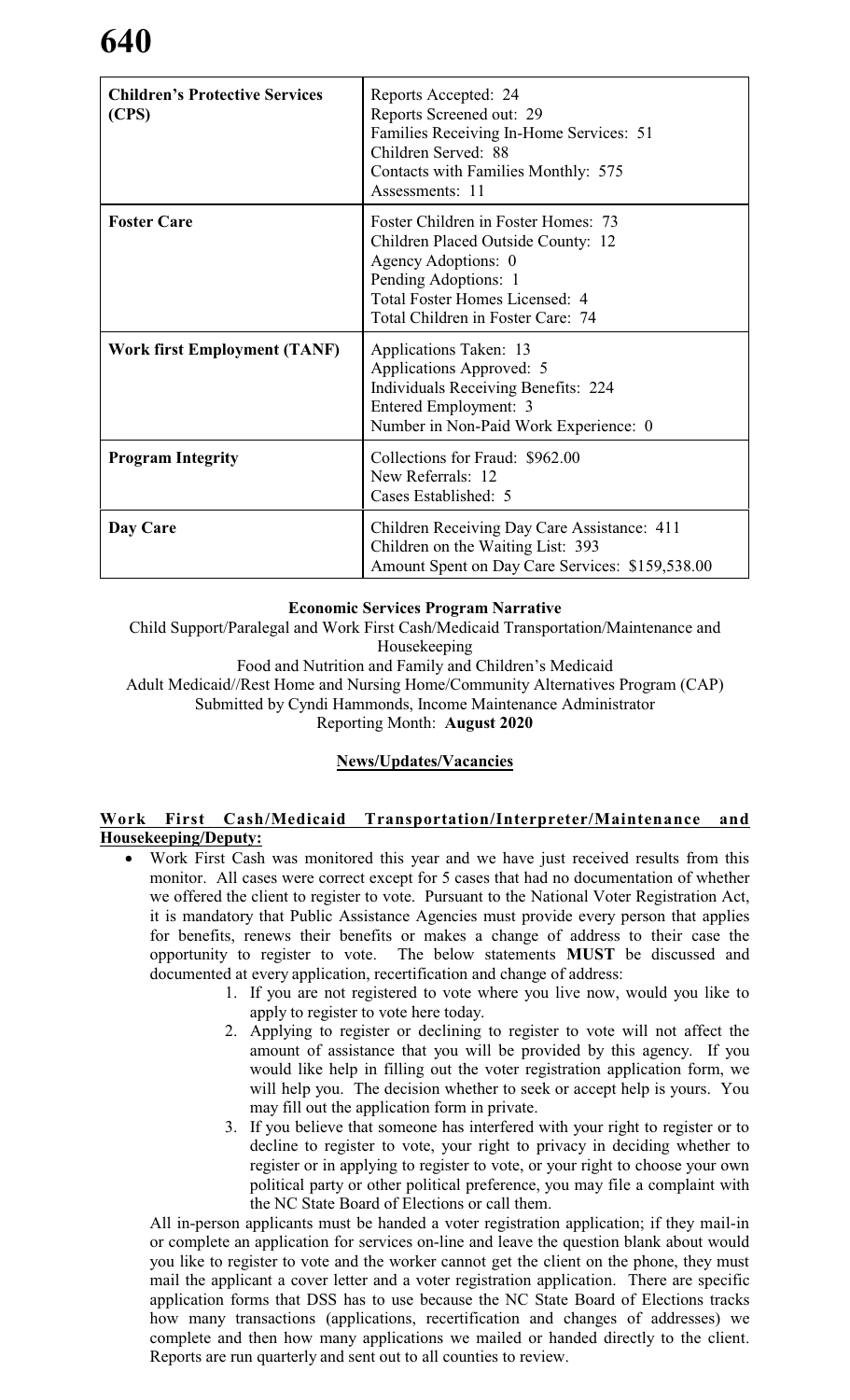- 2. Our Interpreter is continuing to help with the Energy programs while not interpreting.
- 3. Our Deputy remains in the lobby where all applications for programs are on a table for clients to enter in the foyer and pick up. A drop box is also available for them to drop any information back off to us or they can mail it in. This drop box is checked throughout the day and mail/applications are passed on.
- 4. Housekeeping and Maintenance continue to keep our building sanitized and cleaned throughout the day.
- 5. Our new hire in Medicaid Transportation has completed her first month of the complete billing in NCTRACKS.

#### **Food and Nutrition:**

USDA has approved telephonic signatures on applications and recertifications between the months of September 1, 2020 and December 31, 2020 due to the pandemic. This means if we get an application or recertification that was not signed by the client; we do not have to wait for them to sign it as prior to September 1, 2020. Workers must make at least one attempt to contact the household by phone and if they are able to make contact to go over the application, we can accept them without the signature, document it and go ahead and process them for benefits. Prior to we had to mail the application or recertification back to the client and it was not accepted until the client had signed it and sent it back in. USDA has also approved for active recipients to receive the maximum allotments for each household for another month. The State is also working on an online Disaster Food and Nutrition Application soon to be released in case there is a disaster. This will greatly help the flood of clients that have to stand in line outside of our building and will definitely promote social distancing. This team has 1 vacancy.

#### **Adult and Family & Children's Medicaid:**

Both Medicaid Teams are going through our Local Medicaid Audit. The State has also shared with us that recertifications that were automatically extended by the State due to COVID-19 will end October 2020 and workers will have to begin this month working those recertifications and make a good faith effort to evaluate cases that have been extended in previous months. Our plan to the State is to take as many as possible and work them each month along with other regular recertifications until they are complete. With this being said; workers still cannot terminate any active cases unless they are deceased; move out of state or voluntarily request for the Medicaid to terminate. The Families First Coronavirus Response Act (FFCRA) gave states the option to add a new optional Medicaid eligibility group for uninsured individuals, which covers COVID-19 testing during the pandemic. The application is on the State Website and will be sent to the State office for processing however if the State cannot process it for some reason, it will be sent through NCFAST to a worker at the agency to finish processing. This application process will begin September 1, 2020 and will end the date the Public Health Emergency ends. This program covers a limited benefit of testing and diagnosis of COVID-19 and does not cover treatment for COVID-19. The eligibility requirements are: 1. Applicant **MUST NOT** have health insurance and this includes Medicaid and Medicare—the only program it will allow for applicants to be covered is the Family Planning Program that only pays for an annual exam for recipients and birth control. 2. Must be a NC resident. 3. Must be a US Citizen or have eligible immigration status which qualifies individuals for the Medicaid programs. This team has 2 vacancies; one has been interviewed and recommended for hire.

#### **Child Support and Paralegal:**

Our Chief Judge has started to give us 4 court days in order for us to try to "catch up" cases when courts were closed. Child Support continues to hold court in the Hallsboro Elementary Cafeteria with Judge Jolly, who is retired. He has completed Child Support Court in the past and has been an excellent Judge to enforce the Child Support policies. 410 cases were prepared for August court and the paralegal prepared 192 Orders and reviewed 87 Orders that the attorney prepared. Along with preparing these orders, the paralegal has to go into the Child Support System and document each order. There are 2 agents and 1 clerical vacancies on this Team.

**NOTE:** During times when certification periods were extended by the State, workers have been purging files which has given us a lot more room. Thanks to the scanners we have received, we can start scanning in and attaching verifications to NCFAST and hopefully soon become paperless.

> *HUMAN SERVICES BOARD REPORT* **Melinda H. Lane, Program Manager Vacancies/Updates/News for August 2020**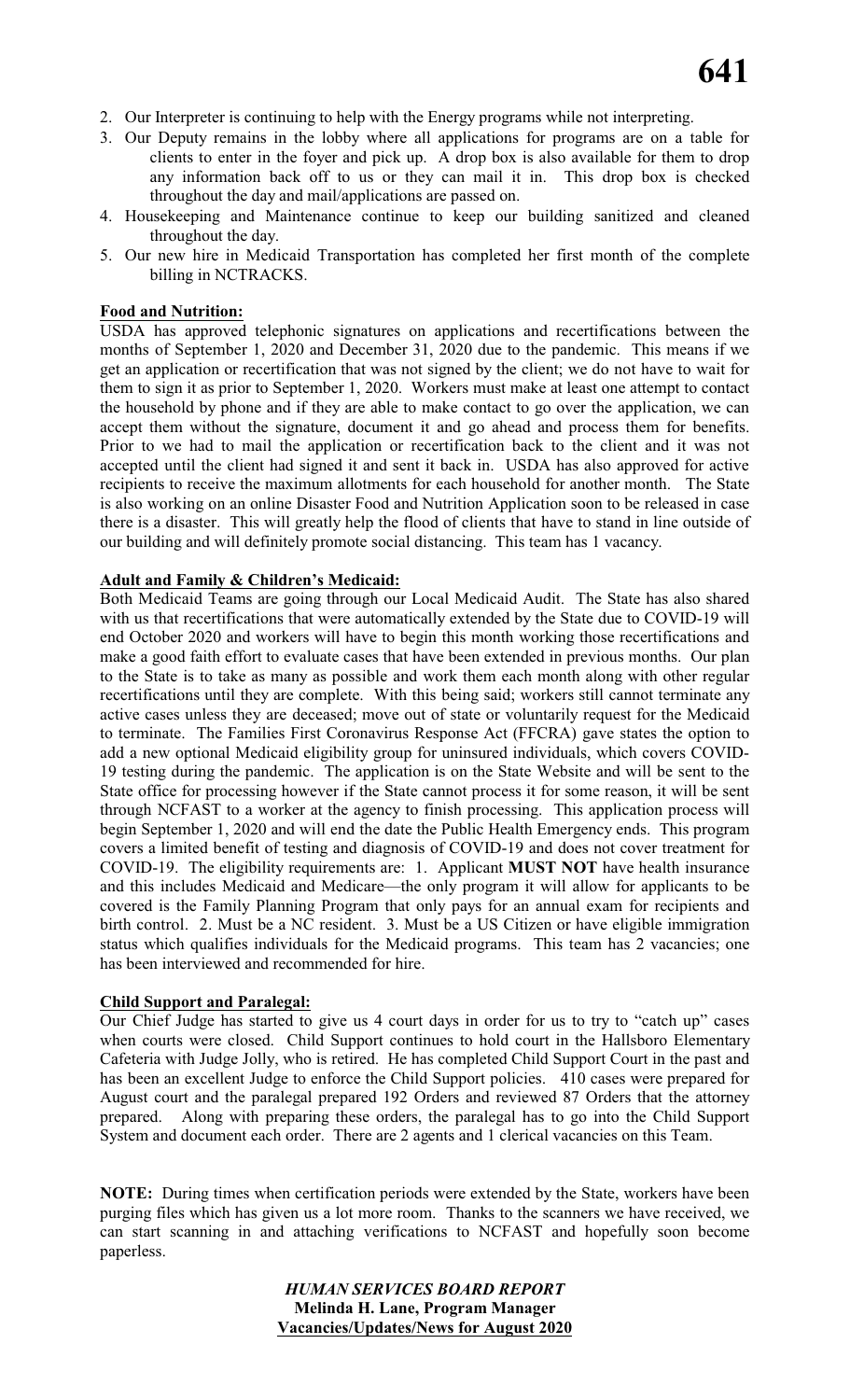#### **Intake/Investigation/Assessment:**

The Intake/Investigation/Assessment Unit is now short-staffed with three vacancies - one worker retired and two resigned. These positions have been posted. This Unit continues to make mandated contacts and to provide needed services to families and children while continuing to utilize precautions due to COVID-19. Regular updates continue to be provided from the state regarding guidance and information as things evolve. Referrals continue to be up with an increase in screened-in assessments. The amount of open cases is increasing again and staff are working diligently, although short-staffed, to initiate cases in a timely manner, assess for risk and needs, put services in place, and close in a timely manner. Other Services' Unit will be assisting as needed.

#### **In-Home Services:**

The In-Home Services Unit continues to have one vacancy. This position was posted, an applicant interviewed and recommended for hire, but the applicant declined. This Unit continues to make mandated contacts, although short-staffed, and to provide needed services to families and children while continuing to utilize precautions due to COVID-19. Regular updates continue to be provided from the state regarding guidance and information as things evolve. The amount of cases is again increasing.

#### **Foster Care:**

The Foster Care/Adoptions Unit continues to be fully staffed. This Unit continues to make mandated contacts and to provide needed services to families and children while continuing to utilize precautions due to COVID-19. DHHS does continue to make some allowances for cases that are stable and with parent visitation by allowing the use of Facetime, video chats, etc., although more face-to-face visits are now being conducted. Regular updates continue to be provided from the state regarding guidance and information as things evolve. This Unit continues to participate in some "virtual court," but more in-court cases are beginning to be conducted. The foster care caseload has greatly increased this month. Most of these new foster children are newborns that are affected by substance abuse.

#### **Transitional Unit:**

The Transitional unit continues to be fully staffed. Staff are working caseloads while completing as much mandatory first year training as they can with what has been made available on-line by the state. This Unit continues to make mandated contacts and to provide needed services to families and children while continuing to utilize precautions due to COVID-19. Regular updates continue to be provided from the state regarding guidance and information as things evolve. The Foster Home Licensing worker continues to begin to move forward slowly with getting more foster homes licensed since COVID-19 has also affected getting all of the required parts of the licensure packet completed. They are conducting oneon-one time for those that might be interested in completing Deciding Together, instead of the MAPP classes. They have sent out packets in an attempt to recruit and train new prospective foster parents.

#### **Adult Services:**

The Adult Services Unit continues to be fully staffed, although the Supervisor has been on medical leave. This Unit continues to make mandated contacts and to provide needed services to the elderly and disabled while utilizing precautions due to COVID-19. Referrals continue to show an increase. Regular updates continue to be provided from the stated regarding guidance and information as things evolve.

#### **Work First Employment:**

This Unit continues to be fully staffed. COVID-19 continues to make an impact on how this Unit conducts day to day business. Telephone interviews for Work First applications, recertification's, shortterm services and benefits continue to be allowed. Certain necessary application documentation can be mailed to individuals that wish to apply and when received back the worker can conduct telephone interviews to complete that application. Some application information is also being provided for pick-up in the foyer area of the agency. Workers are encouraged to make weekly telephone contacts with clients to ensure they are meeting the components of their mutual responsibility agreements.

#### **Child Day Care:**

The Child Day Care Unit continues to be fully staffed. COVID-19 continues to make an impact on how this Unit conducts day to day business. Day Care services are continuing to be provided and the state is working with county agencies and day cares to help them stay open as much as possible while providing a safe environment for children. DSS staff continue to work with families to ensure their services stay in place while limiting contact to the telephone as much as possible. This Unit and parents of children being assisted with Day Care have been notified that effective September 1 the parents will again be responsible for parent fees. These fees had previously been waived due to COVID.

#### **Program Integrity:**

Program Integrity now has three workers. This will hopefully greatly help with program goals of case establishment timeliness and will help during the busier energy assistance months. COVID-19 continues to limit office visits, encouraging telephone contact. Repayment agreements are being relaxed to help clients during this time.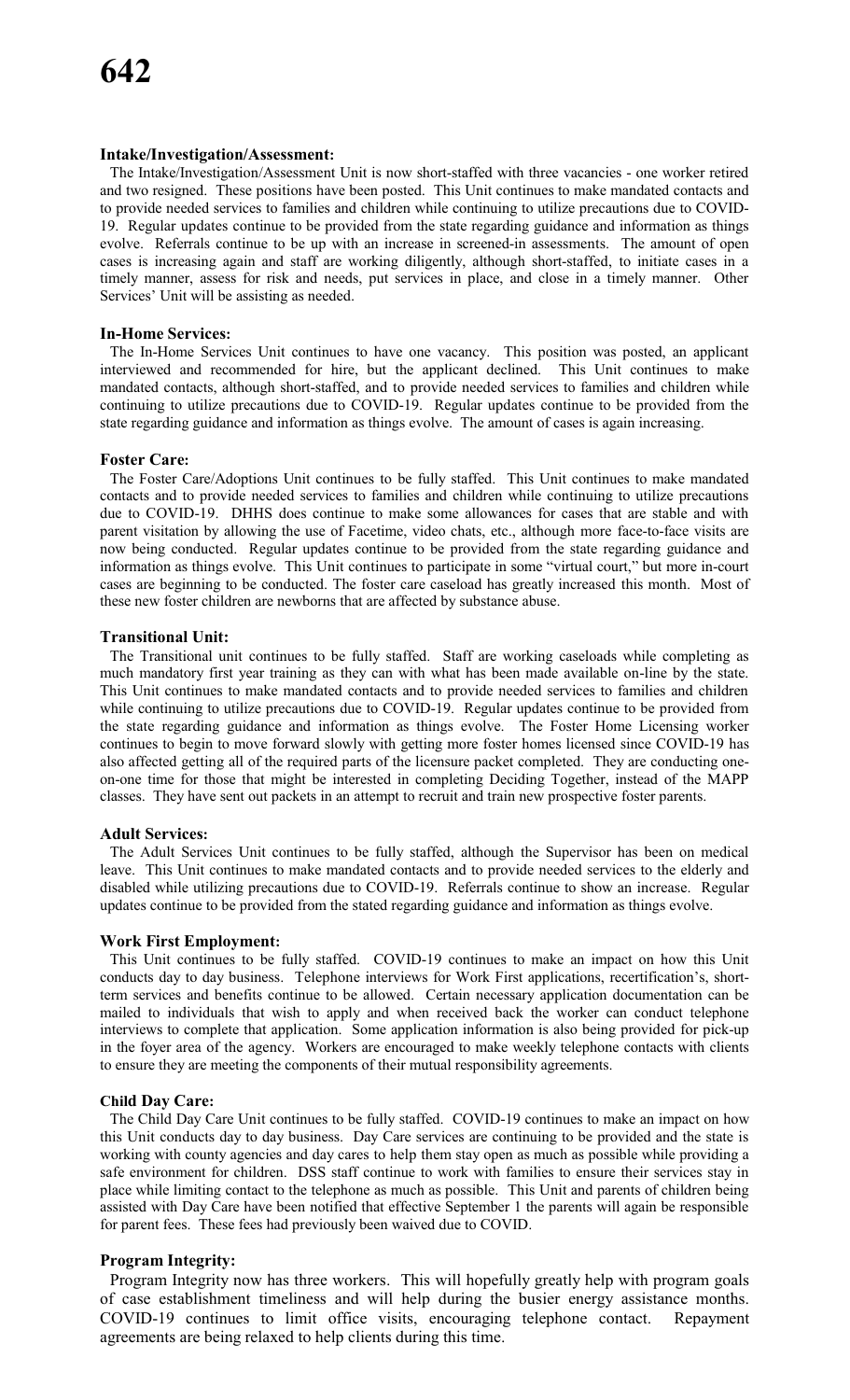Electric companies are now beginning to enforce past due bills and disconnections again. BEMC is attempting to work with families with past due amounts and Duke Energy is putting into place an opportunity for customers to ask for a 6-month payment plan for their past due bills. Many customers have paid nothing on their bills since the Governor ordered that public utilities not be disconnected in March-April, which means many customers have bills for over \$1000. This is a huge concern that has been voiced to DHHS because with the limits set by DHHS counties will not be able to get applicants out of their crisis and if they can they will not be able to assist in the winter months with heating assistance due to limits being met now. We continue to provide applications and information for pick-up in the foyer area of the agency and conducting telephone interviews to help determine eligibility. We have voiced to DHHS the concern we now have that clients will not have available assistance in the colder months with their heat since many will have exhausted the maximum allowance. A plan is currently being processed to assist those eligible for the Low Income Energy Assistance Program from this previous year so they will not have to complete applications this December, but will automatically receive assistance.

Commissioner Prevatte made a motion to accept the Social Services Administrative Update for August 2020, seconded by Vice Chairman McMillian. The motion unanimously passed.

#### **Agenda Item 8: FINANCE - DOCUMENTS for CERRO GORDO and TABOR CITY SCHOOL CONSTRUCTION PROJECTS:**

Bobbie Faircloth, Finance Director, requested Board approval of the following eleven (11) documents for the financing of Cerro Gordo and Tabor City School construction projects:

- 1. Form RD 1942-27-1 Loan Resolution;
- 2. Form RD 1942-46 Letter of Intent to Meet Conditions;
- 3. From RD 442-7 Operating Budget;
- 4. Form RD 400-1 Equal Opportunity Agreement;
- 5. Form RD 400-4 Assurance Agreement;\
- 6. Form RD 1940-1 Request for Obligation of Fu9nds;
- 7. Form RD 1910-11 Applicant Certification Federal Collection Policies;
- 8. Form AD-1047 Certification Regarding Debarment Primary Covered Transactions;
- 9. Form AD-1048 Certification Regarding Debarment Lower Tier Covered Transactions;
- 10. 1940-Q, Exhibit A-1 Certification for Contracts, Grants and Loans; **and**
- 11. Unnumbered Form Certifications of Compliance.

Commissioner Burroughs made a motion to approve the above listed eleven (11) documents of the financing of Cerro Gordo and Tabor City School construction projects, seconded by Commissioner Bullard. The motion unanimously passed. A dopy of these documents will be kept on file in the Columbus County Finance Department for review.

#### **Agenda Item #9: FINANCE - EMPLOYEE SOCIAL SECURITY TAX DEFERRAL:**

Bobbie Faircloth, Finance Director, requested the Board not to participate in the deferral of the Social Security Tax.

Commissioner McDowell made a motion not to participate in the deferral of the Social Security Tax, seconded by Commissioner Prevatte. The motion unanimously passed.

#### **Agenda Item #10: ADMINISTRATION - CDBG-CV CALL for PUBLIC HEARING:**

Mike Stephens, County Manager, requested the establishment of a Public Hearing for the 2020 Community Development Block Grant (CDBG) Coronavirus (CV) Funding.

Commissioner Bullard made a motion to schedule the first Public Hearing for the 2020 Community Development Block Grant (CDBG) Coronavirus (CV) Funding, on October, 05, 2020, at 6:30 P.M., seconded by Commissioner Byrd. The motion unanimously passed.

#### **Agenda Item #11: APPOINTMENT / RE-APPOINTMENT / REPLACEMENT to WATER and SEWER ADVISORY COMMISSION:**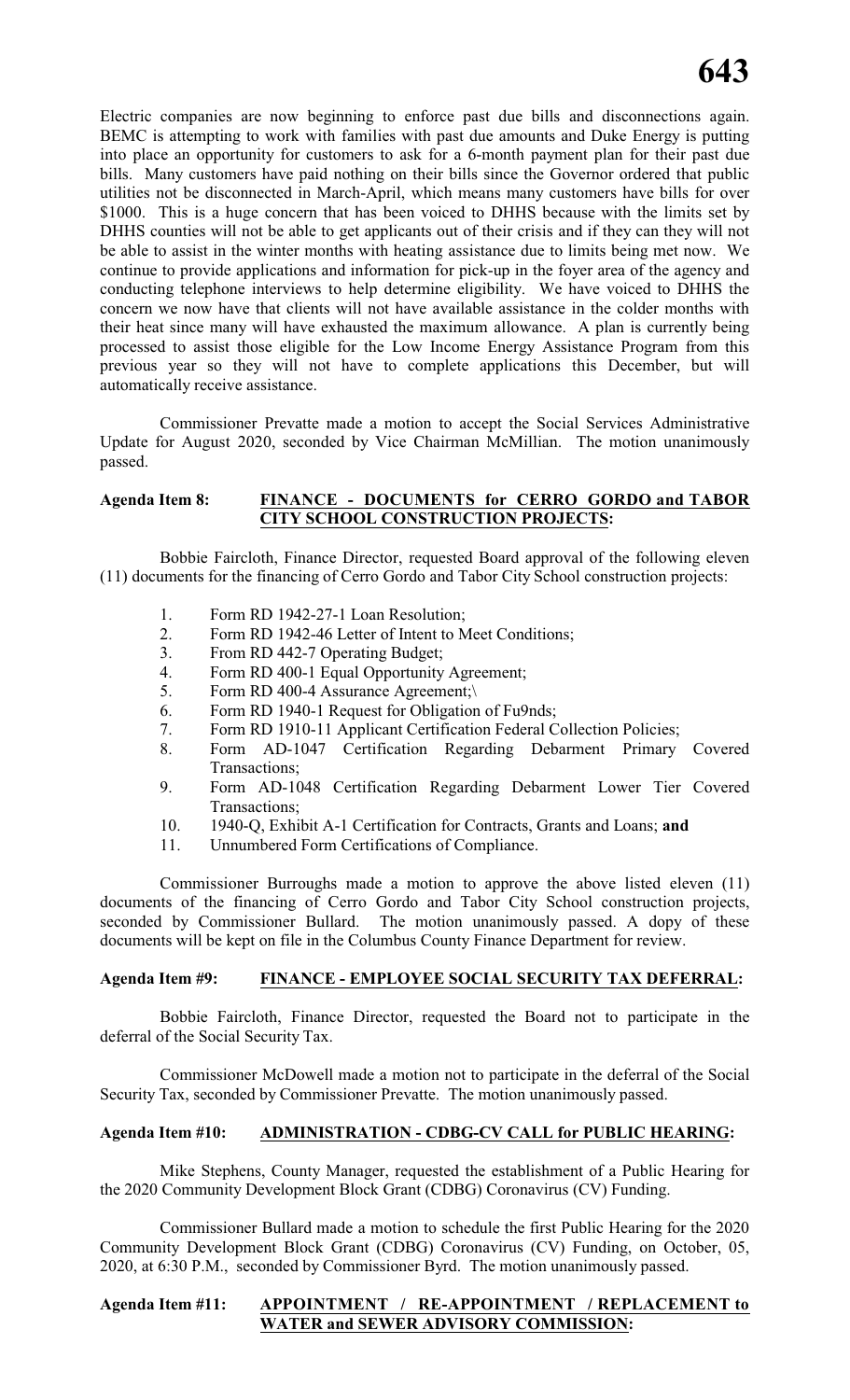June B. Hall, Clerk to the Board, requested the following appointments/reappointments/replacements be made.

**Water and Sewer Advisory Commission: II** Chris Smith 06/02/2020 **HOLD**

**Economic Development Commission: EB** Mitchel Tyler 06/30/2020 **Re-Appoint** Motion: Commissioner Byrd Second: Commissioner Prevatte

#### **RECESS REGULAR SESSION and enter into COLUMBUS COUNTY WATER and SEWER DISTRICTS I, II, III, IV and V BOARD MEETING:**

At 6:59 P.M, Commissioner McDowell made a motion to recess Regular Session and enter into a **combination meeting** of Columbus County Water and Sewer Districts I, II, III, IV and V Board Meeting, seconded by Commissioner Byrd. The motion unanimously passed.

#### **Agenda Item #12: COLUMBUS COUNTY WATER SEWER DISTRICTS I, II, III, IV and V BOARD MEETING MINUTES:**

September 08, 2020 Columbus County Water and Sewer Districts I, II, III, IV and V Board Meeting **(5 Sets)**

This information will be recorded in Minute Book Number 2 for each Water District, respectively.

#### **Agenda Item #13: COLUMBUS COUNTY WATER and SEWER DISTRICTS I, II, III, IV and V - MONTHLY BILLING ADJUSTMENTS:**

Harold Nobles, Public Utilities Director, requested Board approval of the July and August 2020 monthly billing adjustments for each Water District, respectively.

This information will be recorded in Minute Book Number 2 for each Water District, respectively.

#### **Agenda Item #14: COLUMBUS COUNTY WATER and SEWER DISTRICTS I, II, III, IV and V - DISCUSSION of FIVE DOLLAR (\$5.00) FEE:**

Harold Nobles, Public Utilities Director, requested a discussion of the five dollar (\$5.00) fee for Columbus County Water and Sewer Districts I, II, III, IV and V.

This information will be recorded in Minute Book Number 2 for each Water District, respectively.

#### **Agenda Item #15: COLUMBUS COUNTY WATER AND SEWER DISTRICTS I, II, III, IV AND V** - **DELINQUENT-PENALTY REVISION \$35.00:**

Harold Nobles, Public Utilities Director, requested a discussion on the Delinquent-Penalty Revision.

This information will be recorded in Minute Book Number 2 for each Water District, respectively.

#### **Agenda Item #16**: **COLUMBUS COUNTY WATER and SEWER DISTRICTS I, II, III and V - WATER LINE EXTENSIONS:**

Harold Nobles, Public Utilities Director, requested Board approval of the amended contract with Green Engineering.

This information will be recorded in Minute Book Number 2 for Columbus County Water and Sewer Districts I, II, III and V.

#### **Agenda Item #17: COLUMBUS COUNTY WATER DISTRICT III - ASSET INVENTORY and ASSESSMENT PLAN:**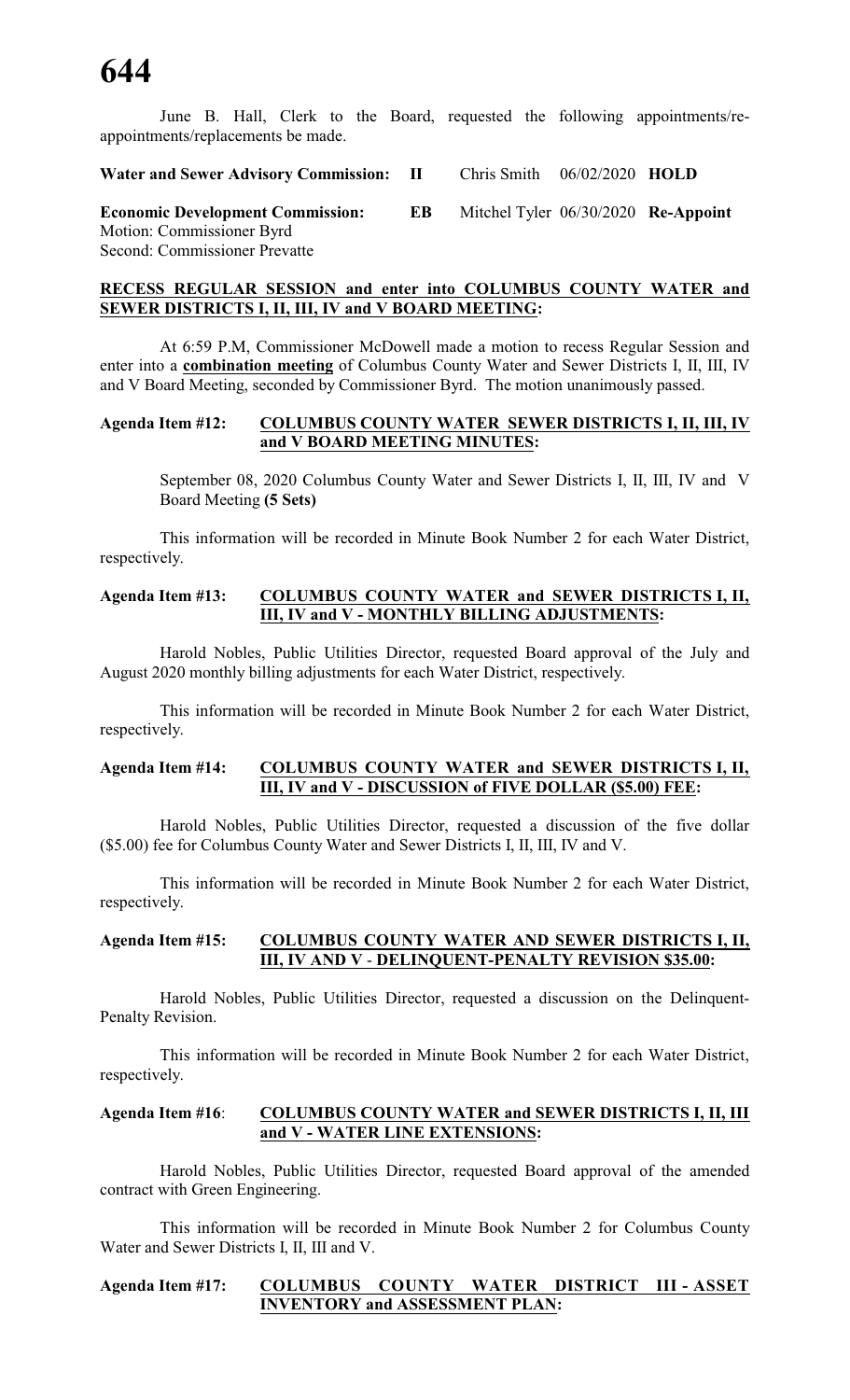Harold Nobles, Public Utilities Director, requested Board approval of the following Resolution By Governing Body of Applicant for the Asset Inventory and Assessment Plan for Columbus County Water and Sewer District III.

This information will be recorded in Minute Book Number 2 for Columbus County Water and Sewer District III.

#### **ADJOURN COMBINATION MEETING of COLUMBUS COUNTY WATER and SEWER DISTRICTS I, II, III, IV AND V BOARD MEETING**

At 7:19 P.M., Commissioner Byrd made a motion to adjourn the **combination meeting** of Columbus County Water and Sewer Districts I, II, III, IV and V Board Meeting, seconded by Vice Chairman McMillian. The motion unanimously passed.

#### **Agenda Item #18: PUBLIC INPUT (by TELEPHONE, E-MAIL or LETTER).**

Chairman Russ opened the floor for Public Input. The following spoke.

**Doris Strickland, no address listed:** stated the following, by e-mail and orally read by Amanda Prince, County Attorney:

Please be advised that your stubbornness in allowing the public or department heads into your monthly meetings is well noted. It is obvious your reason for not opening up your meetings is because of your dislike for Sheriff Jody Greene. You are disregarding the general public by your inability to act professionally towards Sheriff Greene. Your unwillingness to work with the Sheriff and his department has shown that Columbus County does not need leaders like you. You have caused unnecessary bad publicity for our county.

I am requesting in the few Commissioner meetings left for 2020, you allow 50 Columbus County citizens inside the County Commissioners Chambers and provide free, disposable face masks. The NCDHHS recommends to **FOLLOW the THREE (3) W'S. Wear** a face covering, **Wait** six (6') feet apart, and **Wash** your hands.

Brunswick County has reopened their County Commissioners meetings to the public. No more than fifty (50) people are allowed in the chambers at one time. They provide free face coverings for their attendees. There is no reason why Columbus County can not do the same.

#### **Agenda Item #19: CONSENT AGENDA ITEMS:**

Commissioner Byrd made a motion to approve the following Consent Agenda Items, seconded by Vice Chairman McMillian. The motion unanimously passed.

| <b>TYPE</b>                           | <b>ACCOUNT</b>                               | <b>DETAILS</b>                        | <b>AMOUNT</b> |
|---------------------------------------|----------------------------------------------|---------------------------------------|---------------|
| <b>Expenditures</b><br>10-9600-560062 |                                              | <b>Special Child Adoptions</b>        | 94,750        |
| <b>Revenues</b>                       | 10-3991-499115                               | Various Fund Balance                  | (94, 750)     |
| <b>Expenditures</b>                   | 10-5170-526007                               | WIC MISC Support C/S                  | 19,140        |
| <b>Revenues</b>                       | 10-3510-430055                               | <b>WIC</b>                            | 19,140        |
| 17-4213-512100<br><b>Expenditures</b> |                                              | <b>COVID-19 Salaries</b>              | 30,000        |
|                                       | 17-4213-512700                               | COVID-19 Longevity                    | 1,000         |
|                                       | 17-4213-518100                               | COVID-19 FICA                         | 15,000        |
|                                       | 17-4213-518300                               | COVID-19 Insurance                    | 10,000        |
|                                       | <b>COVID-19 Retirement</b><br>17-4213-518200 |                                       | 8,000         |
|                                       | 17-4213-526001                               | <b>COVID-19 Departmental Supplies</b> | 17,577        |
| <b>Revenues</b>                       | 17-3581-430172                               | COVID-19 Grant                        | 81,577        |

### A. **Budget Amendments:**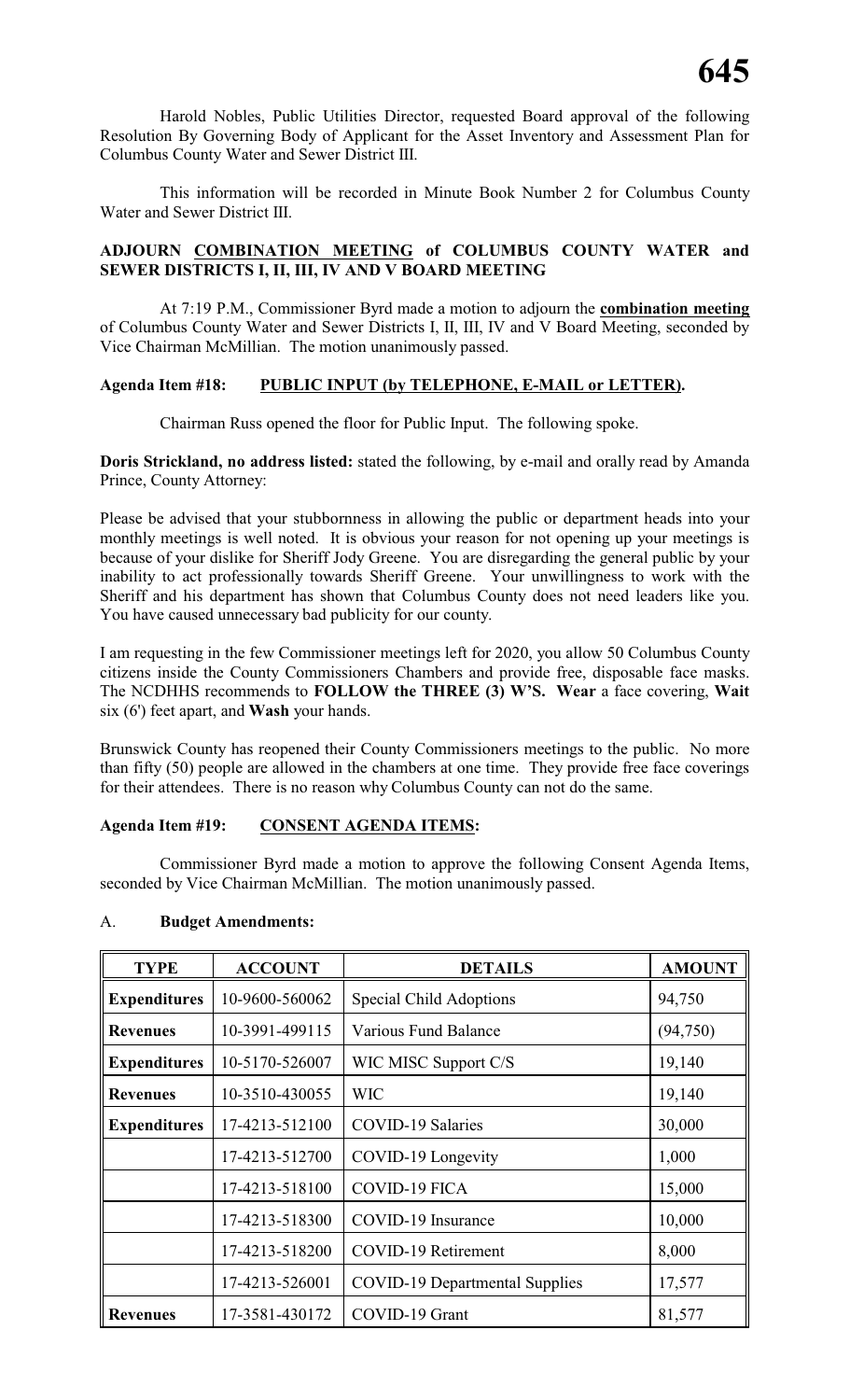| <b>Expenditures</b>                                | 10-5115-523900                                    | <b>Infant Mortality Drugs and Medical</b>                                                            |                     | 2,406        |                      |
|----------------------------------------------------|---------------------------------------------------|------------------------------------------------------------------------------------------------------|---------------------|--------------|----------------------|
| <b>Revenues</b>                                    | 10-3510-430167                                    | <b>Infant Mortality State Grant</b>                                                                  |                     | 2,406        |                      |
|                                                    |                                                   |                                                                                                      |                     |              |                      |
| <b>B.</b>                                          | <b>Tax Refunds and Releases:</b>                  |                                                                                                      |                     |              |                      |
| <b>Property Value</b>                              |                                                   |                                                                                                      | Amount:             |              | \$22.31              |
| Conterra Ultra Broadband LLC                       |                                                   | <b>PROPERTY: 00000</b>                                                                               | Total:              |              | \$25.63              |
| Value: \$3,519.00                                  | Year:<br>2020                                     | Account:<br>10-04845                                                                                 |                     | Bill#: 65313 |                      |
| Rescue(.55)                                        |                                                   | Release portion of value correction. Release Cole Service(2.77) release Columbus                     |                     |              |                      |
| <b>Property Value</b>                              |                                                   |                                                                                                      | Amount:             |              | \$68.22              |
| Davis, W <sub>L</sub>                              |                                                   | <b>PROPERTY: 25237</b>                                                                               | Total:              |              | \$70.62              |
| Value: \$0.00                                      | $17-19$<br>Year:                                  | Account:<br>13-00032                                                                                 | Bill#:              | 99999        |                      |
|                                                    |                                                   | Release value sold at tax sale. Release Columbus Rescue(2.40)                                        |                     |              |                      |
| <b>Property Value</b>                              |                                                   |                                                                                                      | Amount:             |              | \$541.77             |
| Evans, Shirley<br>Value: \$67,300.00               | 2020<br>Year:                                     | PROPERTY: 6323<br>01-02995<br>Account:                                                               | Total:<br>$Bill#$ : | 69500        | \$555.23             |
|                                                    |                                                   | Release portion of value. Putting in elderly exemption . Attorney Alan High corrected                |                     |              |                      |
|                                                    | deed. Release Whiteville Rescue(13.46)            |                                                                                                      |                     |              |                      |
| Property Value                                     |                                                   |                                                                                                      | Amount:             |              | \$230.15             |
| Gore, Bryan Sterling                               |                                                   | <b>PROPERTY: 00000</b>                                                                               | Total:              |              | \$264.46             |
| Value: \$28,590.00                                 | 2020<br>Year:                                     | 07-02227<br>Account:<br>Release value of truck.Release Yam City(28.59) release Columbus Rescue(5.72) | $Bill#$ :           | 73279        |                      |
|                                                    |                                                   |                                                                                                      | Amount:             |              | \$429.07             |
| <b>Property Value</b><br>Graham, Leon              |                                                   | <b>PROPERTY: 79881</b>                                                                               | Total:              |              | \$503.69             |
| Value: \$53,300.00                                 | 2020<br>Year:                                     | 15-16429<br>Account:                                                                                 | $Bill#$ :           | 74239        |                      |
|                                                    |                                                   | Release portion of value putting in elderly exemption. Release Acme Delco(63.96)                     |                     |              |                      |
| release Columbus Rescue(10.66)                     |                                                   |                                                                                                      |                     |              |                      |
| Property Value                                     |                                                   |                                                                                                      | Amount:<br>Total:   |              | \$290.45<br>\$322.92 |
| Haywood, Clifton                                   | Value: \$17,091.00 Year: 19-20 Account:           | PROPERTY: 00000<br>13-01729                                                                          |                     | Bill#: 99999 |                      |
|                                                    |                                                   | Release value of truck. Sold in Virginia. Release Klondyke Fire(25.25) release                       |                     |              |                      |
| Columbus Rescue(7.22)                              |                                                   |                                                                                                      |                     |              |                      |
| Property Value                                     |                                                   |                                                                                                      | Amount:             |              | \$8.05               |
| Hewett, Chasity<br>Value: $$0.00$                  |                                                   | PROPERTY: 00000                                                                                      | Total:<br>$Bill#$ : |              | \$209.08             |
|                                                    | 2020<br>Year:                                     | 03-05256<br>Account:<br>Release user fee. Sold with SWMH to Act#03-02027Release Columbus Rescue(.20) |                     | 77192        |                      |
| release late list(.83)                             |                                                   |                                                                                                      |                     |              |                      |
| <b>Property Value</b>                              |                                                   |                                                                                                      | Amount:             |              | \$14.49              |
| Johnson, Retha L.                                  |                                                   | PROPERTY: 75947                                                                                      | Total:              |              | \$16.65              |
| Value: \$75,947.00                                 | 2020<br>Year:                                     | Account:<br>06-21283                                                                                 | $Bill#$ :           | 80695        |                      |
| Columbus Rescue(.36)                               |                                                   | Release value should have been 100% exempt. Release Yam City(1.80) release                           |                     |              |                      |
| <b>Property Value</b>                              |                                                   |                                                                                                      | Amount:             |              | \$121.65             |
| McDuffy, James                                     |                                                   | PROPERTY: 25237                                                                                      | Total:              |              | \$124.65             |
| Value: \$3,000.00                                  | $10 - 14$<br>Year:                                | Account:<br>13-02722                                                                                 | Bill#:              | 99999        |                      |
|                                                    |                                                   | Release value sold at tax sale. Release Columbus Rescue(3.00)                                        |                     |              |                      |
| <b>Property Value</b>                              |                                                   |                                                                                                      | Amount:<br>Total:   |              | \$252.77             |
| Morales Eulizer Aricel Perez<br>Value: \$31,400.00 | 2020<br>Year:                                     | PROPERTY: 96424<br>01-07294<br>Account:                                                              | $Bill#$ :           | 88650        | \$477.89             |
|                                                    |                                                   | Release value purchased from Hazard Mitigation Grant Program. Release Williams                       |                     |              |                      |
|                                                    | Fire $(18.84)$ release Whiteville Rescue $(6.28)$ |                                                                                                      |                     |              |                      |
| <b>Property Value</b>                              |                                                   |                                                                                                      | Amount:             |              | \$5.10               |
| Neopost USA Inc Tax Dept                           |                                                   | <b>PROPERTY: 00000</b>                                                                               | Total:              |              | \$5.23               |
| Value: \$633.00                                    | 2020<br>Year:                                     | Account:<br>01-29990<br>Release value billed on Acct#1-08994. Release Whiteville Rescue(.13)         | $\text{Bill}$ #:    | 89544        |                      |
|                                                    |                                                   |                                                                                                      | Amount:             |              | \$143.56             |
| <b>Property Value</b><br>Rogers, Glenn W           |                                                   | PROPERTY: 00000                                                                                      | Total:              |              | \$185.38             |
| Value: \$17,833.00                                 | 2020<br>Year:                                     | 15-03270<br>Account:                                                                                 | $Bill#$ :           | 94884        |                      |
|                                                    |                                                   | Release value of boat. Sold 4/2019. Release Acme Delco(21.40) release Columbus                       |                     |              |                      |
| Rescue $(3.57)$ release late list $(16.85)$        |                                                   |                                                                                                      |                     |              |                      |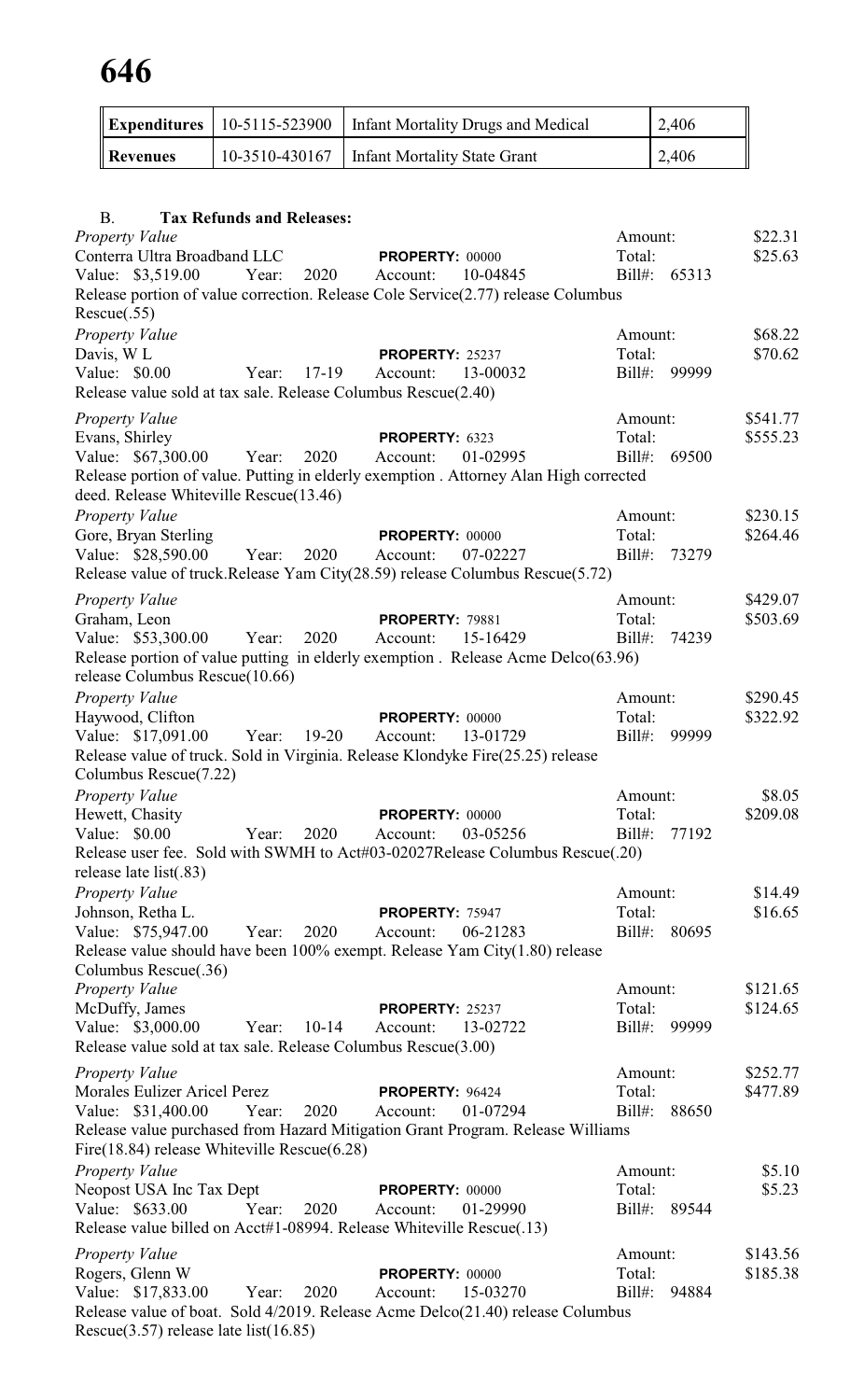| Property Value                                                                                                                           |          | Amount:                |       | \$19.00              |
|------------------------------------------------------------------------------------------------------------------------------------------|----------|------------------------|-------|----------------------|
| Russell Randolph<br>PROPERTY: 00000                                                                                                      |          | Total:                 |       | \$21.44              |
| Value: \$590.00<br>$17 - 20$<br>Year:<br>Account:                                                                                        | 05-01211 | $Bill#$ :              | 99999 |                      |
| Release value of boat. Sold 8 years ago. Release Whiteville Rescue(.48) release late<br>list(1.96)                                       |          |                        |       |                      |
| Property Value                                                                                                                           |          | Amount:                |       | \$10.23              |
| Smith, Gayle Patrick<br><b>PROPERTY: 30583</b>                                                                                           |          | Total:                 |       | \$211.75             |
| Value: \$1,270.00<br>2020<br>Account:<br>Year:<br>Release value of SWMH. Sold 2019. Release Cerro Gordo Fire(1.27) release Columbus      | 16-13240 | $Bill#$ :              | 98085 |                      |
| Rescue(.25)                                                                                                                              |          |                        |       |                      |
| Property Value                                                                                                                           |          | Amount:                |       | \$417.80             |
| Smith, Seth L. (Heirs)<br><b>PROPERTY: 101095</b><br>Value: \$51,900.00<br>Year:<br>2020<br>Account:                                     | 05-02048 | Total:<br>Bill#: 98546 |       | \$469.70             |
| Release value SHB listed to James Smith Act#05-04743 Release North                                                                       |          |                        |       |                      |
| Whiteville(41.52) release Whiteville Rescue(10.38)<br>Property Value                                                                     |          | Amount:                |       | \$13.69              |
| <b>Strickland Fronis(Heirs)</b><br><b>PROPERTY: 101189</b>                                                                               |          | Total:                 |       | \$15.73              |
| Value: \$1,700.00<br>Year:<br>2020<br>Account:                                                                                           | 16-03745 | $Bill#$ :              | 995   |                      |
| Release value of cemetery. Release Cole Service(1.70) release Columbus Rescue(.34)                                                       |          |                        |       |                      |
| Property Value                                                                                                                           |          | Amount:                |       | \$595.53             |
| Sykes, Patrick Adam<br><b>PROPERTY: 29540</b>                                                                                            |          | Total:                 |       | \$899.10             |
| 2020<br>Value: \$73,979.00<br>Year:<br>Account:                                                                                          | 15-03855 | $Bill#$ :              | 1628  |                      |
| Release value. Overbilled. Not transferred to Act#15-01869 in time for 2020. Release<br>Acme Delco(88.77) release Columbus Rescue(14.80) |          |                        |       |                      |
| Property Value                                                                                                                           |          | Amount:                |       | \$201.25             |
| Ward, Jerry Elmore & Judy<br>PROPERTY: 8298                                                                                              |          | Total:                 |       | \$223.75             |
| Value: \$25,000.00<br>Year:<br>2020<br>Account:                                                                                          | 03-26980 | $Bill#$ :              | 4815  |                      |
| Release value. SHB getting exemption. Release Brunswick Fire(17.50) release<br>Whiteville Rescue(5.00)                                   |          |                        |       |                      |
| <b>Property Value</b>                                                                                                                    |          | Amount:                |       | \$0.00               |
| Ward, Robert Sterling Jr<br>PROPERTY: 00000                                                                                              |          | Total:<br>$Bill#$ :    |       | \$10.25              |
| Value: \$0.00<br>2020<br>Year:<br>Account:<br>Release late list. Listed on $1/2/2020$ . Release late list(10.25)                         | 03-05664 |                        | 5108  |                      |
|                                                                                                                                          |          |                        |       |                      |
| Property Value<br>Wright, Karl Jefferson Lori<br>PROPERTY: 79878                                                                         |          | Amount:<br>Total:      |       | \$342.78<br>\$385.34 |
| Value: \$21,290.00<br>Year:<br>$19-20$<br>Account:                                                                                       | 09-01166 | $Bill#$ :              | 99999 |                      |
| Release value 10% bonus room unfinished. Release Roseland Fire(34.06) release                                                            |          |                        |       |                      |
| Columbus Rescue(8.50)                                                                                                                    |          |                        |       |                      |
| Refunds                                                                                                                                  |          | Amount:                |       | \$0.00               |
| Butler, Crystal Coleman<br><b>PROPERTY: 30009</b>                                                                                        |          | Total:                 |       | \$200.00             |
| Value: \$0.00<br>Year:<br>2019<br>Account:                                                                                               | 16-03354 | $Bill#$ :              | 90164 |                      |
| Refund user fee to Lumbee Guaranty Bank, 301 N Walnut Street, Fairmont, NC 28340<br>can billed to SWMH and land.                         |          |                        |       |                      |
| Refunds                                                                                                                                  |          | Amount:                |       | \$0.00               |
| Nance, Kenneth Lee<br><b>PROPERTY: 92086</b>                                                                                             |          | Total:                 |       | \$400.00             |
| Value: \$0.00<br>Year:<br>18-19<br>Account:<br>Refund user fees. Billed to Act#12-19623                                                  | 12-02550 | $Bill#$ :              | 99999 |                      |
| User Fee                                                                                                                                 |          | Amount:                |       | \$0.00               |
| Barnhill, Tiffany<br><b>PROPERTY: 17304</b>                                                                                              |          | Total:                 |       | \$200.00             |
| Value: \$0.00<br>2020<br>Year:<br>Account:                                                                                               | 09-03123 | Bill#: 57853           |       |                      |
| Release user fee. Vacant                                                                                                                 |          |                        |       |                      |
| User Fee                                                                                                                                 |          | Amount:                |       | \$0.00               |
| Beck, Gerald (ETAL)<br><b>PROPERTY: 15330</b>                                                                                            |          | Total:                 |       | \$200.00             |
| Value: \$0.00<br>2020<br>Year:<br>Account:<br>Release user fee. Vacant Farm Land                                                         | 09-05064 | Bill#: 58454           |       |                      |
| User Fee                                                                                                                                 |          | Amount:                |       | \$0.00               |
| Beck, Gerald (ETAL)<br><b>PROPERTY: 98236</b>                                                                                            |          | Total:                 |       | \$200.00             |
| Value: \$0.00<br>2020<br>Year:<br>Account:<br>Release user fee. Vacant Farm Land                                                         | 09-05064 | $Bill#$ :              | 58452 |                      |
| User Fee                                                                                                                                 |          | Amount:                |       | \$0.00               |
| Boone, Delbert O'Neil<br><b>PROPERTY: 18653</b>                                                                                          |          | Total:                 |       | \$200.00             |
| Value: \$0.00<br>2020<br>Year:<br>Account:                                                                                               | 11-03180 | $Bill#$ :              | 59877 |                      |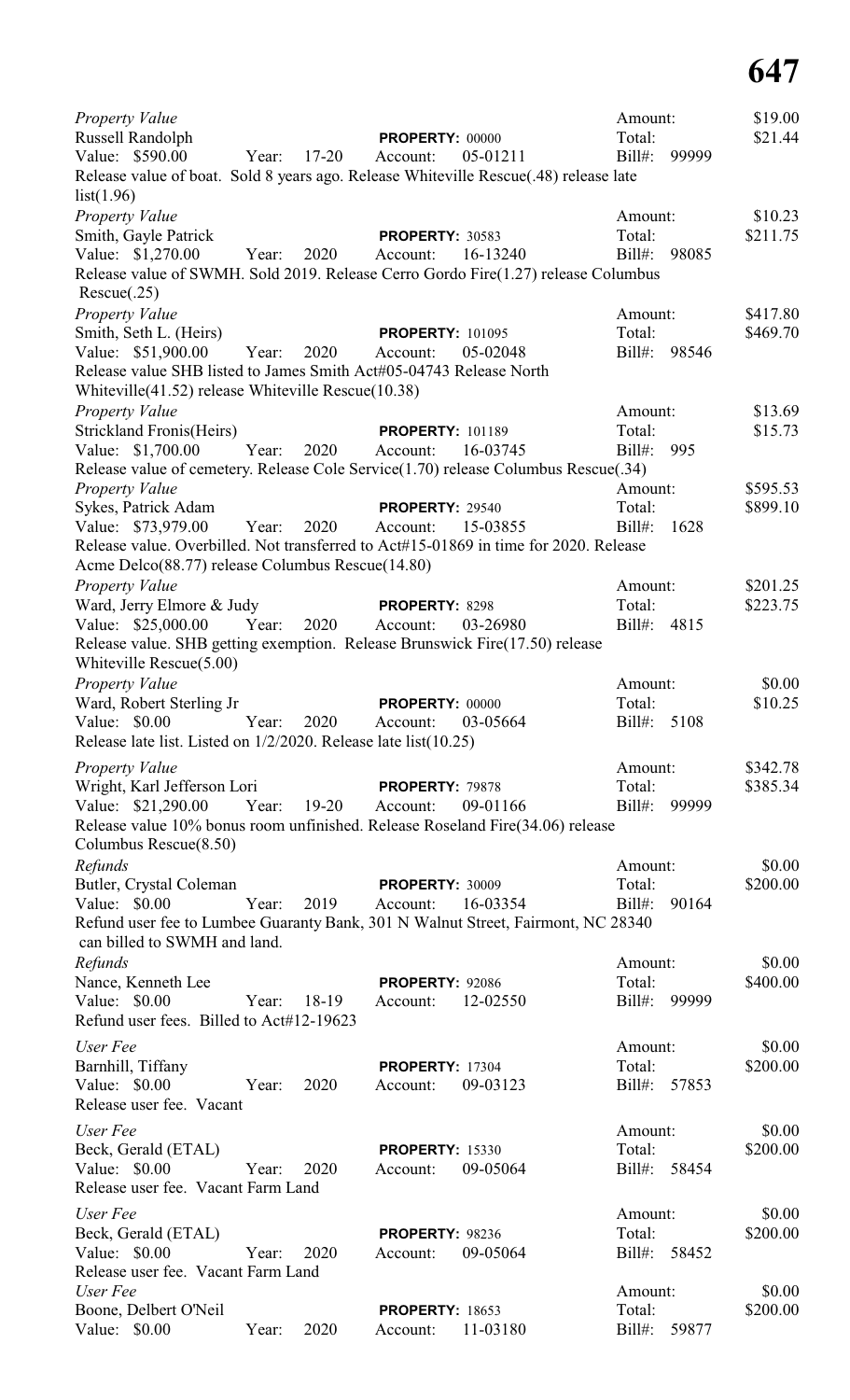| Release user fee. Unliveable                                                                                                                             |           |                                             |          |                                              |        |                              |
|----------------------------------------------------------------------------------------------------------------------------------------------------------|-----------|---------------------------------------------|----------|----------------------------------------------|--------|------------------------------|
| User Fee<br>Britt, Billy M & Alice R<br>Value: \$0.00 Year: 2020<br>Release user fee. Dbilled to land.                                                   |           | <b>PROPERTY: 23366</b><br>Account: 12-05038 |          | Amount:<br>Total:<br>Bill#: 60607            |        | \$0.00<br>\$200.00           |
| User Fee<br>Butler, Crystal Coleman<br>Year: 2020<br>Value: \$0.00<br>Release user fee. Billed to SWMH                                                   |           | <b>PROPERTY: 30009</b><br>Account: 16-03354 |          | Amount:<br>Total:<br>Bill#: 62335            |        | \$0.00<br>\$200.00           |
| User Fee<br>Cance, Michael J & Rebecca<br>Value: \$0.00 		 Year: 2020 	 Account: 13-01424<br>Release user fee. No Can.                                   |           | <b>PROPERTY: 25767</b>                      |          | Amount:<br>Bill#: 63145                      | Total: | \$0.00<br>\$113.00           |
| User Fee<br>Cerro Gordo Vol Fire & Rescue PROPERTY: 00000<br>Value: \$0.00 		 Year: 2020 	 Account: 16-50100<br>Release user fee. Uses commercial hauler |           |                                             |          | Amount:<br>Bill#: 63980                      | Total: | \$0.00<br>\$113.00           |
| User Fee<br>Demery, Larry Gene & Roberta PROPERTY: 95763<br>Value: \$0.00 Year: 2020 Account: 14-02260<br>Release user fee. House removed.               |           |                                             |          | Amount:<br>Bill#: 67221                      | Total: | \$0.00<br>\$200.00           |
| User Fee<br>Duncan, Dewey (ETALS)<br>Release user fee. Vacant land                                                                                       |           | <b>PROPERTY: 15692</b>                      |          | Amount:<br>Total:<br>Bill#: 68095            |        | \$0.00<br>\$200.00           |
| User Fee<br>Esterak, Cecilia Diane<br>Value: \$0.00 Year: 2020 Account:<br>Release user fee. MH unliveable.                                              |           | <b>PROPERTY: 86319</b>                      | 09-05681 | Amount:<br>Bill#: 69290                      | Total: | \$0.00<br>\$200.00           |
| User Fee<br>Formyduval Marie<br>Value: $$0.00$<br>Year:<br>Release user fee. Paid with land act#03-07705<br>User Fee                                     | 2020      | PROPERTY: 6869<br>Account:                  | 03-07620 | Amount:<br>Total:<br>Bill#: 70817<br>Amount: |        | \$0.00<br>\$200.00<br>\$0.00 |
| Frink, Jennie<br>Value: \$0.00<br>Year:<br>Release user fee. Vacant                                                                                      | 2020      | <b>PROPERTY: 00000</b><br>Account:          | 03-03665 | Total:<br>Bill#: 50001                       |        | \$200.00                     |
| User Fee<br>H & D Jenkins Farms, LLC<br>Value: $$0.00$<br>Year:<br>Release user fee. Dbilled.                                                            | 2020      | <b>PROPERTY: 30354</b><br>Account:          | 16-04442 | Amount:<br>Total:<br>Bill#: 75186            |        | \$0.00<br>\$200.00           |
| User Fee<br>Hall, Meredith P<br>Value: $$0.00$<br>Year:<br>Release user fee. Dbilled.                                                                    | 2020      | PROPERTY: 27747<br>Account:                 | 15-04266 | Amount:<br>Total:<br>Bill#: 75304            |        | \$0.00<br>\$200.00           |
| User Fee<br>Hayes, Kenneth Earl & Bonnie<br>Value: \$0.00<br>Year:<br>Release user fee. Double billed.                                                   | 2019      | <b>PROPERTY: 24496</b><br>Account:          | 13-18360 | Amount:<br>Total:<br>Bill#: 4198             |        | \$0.00<br>\$200.00           |
| User Fee<br>Haynes, Cassandra Jill<br>Value: $$0.00$<br>Year:<br>Release user fees. Dbilled.                                                             | $19 - 20$ | PROPERTY: 75988<br>Account:                 | 12-47821 | Amount:<br>Total:<br>$Bill#$ :               | 9999   | \$0.00<br>\$400.00           |
| User Fee<br>Hinson, Oscar Odell & Pearl<br>Value: $$0.00$<br>Year:<br>Release user fee. Overbilled.                                                      | 2020      | <b>PROPERTY: 88853</b><br>Account:          | 09-01807 | Amount:<br>Total:<br>$Bill#$ :               | 78032  | \$0.00<br>\$200.00           |
| User Fee<br><b>Jenkins Property Management</b>                                                                                                           |           | <b>PROPERTY: 92815</b>                      |          | Amount:<br>Total:                            |        | \$0.00<br>\$200.00           |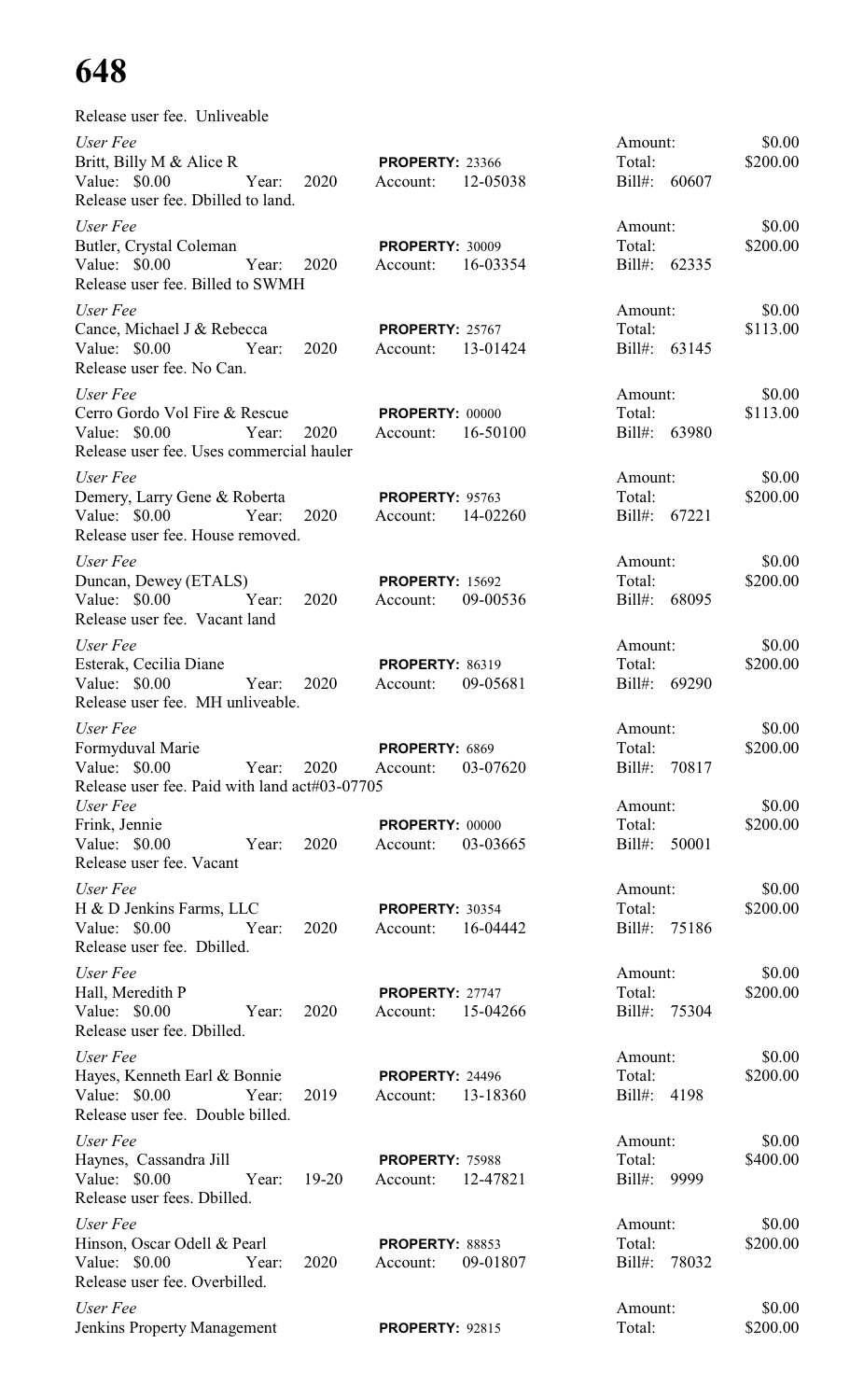| Value: \$0.00<br>Release user fee. SWMH Dblisted.                                                         | Year: | 2020  | Account:                            | 03-01229 | $Bill#$ :                       | 80214        |                    |
|-----------------------------------------------------------------------------------------------------------|-------|-------|-------------------------------------|----------|---------------------------------|--------------|--------------------|
| User Fee<br>Kennedy, David Eugene<br>Value: \$0.00<br>Release user fee. Overbilled                        | Year: | 2020  | <b>PROPERTY: 21454</b><br>Account:  | 12-13940 | Amount:<br>Total:<br>Bill#:     | 81733        | \$0.00<br>\$200.00 |
| User Fee<br>King, Lemuel Winford<br>Value: \$0.00<br>Release user fee. Overbilled for cans.               | Year: | 2020  | <b>PROPERTY: 81859</b><br>Account:  | 07-09965 | Amount:<br>Total:               | Bill#: 81918 | \$0.00<br>\$400.00 |
| User Fee<br>Mallory, Christine<br>Value: \$0.00<br>Release user fee.                                      | Year: | 2020  | <b>PROPERTY: 28859</b><br>Account:  | 15-25260 | Amount:<br>Total:               | Bill#: 84794 | \$0.00<br>\$200.00 |
| User Fee<br>McPherson, Franklin Delane<br>Value: \$0.00<br>Release user fee. Vacant Farm Land             | Year: | 2020  | <b>PROPERTY: 16387</b><br>Account:  | 09-18580 | Amount:<br>Total:<br>$Bill#$ :  | 86841        | \$0.00<br>\$200.00 |
| User Fee<br>Peterson, D J & Joyce<br>Value: \$0.00<br>Release user fee. Vacant land.                      | Year: | 2020  | <b>PROPERTY: 78201</b><br>Account:  | 15-05122 | Amount:<br>Total:<br>Bill#:     | 91431        | \$0.00<br>\$200.00 |
| User Fee<br>Register, Randy Guy<br>Value: \$0.00<br>Release user fee.                                     | Year: | 2020  | PROPERTY: 00000<br>Account:         | 03-19417 | Amount:<br>Total:<br>Bill#:     | 94090        | \$0.00<br>\$200.00 |
| User Fee<br>Rivera Luis Daniel<br>Value: \$0.00<br>Release user fee. Dbilled in error.                    | Year: | 2020  | <b>PROPERTY: 100535</b><br>Account: | 15-02792 | Amount:<br>Total:<br>$Bill#$ :  | 94530        | \$0.00<br>\$200.00 |
| User Fee<br>Simmons, Howard Keny & Tila Kay<br>Value: \$0.00<br>Release user fee. Sold                    | Year: | 2020  | <b>PROPERTY: 16783</b><br>Account:  | 09-03372 | Amount:<br>Total:<br>Bill#:     | 97207        | \$0.00<br>\$200.00 |
| User Fee<br>Smith, Gayle Patrick<br>Value: \$0.00<br>Release all user fees. Mobile homes no longer there. | Year: | 2020  | <b>PROPERTY: 30583</b><br>Account:  | 16-13240 | Amount:<br>Total:<br>Bill#:     | 98085        | \$0.00<br>\$800.00 |
| User Fee<br>Stewart, Monica<br>Value: \$0.00<br>Release user fee. Used for storage.                       | Year: | 2020  | PROPERTY: 84268<br>Account:         | 16-03704 | Amount:<br>Total:<br>Bill#: 568 |              | \$0.00<br>\$200.00 |
| User Fee<br>Ward, Sharon Kay Dew<br>Value: \$0.00<br>Release user fee. SWMH unliveable.                   | Year: | 2020  | <b>PROPERTY: 85191</b><br>Account:  | 11-00024 | Amount:<br>Total:<br>Bill#:     | 5173         | \$0.00<br>\$200.00 |
| User Fee<br>Watts, Robert W<br>Value: \$0.00<br>Release user fee. Unliveable                              | Year: | 2020  | PROPERTY: 8382<br>Account:          | 03-28662 | Amount:<br>Total:<br>$Bill#$ :  | 5666         | \$0.00<br>\$200.00 |
| User Fee<br>Watts, Robert W<br>Value: \$0.00<br>Release user fee. Overbilled                              | Year: | 2020  | PROPERTY: 7135<br>Account:          | 03-28663 | Amount:<br>Total:<br>$Bill#$ :  | 5652         | \$0.00<br>\$600.00 |
| User Fee<br>Webb, Christopher M & Camellia<br>Value: \$0.00<br>Release user fees. Billed to SWMH          | Year: | 18-20 | <b>PROPERTY: 84487</b><br>Account:  | 08-01861 | Amount:<br>Total:<br>Bill#:     | 99999        | \$0.00<br>\$600.00 |
| User Fee                                                                                                  |       |       |                                     |          | Amount:                         |              | \$0.00             |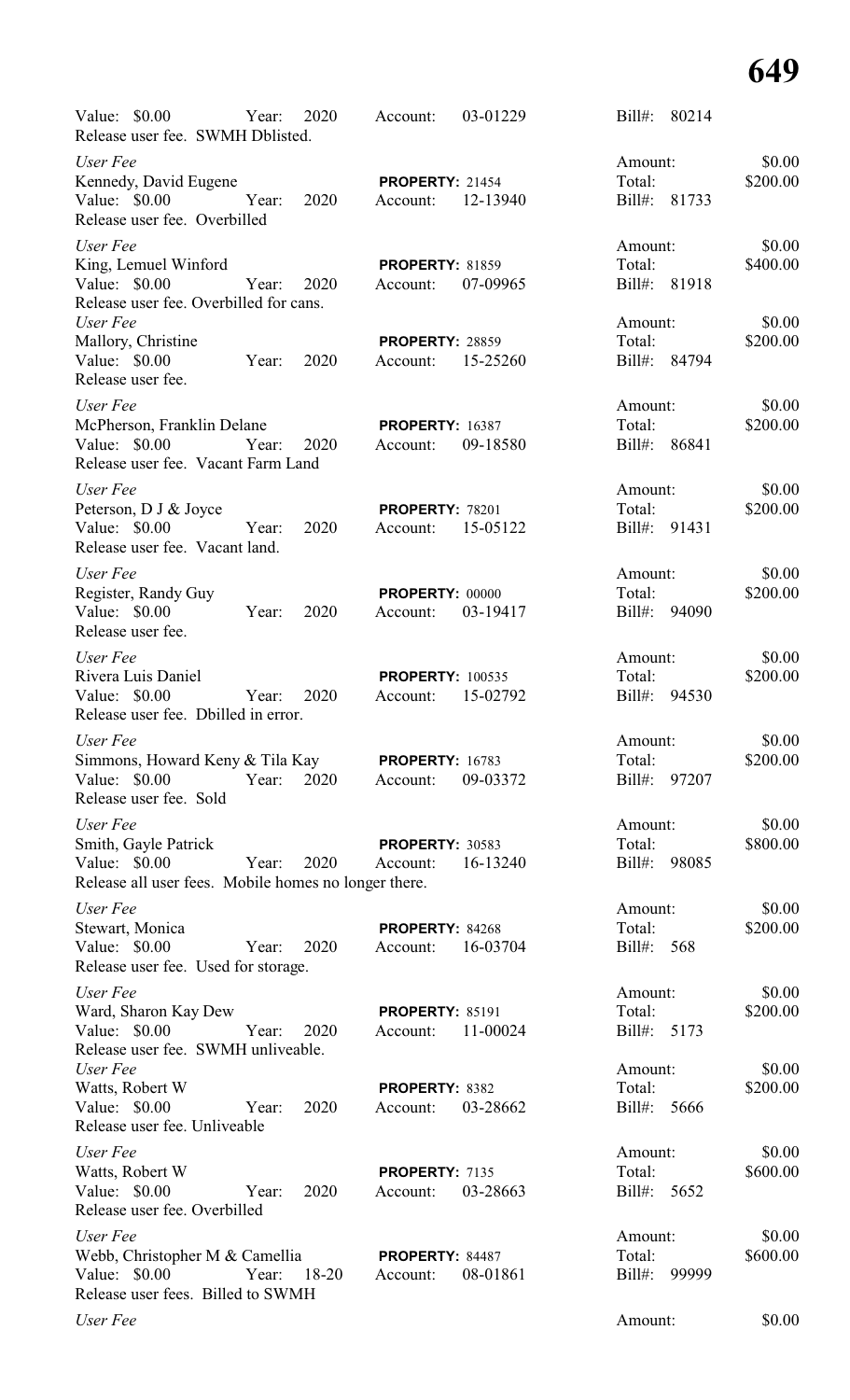|                |       |                                                                                           |                              |          | Total:                                                       | \$200.00                                |
|----------------|-------|-------------------------------------------------------------------------------------------|------------------------------|----------|--------------------------------------------------------------|-----------------------------------------|
| Value: \$0.00  | Year: | 2020                                                                                      | Account:                     | 09-02261 |                                                              |                                         |
|                |       |                                                                                           |                              |          |                                                              |                                         |
| User Fee       |       |                                                                                           |                              |          |                                                              | \$0.00                                  |
|                |       |                                                                                           |                              |          | Total:                                                       | \$200.00                                |
| Value: $$0.00$ | Year: | 2020                                                                                      | Account:                     |          |                                                              |                                         |
|                |       |                                                                                           |                              |          |                                                              |                                         |
|                |       | Release user fee. Dbilled.<br>Williamson, Douglas Wright<br>Release user fee. Unliveable. | Williams, Wade Lenwood(ETAL) |          | <b>PROPERTY: 96998</b><br><b>PROPERTY: 00000</b><br>12-00334 | Bill#: 7131<br>Amount:<br>Bill#: $7250$ |

#### **Agenda Item #20: COMMENTS:**

Chairman Russ opened the floor for comments. The following spoke.

#### B. **Board of Commissioners:**

- 1. **Commissioner Prevatte:** Mr. Robert Adams called me today to check the status of the Resolution being prepared relative to help with low fines and bonds for criminal drug activities. June B. Hall, Clerk to the Board, stated this was in process.
- 2. **Commissioner McDowell:** I read a report today stating that seat belt usage in Columbus County is very low.
- 3. **Vice Chairman McMillian:** I would like to remind everyone about the 2020 Census that Dalton Dockey has been working diligently on.
- 4. **Commissioner Burroughs:** stated the following: -I would like to ditto what was stated relative to the 2020 Census importance; **and** -I would like to give a shout to the Water Department who handled a problem on Friday of last week within thirty (30) minutes.
- 5. **Chairman Russ:** stated I would like to emphasize the importance of wearing seat belts.

#### C. **County Manager (Michael H. Stephens):** stated the following:

-I received some information relative to a very aggressive noxious aquatic weed; **and** -We will try to gather information on this.

#### **RECESS REGULAR SESSION and enter into CLOSED SESSION in ACCORDANCE with N.C.G.S. § 143-318.11 (a) (4) ECONOMIC DEVELOPMENT and (5) (i) REAL ESTATE:**

At 7:30 P.M., Commissioner Byrd made a motion to recess Regular Session and enter into Closed Session in Accordance with N.C.G.S § 143-319.11 (a) (4) Economic Development and (5) (i) Real Estate, seconded by Commissioner Burroughs. The motion unanimously passed.

#### **Agenda Item #21: CLOSED SESSION in ACCORDANCE with N.C.G.S. § 143- 318.11(a) (4) ECONOMIC DEVELOPMENT and (5) (i) REAL ESTATE:**

No official action was taken.

#### **ADJOURN CLOSED SESSION and RESUME REGULAR SESSION:**

At 8:36 P.M., Commissioner McDowell made a motion to adjourn Closed Session and resume Regular Session, seconded by Vice Chairman McMillian. The motion unanimously passed.

#### **READING and APPROVAL of CLOSED SESSION GENERAL ACCOUNT:**

Chairman Russ requested that Amanda B. Prince, County Attorney, orally read the Closed Session General Account. Ms. Prince orally read the following: *"The County Commissioners discussed acquisition of real property with Mike Stephens, County Manager. The County Commissioners discussed Economic Development matters with Gary Lanier,*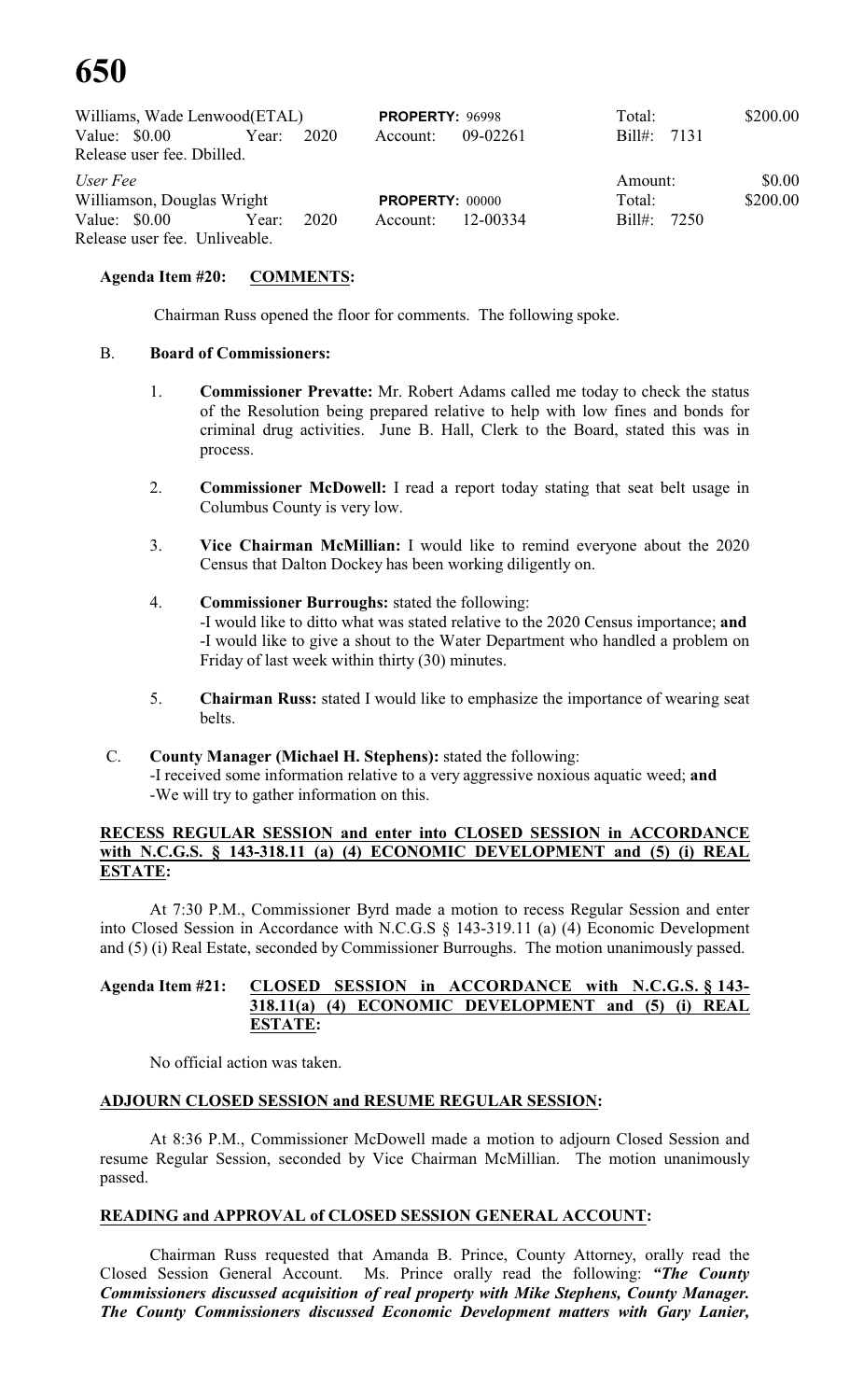#### *Economic Development Director, by telephone. No action was taken by the Board of Commissioners"*.

Commissioner Byrd made a motion to approve the Closed Session General Account, seconded by Vice Chairman McMillian. The motion unanimously passed.

#### **Agenda Item #22: ADJOURNMENT:**

At 8:37 P.M., Commissioner Burroughs made a motion to adjourn, seconded by Commissioner Prevatte. The motion unanimously passed.

**\_\_\_\_\_\_\_\_\_\_\_\_\_\_\_\_\_\_\_\_\_\_\_\_\_\_\_\_ \_\_\_\_\_\_\_\_\_\_\_\_\_\_\_\_\_\_\_\_\_\_\_\_\_\_\_\_\_\_**

**APPROVED:**

**JUNE B. HALL, Clerk to Board P. EDWIN RUSS, Chairman**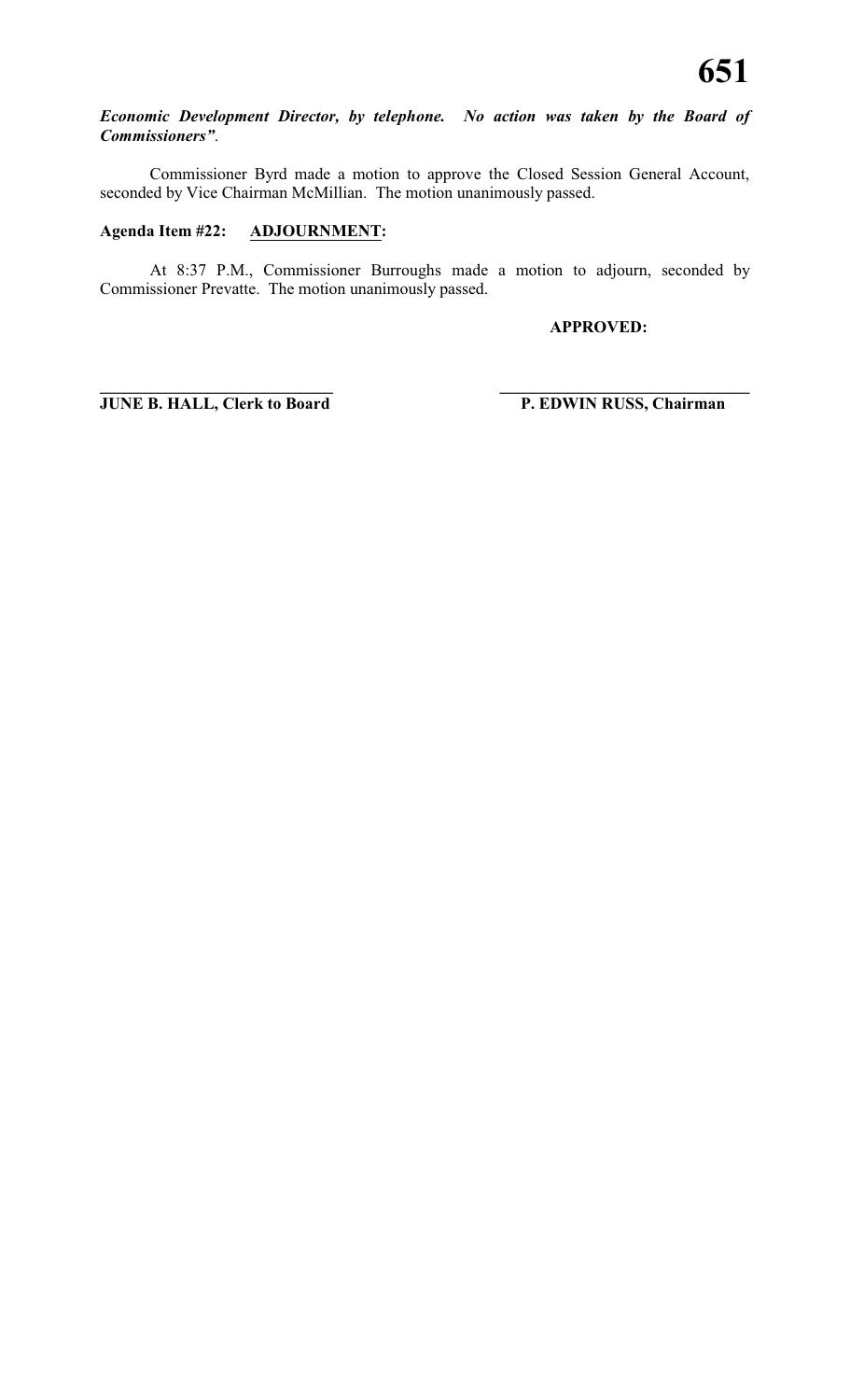#### **COLUMBUS COUNTY WATER and SEWER DISTRICTS I, II, III, IV AND V COMBINATION BOARD MEETING Monday, September 21, 2020 6:59 P.M.**

The Honorable Columbus County Commissioners met on the above stated date and at the above stated time in the DempseyB. HerringCourthouse Annex, 112 West Smith Street, Whiteville, North Carolina 28472, for the purpose to act as the Columbus County Water and Sewer District I Board.

#### **COMMISSIONERS PRESENT: APPOINTEES PRESENT:**

James E. Prevatte June B. Hall, **Clerk to the Board** Giles E. Byrd **Trent Burroughs APPOINTEE ABSENT:** Ricky Bullard **Bobbie Faircloth, Finance Officer** Charles T. McDowell

P. Edwin Russ, **Chairman** Mike Stephens, **County Manager** Jerome McMillian, Vice Chairman Amanda B. Prince, County Attorney

#### **MEETING CALLED TO ORDER:**

At 6:59 P.M., Chairman P. Edwin Russ called the **combination meeting** of Columbus County Water and Sewer Districts I, II, III, IV and V Board Meeting to order.

#### **Agenda Item #12: COLUMBUS COUNTY WATER SEWER DISTRICTS I, II, III, IV and V BOARD MEETING MINUTES:**

September 08, 2020 Columbus County Water and Sewer Districts I, II, III, IV and V Board Meeting **(5 Sets)**

Commissioner Byrd made a motion to approve the September 08, 2020 Columbus County Water and Sewer District I Board Meeting Minutes, as recorded, seconded by Commissioner Burroughs. The motion unanimously passed.

#### **Agenda Item#13: COLUMBUS COUNTY WATER and SEWER DISTRICTS I, II, III, IV and V - MONTHLY BILLING ADJUSTMENTS:**

Harold Nobles, Public Utilities Director, requested Board approval of the July and August 2020 monthly billing adjustments for Columbus County Water and Sewer District I, as follows:

| <b>DATE</b> | ACCT#       | <b>ACCT NAME</b>      | ADJ AMT   | <b>REASON FOR ADJUSTMENT</b> |
|-------------|-------------|-----------------------|-----------|------------------------------|
| 7/21/2020   | 103860.0098 | <b>GERALDINE WARD</b> | \$55.62   | RETURNED BANK DRAFT & FEE    |
| 7/21/2020   | 104640.0098 | <b>HAROLD BELLAMY</b> | \$(76.03) | <b>BILLING ERROR</b>         |

#### **DISTRICT I ADJUSTMENTS FOR JULY & AUGUST 2020**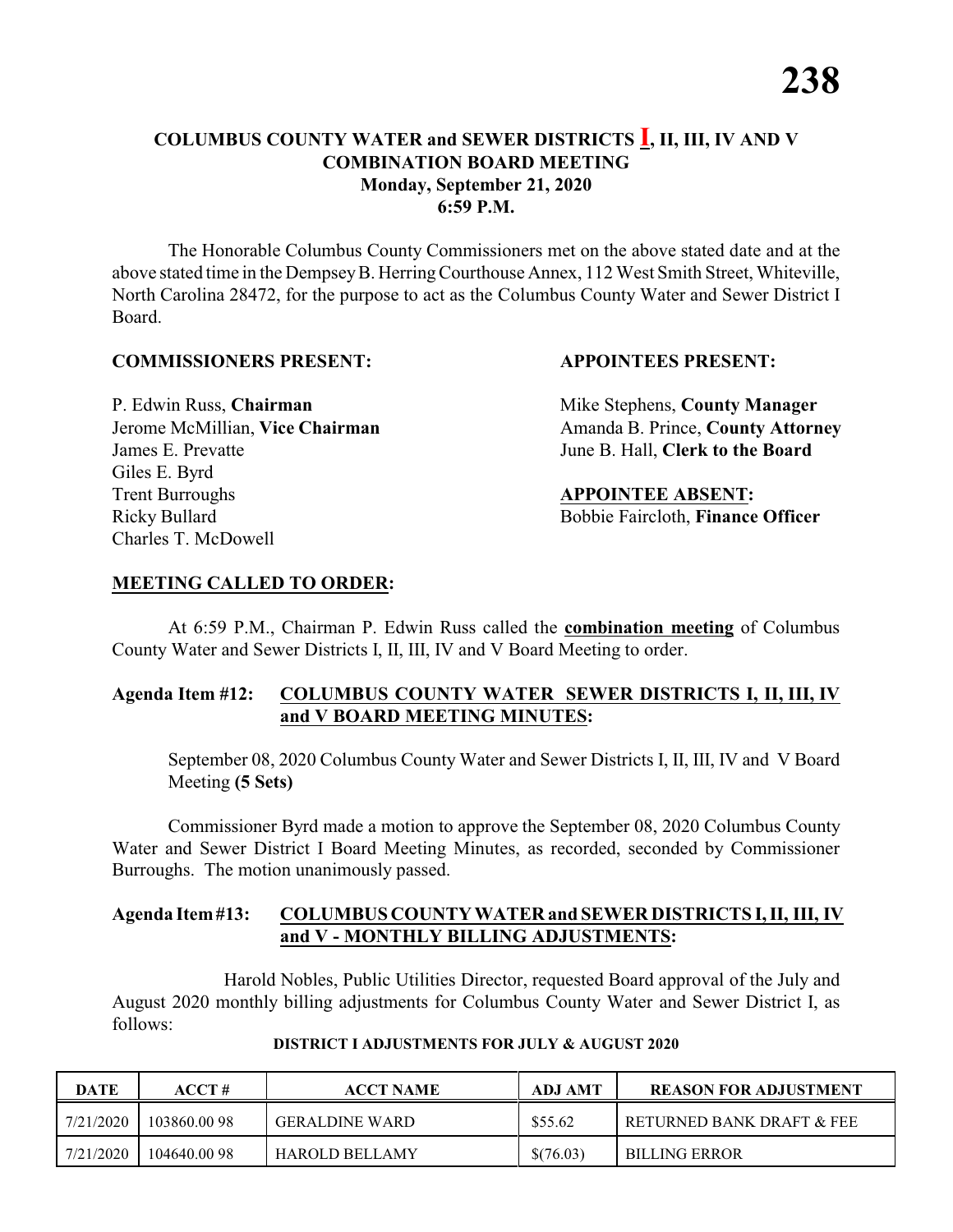| <b>DATE</b> | ACCT#        | <b>ACCT NAME</b>             | <b>ADJ AMT</b> | <b>REASON FOR ADJUSTMENT</b> |
|-------------|--------------|------------------------------|----------------|------------------------------|
| 7/21/2020   | 200010.00 96 | <b>ALLEN STRICKLAND</b>      | \$64.69        | RETURNED BANK DRAFT & FEE    |
| 7/21/2020   | 405035.0098  | <b>DONALD CRIBB</b>          | \$(20.51)      | <b>BILLING ERROR</b>         |
| 7/21/2020   | 601275.0097  | <b>MICHAEL STANLEY</b>       | \$(63.97)      | <b>BILLING ERROR</b>         |
| 7/21/2020   | 603030.0097  | <b>KRISTOPHER LOWERY</b>     | \$(1,893.04)   | <b>LEAK ADJUSTMENT</b>       |
| 8/25/2020   | 141350.0098  | <b>CECIL SIMMONS</b>         | \$(17.57)      | <b>BILLING ERROR</b>         |
| 8/25/2020   | 101094.0098  | <b>TED FLOYD</b>             | \$116.40       | RETURNED BANK DRAFT & FEE    |
| 8/25/2020   | 103830.0097  | <b>RAVEN GRAINGER</b>        | \$57.53        | RETURNED BANK DRAFT & FEE    |
| 8/25/2020   | 200010.00 96 | <b>ALLEN STRICKLAND</b>      | \$68.88        | RETURNED BANK DRAFT & FEE    |
| 8/25/2020   | 103195.0098  | <b>CHRISTOPHER HARRELSON</b> | \$(146.08)     | <b>LEAK ADJUSTMENT</b>       |
| 8/25/2020   | 206230.0098  | <b>JOEY MILLS</b>            | \$(288.32)     | <b>LEAK ADJUSTMENT</b>       |
| 8/25/2020   | 100614.0098  | <b>GEORGE SMITH</b>          | \$(50.00)      | <b>POSTING ERROR</b>         |
| 8/25/2020   | 10464000 98  | <b>HAROLD BELLAMY</b>        | \$(120.78)     | <b>BILLING ERROR</b>         |
| 8/25/2020   | 105390.0098  | <b>LEON FONVIELLE</b>        | \$(187.68)     | <b>BILLING ERROR</b>         |
| 8/25/2020   | 405035.0098  | <b>DONALD CRIBB</b>          | \$(18.80)      | <b>BILLING ERROR</b>         |

Commissioner Bullard made a motion to approve the monthly billing adjustments for July and August, 2020, seconded by Vice Chairman McMillian. The motion unanimously passed.

#### **Agenda Item#14: COLUMBUS COUNTY WATER andSEWERDISTRICTS I, II, III, IV and V - DISCUSSION of FIVE DOLLAR (\$5.00) FEE:**

Harold Nobles, Public Utilities Director, requested a discussion of the five dollar (\$5.00) fee for Columbus County Water and Sewer Districts I, II, III, IV and V.

Commissioner Prevatte requested that Amanda B. Prince, County Attorney, read the information so the public will understand the five (\$5.00) dollars fee. Ms. Prince orally read the following information.

Please be advised that if the Customer service Fee of \$5.00 is approved, it **DOES NOT** apply to the following situations:

-If a customer contacts the Public Utilities Department with questions or concerns regarding their water service account, the customers service fee **DOES NOT** apply;

-If a customer walks into the office to make a payment(with any type of tender), the customer service **DOES NOT** apply;

-If a customer conducts business through the drive-thru window, the customer service fee **DOES NOT** apply;

-If a customer leaves a payment in the drop box, the customer service fee **DOES NOT** apply;

-If a customer pays using the Automated Telephone Payment Service, the customer service fee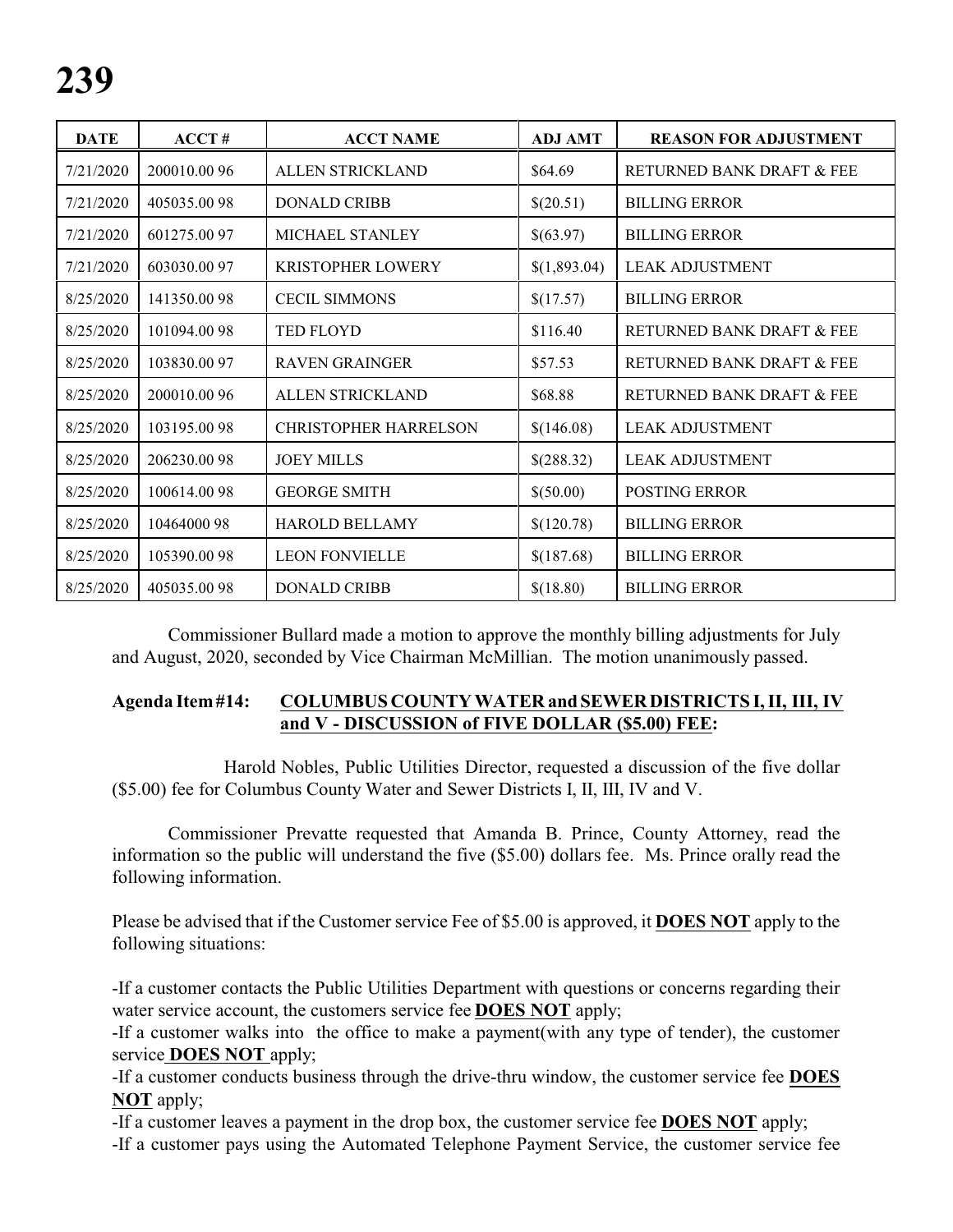### **DOES NOT** apply.

Please be advised that if the Customer Service of \$5.00 is approved, it **DOES** apply to the following situation:

-If a customer chooses to make a payment with a credit card over the phone with a Customer Service Representative a the Columbus County Public Utilities Department, the customer serve fee **DOES** apply.

The Automated Telephone Payment System cost the department a total of \$3,000.00 to implement the program. An annual monitoring fee of \$900.00 applies to this application. The \$5.00 fee to pay with a Customers Service Representative was recommended to assist the Department with providing a more pleasant face to face customer service experience, to help encourage our customers to utilize the program, and to assist with the annual monitoring fee. The department has received numerous complaints in the past regardingmissed phone calls. Over 1,500 payment transactions are completed weekly in this department and the majority of these transactions occur over the phone. The automated telephone payment application has already reduced these complaints tremendously and has allowed our department to provide better customer service to our clients.

After discussion, Commissioner McDowell made a motion to approve the five and 00/100 (\$5.00) dollars customer service fee under the following condition - if a customer chooses to make a payment with a credit card over the phone with a Customer Service Representative a the Columbus County Public Utilities Department, seconded by Commissioner Burroughs. A roll-call vote was taken with the following results:

**AYES:** Chairman Russ, Vice Chairman McMillian, Commissioners Burroughs, Byrd McDowell and Prevatte: **and**

**NAYS:** Commissioner Bullard.

The motion passes on a six  $(6)$  to one  $(1)$  vote.

#### **Agenda Item #15: COLUMBUS COUNTY WATER AND SEWER DISTRICTS I, II, III, IV AND V** - **DELINQUENT-PENALTY REVISION \$35.00:**

Harold Nobles, Public Utilities Director, requested a discussion on the Delinquent-Penalty Revision.

The following discussion was conducted relative to the delinquent-penalty revision:

- 1. If the monthly water bill is not paid by the  $18<sup>th</sup>$  of the month, a \$5.00 delinquent fee is charged;
- 2. If the monthly water bill is not paid by the  $25<sup>th</sup>$  of the month, a \$30.00 penalty fee is charged which would equate to the amount of \$35.00;
- 3. The two (2) charges are being combined due and payable by the  $25<sup>th</sup>$  of the month;
- 4. This will afford the customers some time to be able to pay the monthly water charge.

Commissioner McDowell made a motion to approve the delinquent-penalty revision of \$35.00, seconded by Commissioner Burroughs. The motion unanimously passed.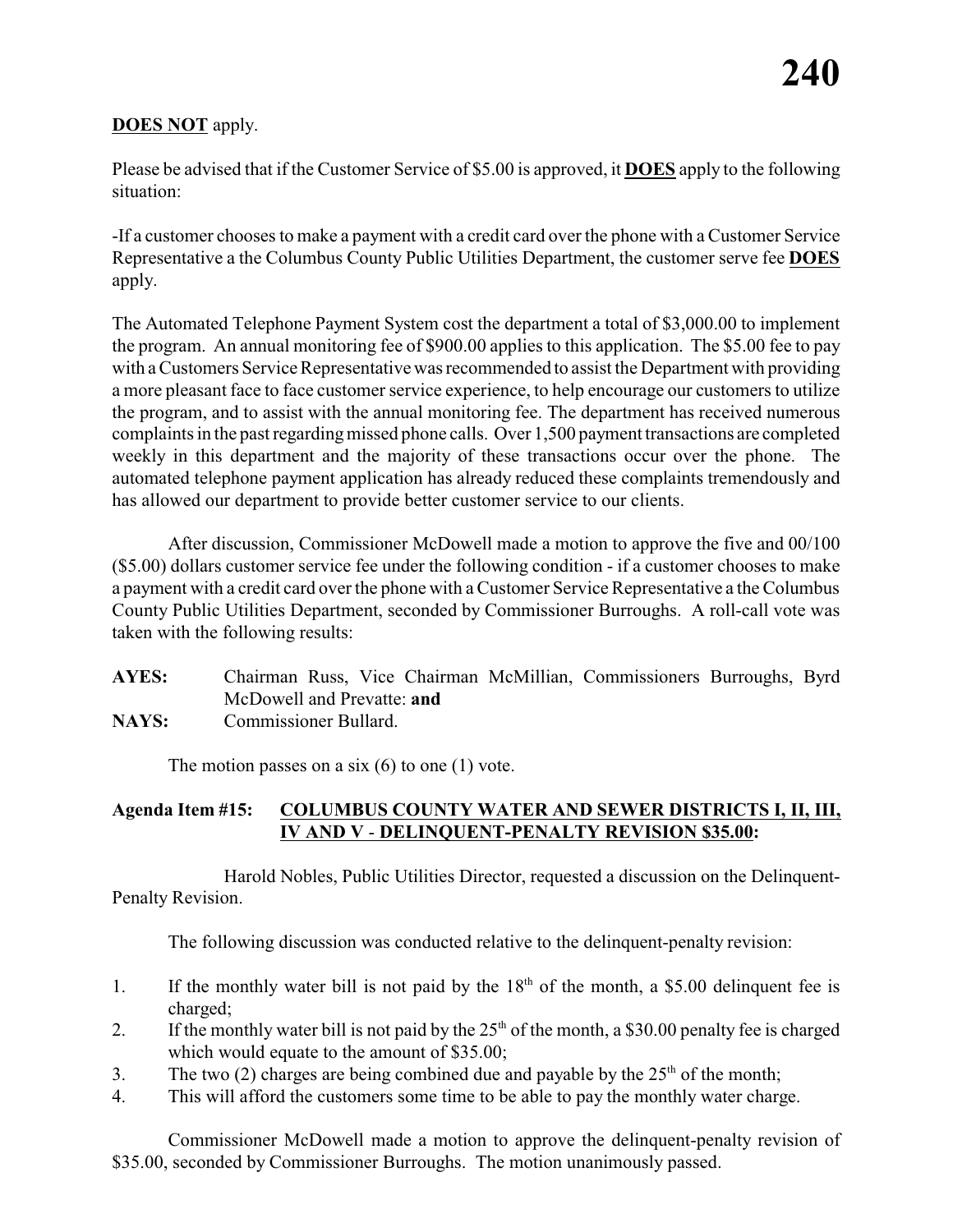#### **Agenda Item #16**: **COLUMBUS COUNTY WATER and SEWER DISTRICTS I, II, III and V - WATER LINE EXTENSIONS:**

Harold Nobles, Public Utilities Director, requested Board approval of the amended contract with Green Engineering for water line extensions. The following information was stated:

- 1. In February 3, 2020, the Board approved a \$498,090 contract with Green Engineering;
- 2. At the September 8, 2020 Board meeting, the Board approved a down-sized version of the project; **and**
- 3. This is a new contract for \$337,740.

Commissioner Byrd made a motion to approve the new contract for the down-sized version of the water line extensions at the cost of three hundred thirty-seven thousand, seven hundred forty and 00/100 (\$337,740.00) dollars, W.O. Number: 19-122, seconded byCommissioner Prevatte. The motion unanimously passed.

**\_\_\_\_\_\_\_\_\_\_\_\_\_\_\_\_\_\_\_\_\_\_\_\_\_\_\_\_ \_\_\_\_\_\_\_\_\_\_\_\_\_\_\_\_\_\_\_\_\_\_\_\_\_\_\_\_\_\_**

**APPROVED:**

**JUNE B. HALL, Clerk to Board P. EDWIN RUSS, Chairman**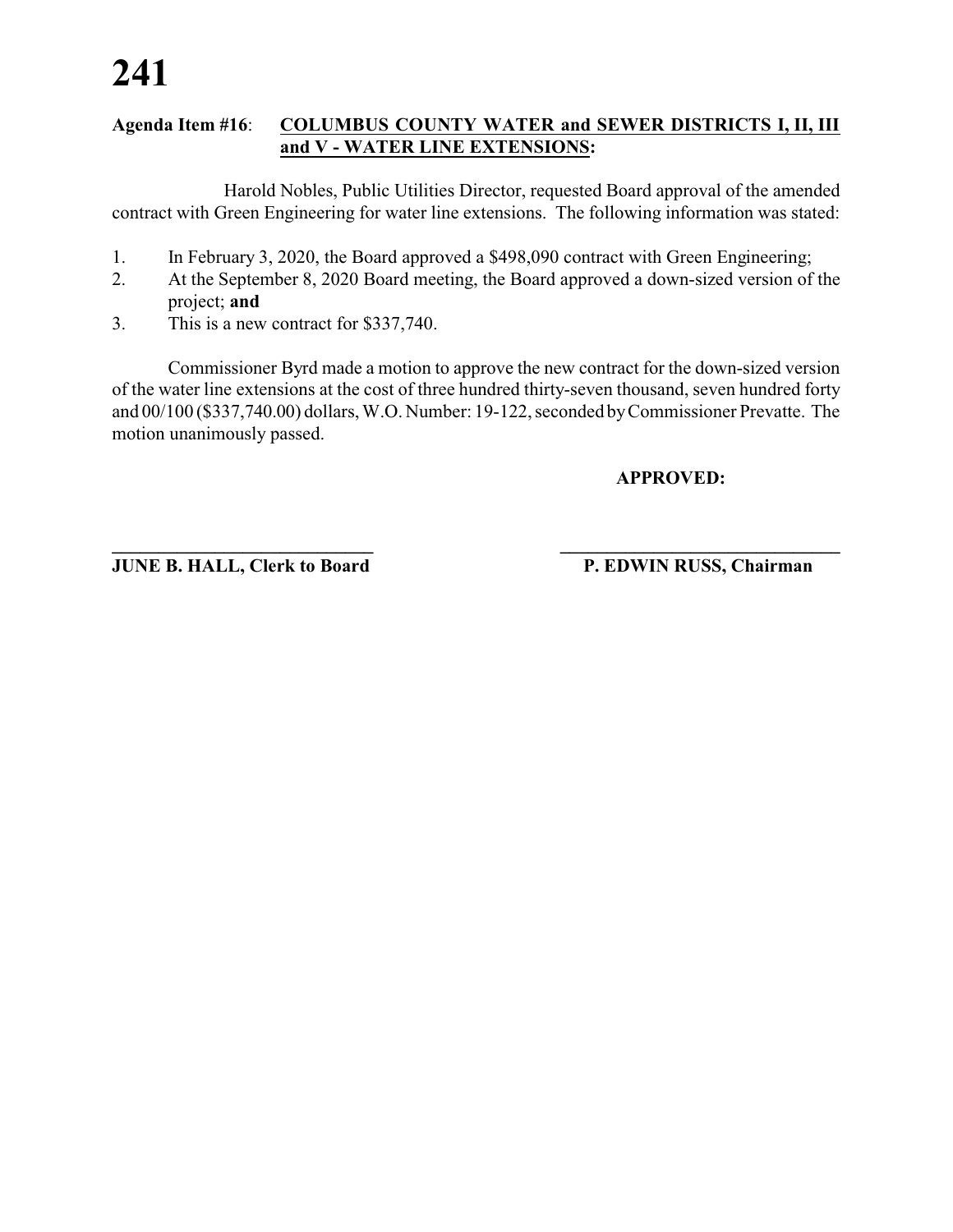#### **COLUMBUS COUNTY WATER and SEWER DISTRICTS I, II, III, IV AND V COMBINATION BOARD MEETING Monday, September 21, 2020 6:59 P.M.**

The Honorable Columbus County Commissioners met on the above stated date and at the above stated time in the DempseyB. HerringCourthouse Annex, 112 West Smith Street, Whiteville, North Carolina 28472, for the purpose to act as the Columbus County Water and Sewer District II Board.

#### **COMMISSIONERS PRESENT: APPOINTEES PRESENT:**

James E. Prevatte June B. Hall, **Clerk to the Board** Giles E. Byrd **Trent Burroughs APPOINTEE ABSENT:** Ricky Bullard **Bobbie Faircloth, Finance Officer** Charles T. McDowell

P. Edwin Russ, **Chairman** Mike Stephens, **County Manager** Jerome McMillian, Vice Chairman Amanda B. Prince, County Attorney

#### **MEETING CALLED TO ORDER:**

At 6:59 P.M., Chairman P. Edwin Russ called the **combination meeting** of Columbus County Water and Sewer Districts I, II, III, IV and V Board Meeting to order.

#### **Agenda Item #12: COLUMBUS COUNTY WATER SEWER DISTRICTS I, II, III, IV and V BOARD MEETING MINUTES:**

September 08, 2020 Columbus County Water and Sewer Districts I, II, III, IV and V Board Meeting **(5 Sets)**

Commissioner Byrd made a motion to approve the September 08, 2020 Columbus County Water and Sewer District II Board Meeting Minutes, as recorded, seconded by Commissioner Burroughs. The motion unanimously passed.

#### **Agenda Item#13: COLUMBUS COUNTY WATER and SEWER DISTRICTS I, II, III, IV and V - MONTHLY BILLING ADJUSTMENTS:**

Harold Nobles, Public Utilities Director, requested Board approval of the July and August 2020 monthly billing adjustments for Columbus County Water and Sewer District I, as follows:

| DATE      | ACCT#       | <b>ACCT NAME</b>        | ADJ AMT  | <b>REASON FOR ADJUSTMENT</b> |
|-----------|-------------|-------------------------|----------|------------------------------|
| 7/21/2020 | 110555.0097 | RONALD GUYTON           | \$54.91  | RETURNED BANK DRAFT & FEE    |
| 7/21/2020 | 111727.0097 | NICE BLENDS CORPORATION | \$942.56 | RETURNED BANK DRAFT & FEE    |

#### **DISTRICT II ADJUSTMENTS FOR JULY & AUGUST 2020**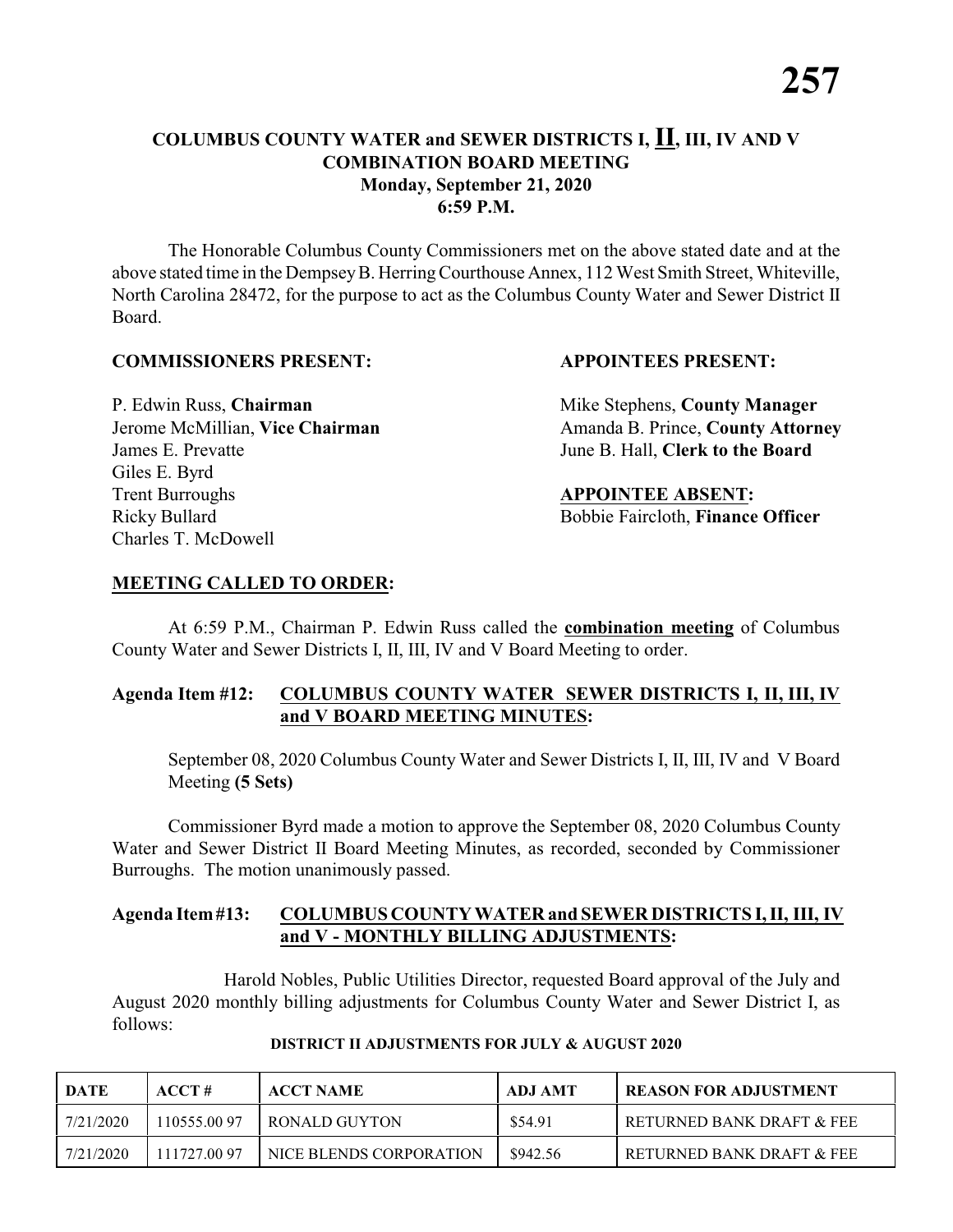| 7/21/2020 | 112409.00 98 | <b>DONNA JACOBS</b>       | \$50.00      | RETURNED BANK DRAFT & FEE |
|-----------|--------------|---------------------------|--------------|---------------------------|
| 7/21/2020 | 120570.0098  | <b>EVA WALLACE</b>        | \$(16.66)    | <b>BILLING ERROR</b>      |
| 7/21/2020 | 121860.0098  | <b>ANNIE GRIER</b>        | \$141.30     | RETURNED BANK DRAFT & FEE |
| 7/21/2020 | 131010.0098  | <b>RASHEED RAHMAN</b>     | \$63.90      | RETURNED BANK DRAFT & FEE |
| 7/21/2020 | 132420.0098  | DAVID & ANN WILLIAMSON    | \$(195.21)   | <b>LEAK ADJUSTMENT</b>    |
| 7/21/2020 | 140790.0098  | <b>BARBARA YATES</b>      | \$(317.90)   | <b>LEAK ADJUSTMENT</b>    |
| 7/21/2020 | 150130.0098  | YVONNE MULLINS            | \$64.86      | RETURNED BANK DRAFT & FEE |
| 8/25/2020 | 111485.0097  | <b>CRYSTAL WALKER</b>     | \$62.81      | RETURNED BANK DRAFT & FEE |
| 8/25/2020 | 111727.0097  | NICE BLENDS CORPORATION   | \$77.90      | RETURNED BANK DRAFT & FEE |
| 8/25/2020 | 132672.0098  | <b>WALLADEAN MOCK</b>     | \$61.31      | RETURNED BANK DRAFT & FEE |
| 8/25/2020 | 133180.0097  | <b>CASEY NEALY</b>        | \$76.34      | RETURNED BANK DRAFT & FEE |
| 8/25/2020 | 112440.0098  | <b>VIVIAN GREEN</b>       | \$31.48      | <b>POSTING ERROR</b>      |
| 8/25/2020 | 142199.00 96 | <b>AMANDA COLLINS</b>     | \$45.00      | POSTING ERROR             |
| 8/25/2020 | 110370.0098  | <b>GREGORY WILLIAMSON</b> | \$(244.31)   | <b>LEAK ADJUSTMENT</b>    |
| 8/25/2020 | 111730.0098  | <b>JAMES STEPHENS</b>     | \$(74.74)    | <b>LEAK ADJUSTMENT</b>    |
| 8/25/2020 | 132420.00 98 | DAVID & ANN WILLIAMSON    | \$(125.46)   | <b>LEAK ADJUSTMENT</b>    |
| 8/25/2020 | 141600.0097  | OTTO MCKENZIE             | \$(1,460.31) | <b>LEAK ADJUSTMENT</b>    |

Commissioner Bullard made a motion to approve the monthly billing adjustments for July and August, 2020, for Columbus County Water and Sewer District II, seconded by Vice Chairman McMillian. The motion unanimously passed.

#### **Agenda Item#14: COLUMBUS COUNTY WATER and SEWER DISTRICTS I,II, III, IV and V - DISCUSSION of FIVE DOLLAR (\$5.00) FEE:**

Harold Nobles, Public Utilities Director, requested a discussion of the five dollar (\$5.00) fee for Columbus County Water and Sewer Districts I, II, III, IV and V.

Commissioner Prevatte requested that Amanda B. Prince, County Attorney, read the information so the public will understand the five (\$5.00) dollars fee. Ms. Prince orally read the following information.

Please be advised that if the Customer service Fee of \$5.00 is approved, it **DOES NOT** apply to the following situations:

-If a customer contacts the Public Utilities Department with questions or concerns regarding their water service account, the customers service fee **DOES NOT** apply;

-If a customer walks into the office to make a payment(with any type of tender), the customer service **DOES NOT** apply;

-If a customer conducts business through the drive-thru window, the customer service fee **DOES**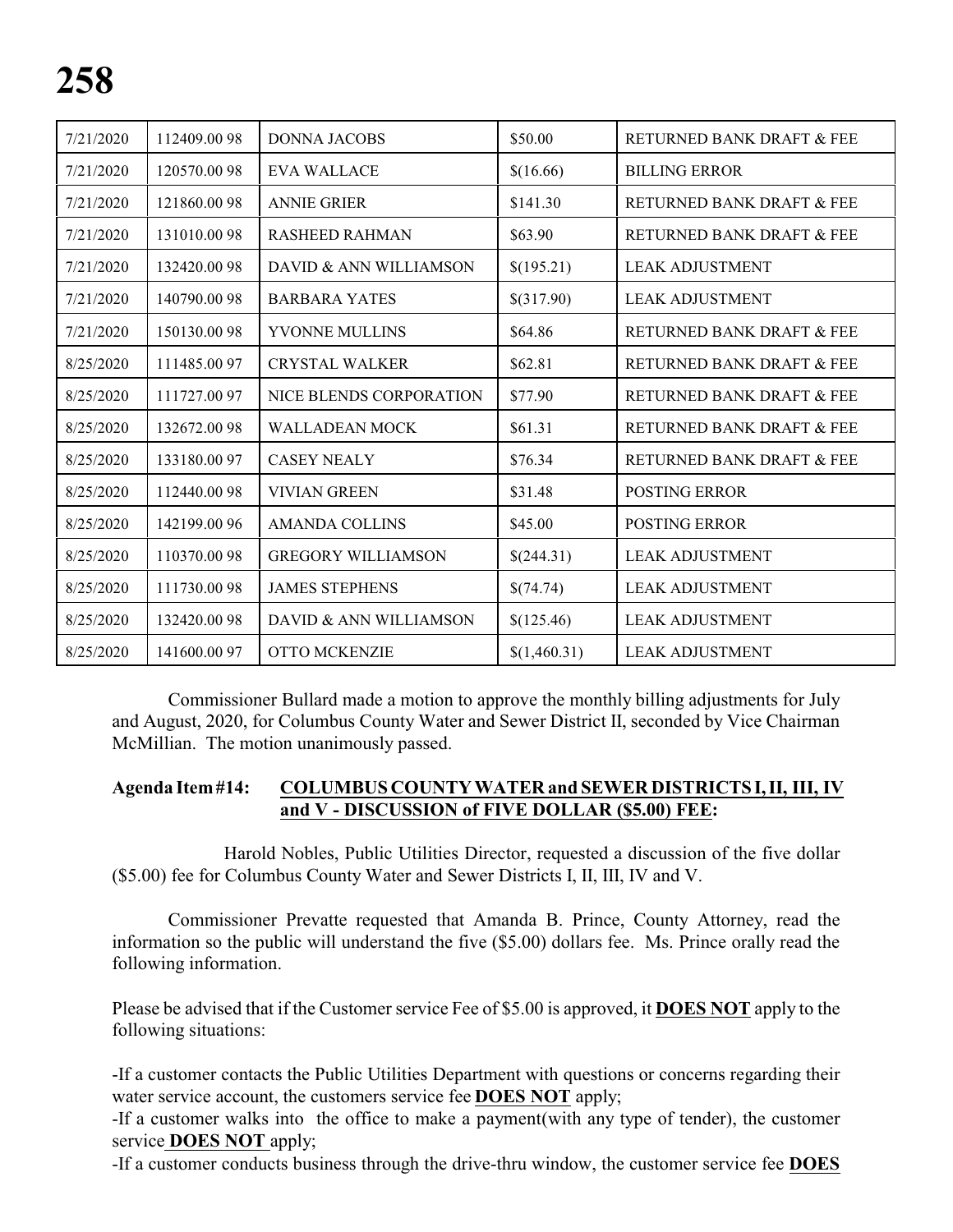### **NOT** apply;

-If a customer leaves a payment in the drop box, the customer service fee **DOES NOT** apply; -If a customer pays using the Automated Telephone Payment Service, the customer service fee **DOES NOT** apply.

Please be advised that if the Customer Service of \$5.00 is approved, it **DOES** apply to the following situation:

-If a customer chooses to make a payment with a credit card over the phone with a Customer Service Representative a the Columbus County Public Utilities Department, the customer serve fee **DOES** apply.

The Automated Telephone Payment System cost the department a total of \$3,000.00 to implement the program. An annual monitoring fee of \$900.00 applies to this application. The \$5.00 fee to pay with a Customers Service Representative was recommended to assist the Department with providing a more pleasant face to face customer service experience, to help encourage our customers to utilize the program, and to assist with the annual monitoring fee. The department has received numerous complaints in the past regardingmissed phone calls. Over 1,500 payment transactions are completed weekly in this department and the majority of these transactions occur over the phone. The automated telephone payment application has already reduced these complaints tremendously and has allowed our department to provide better customer service to our clients.

After discussion, Commissioner McDowell made a motion to approve the five and 00/100 (\$5.00) dollars customer service fee under the following condition - if a customer chooses to make a payment with a credit card over the phone with a Customer Service Representative a the Columbus County Public Utilities Department, seconded by Commissioner Burroughs. A roll-call vote was taken with the following results:

- **AYES:** Chairman Russ, Vice Chairman McMillian, Commissioners Burroughs, Byrd McDowell and Prevatte: **and**
- **NAYS:** Commissioner Bullard.

The motion passes on a six  $(6)$  to one  $(1)$  vote.

### **Agenda Item #15: COLUMBUS COUNTY WATER AND SEWER DISTRICTS I, II, III, IV AND V** - **DELINQUENT-PENALTY REVISION \$35.00:**

Harold Nobles, Public Utilities Director, requested a discussion on the Delinquent-Penalty Revision.

The following discussion was conducted relative to the delinquent-penalty revision:

- 1. If the monthly water bill is not paid by the  $18<sup>th</sup>$  of the month, a \$5.00 delinquent fee is charged;
- 2. If the monthly water bill is not paid by the  $25<sup>th</sup>$  of the month, a \$30.00 penalty fee is charged which would equate to the amount of \$35.00;
- 3. The two (2) charges are being combined due and payable by the  $25<sup>th</sup>$  of the month;
- 4. This will afford the customers some time to be able to pay the monthly water charge.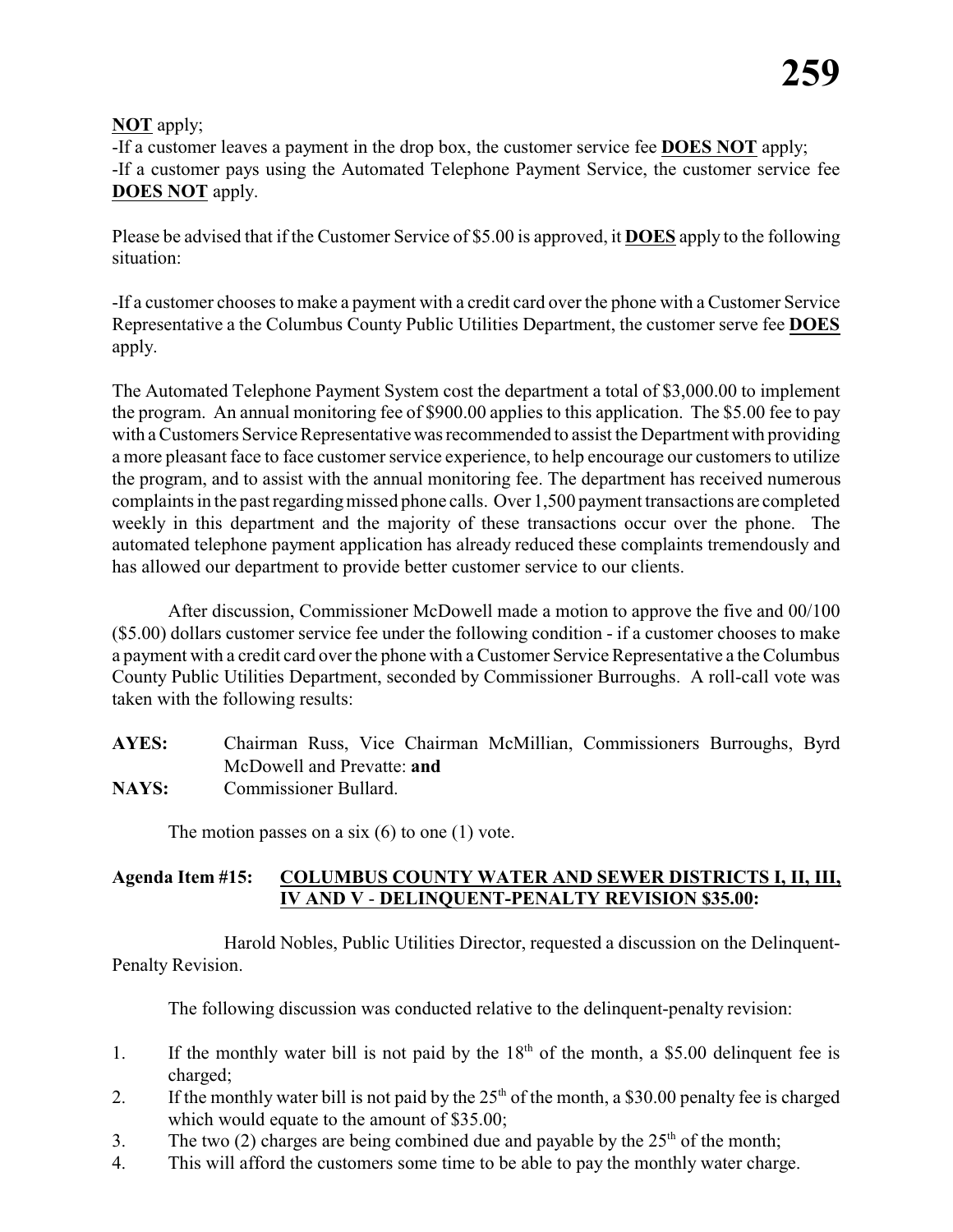Commissioner McDowell made a motion to approve the delinquent-penalty revision of \$35.00, seconded by Commissioner Burroughs. The motion unanimously passed.

#### **Agenda Item #16**: **COLUMBUS COUNTY WATER and SEWER DISTRICTS I, II, III and V - WATER LINE EXTENSIONS:**

Harold Nobles, Public Utilities Director, requested Board approval of the amended contract with Green Engineering for water line extensions. The following information was stated:

- 1. In February 3, 2020, the Board approved a \$498,090 contract with Green Engineering;
- 2. At the September 8, 2020 Board meeting, the Board approved a down-sized version of the project; **and**
- 3. This is a new contract for \$337,740.

Commissioner Byrd made a motion to approve the new contract for the down-sized version of the water line extensions at the cost of three hundred thirty-seven thousand, seven hundred forty and 00/100 (\$337,740.00) dollars, W.O. Number: 19-122, seconded byCommissioner Prevatte. The motion unanimously passed.

#### **APPROVED:**

**JUNE B. HALL, Clerk to Board P. EDWIN RUSS, Chairman** 

**\_\_\_\_\_\_\_\_\_\_\_\_\_\_\_\_\_\_\_\_\_\_\_\_\_\_\_\_ \_\_\_\_\_\_\_\_\_\_\_\_\_\_\_\_\_\_\_\_\_\_\_\_\_\_\_\_\_\_**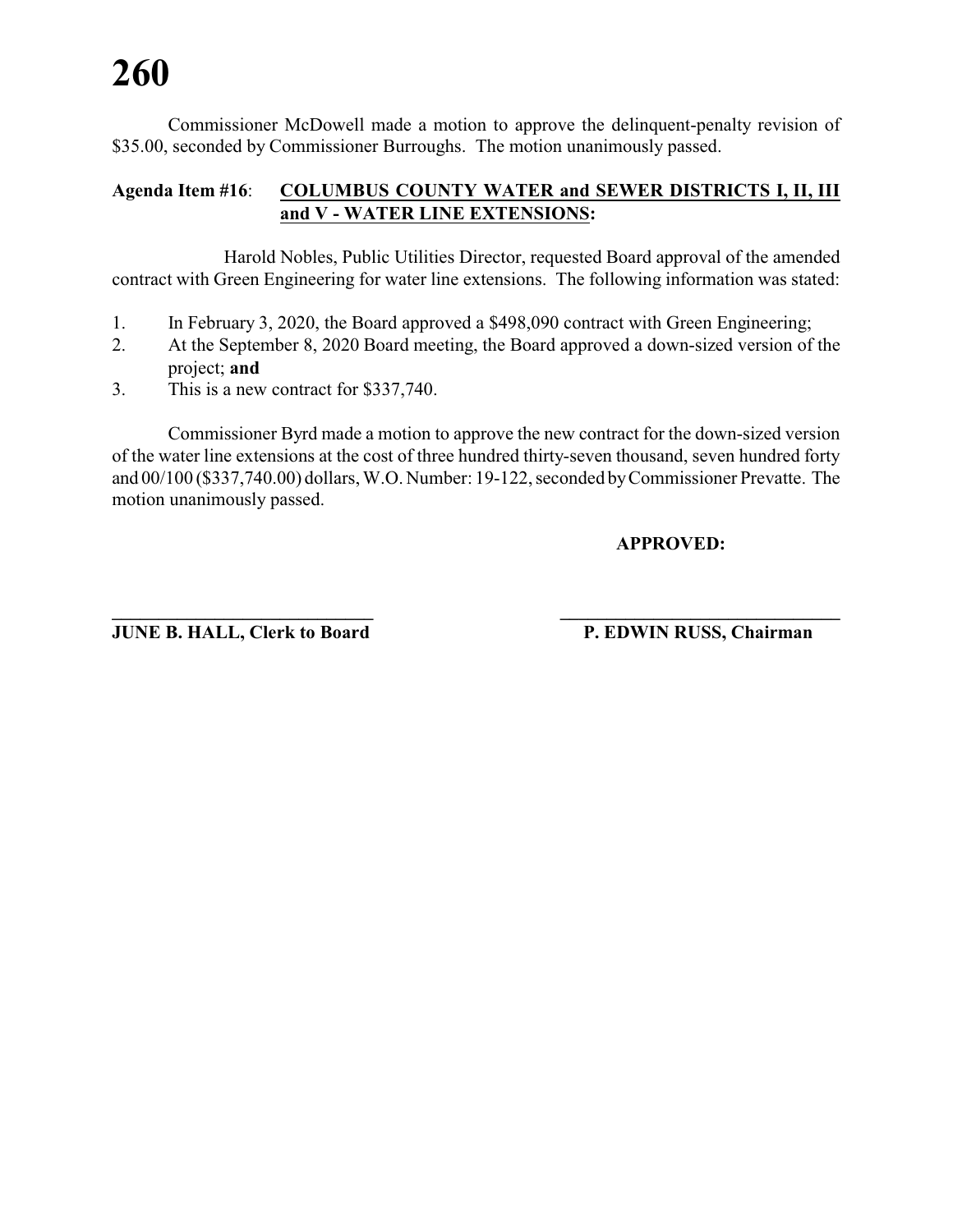#### **COLUMBUS COUNTY WATER and SEWER DISTRICTS I, II, III, IV AND V COMBINATION BOARD MEETING Monday, September 21, 2020 6:59 P.M.**

The Honorable Columbus County Commissioners met on the above stated date and at the above stated time in the DempseyB. HerringCourthouse Annex, 112 West Smith Street, Whiteville, North Carolina 28472, for the purpose to act as the Columbus County Water and Sewer District III Board.

#### **COMMISSIONERS PRESENT: APPOINTEES PRESENT:**

James E. Prevatte June B. Hall, **Clerk to the Board** Giles E. Byrd **Trent Burroughs APPOINTEE ABSENT:** Ricky Bullard **Bobbie Faircloth, Finance Officer** Charles T. McDowell

P. Edwin Russ, **Chairman** Mike Stephens, **County Manager** Jerome McMillian, Vice Chairman Amanda B. Prince, County Attorney

#### **MEETING CALLED TO ORDER:**

At 6:59 P.M., Chairman P. Edwin Russ called the **combination meeting** of Columbus County Water and Sewer Districts I, II, III, IV and V Board Meeting to order.

#### **Agenda Item #12: COLUMBUS COUNTY WATER SEWER DISTRICTS I, II, III, IV and V BOARD MEETING MINUTES:**

September 08, 2020 Columbus County Water and Sewer Districts I, II, III, IV and V Board Meeting **(5 Sets)**

Commissioner Byrd made a motion to approve the September 08, 2020 Columbus County Water and Sewer District III Board Meeting Minutes, as recorded, seconded by Commissioner Burroughs. The motion unanimously passed.

#### **Agenda Item#13: COLUMBUS COUNTY WATER and SEWER DISTRICTS I, II, III, IV and V - MONTHLY BILLING ADJUSTMENTS:**

Harold Nobles, Public Utilities Director, requested Board approval of the July and August 2020 monthly billing adjustments for Columbus County Water and Sewer District III, as follows:

| <b>DATE</b> | $\bf ACCT#$ | <b>ACCT NAME</b>        | ADJ AMT    | <b>I REASON FOR ADJUSTMENT</b> |
|-------------|-------------|-------------------------|------------|--------------------------------|
| 7/21/2020   | 340386.0098 | I CHARLIE & LAURA DAVIS | \$1,200.00 | LDEBT COLLECTION ON ACCOUNT    |
| 7/21/2020   | 350200.0097 | LJAMES BETTS            | \$(567.10) | <b>I LEAK ADJUSTMENT</b>       |

#### **DISTRICT III ADJUSTMENTS FOR JULY & AUGUST 2020**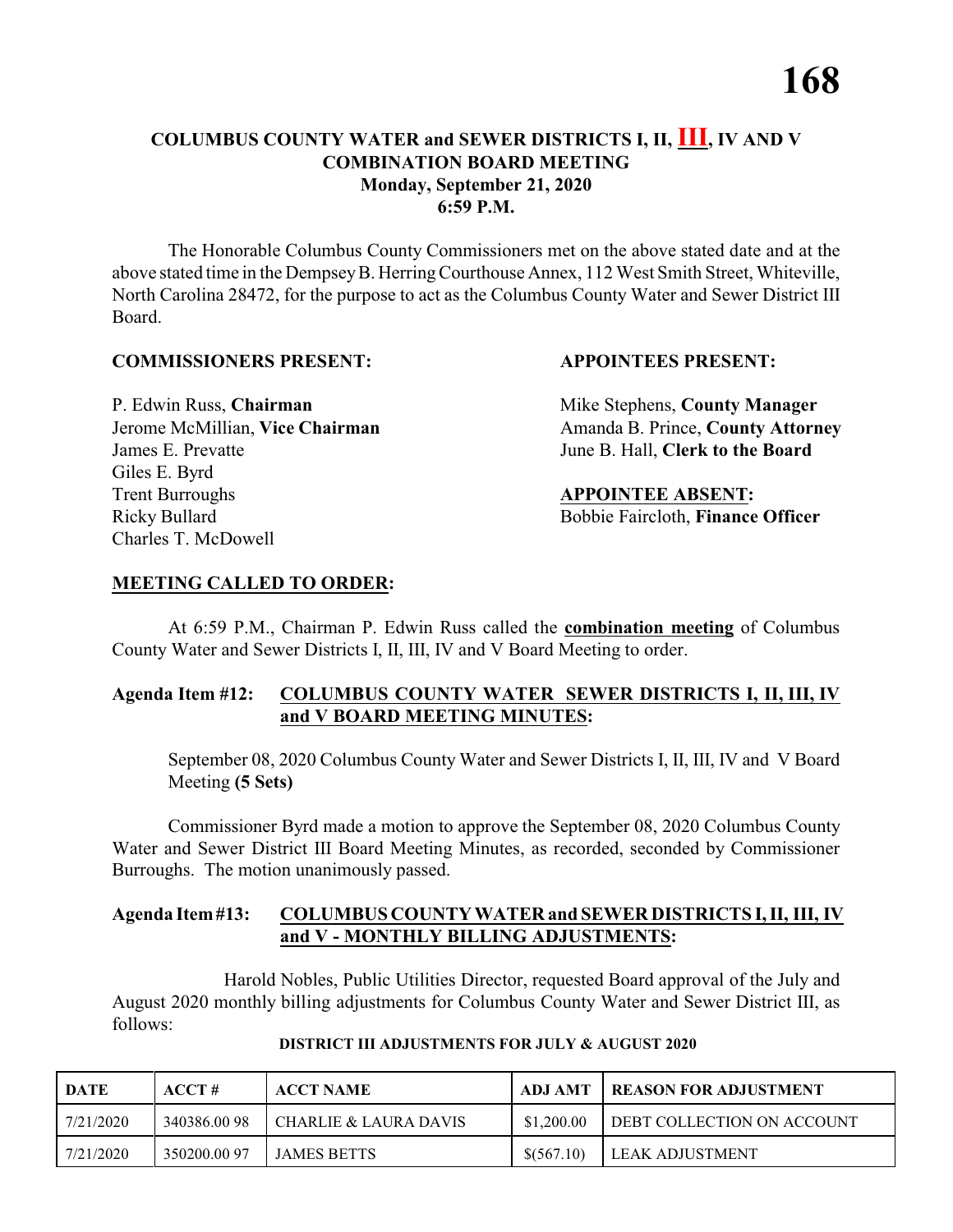| <b>DATE</b> | ACCT#        | <b>ACCT NAME</b>          | <b>ADJ AMT</b> | <b>REASON FOR ADJUSTMENT</b> |
|-------------|--------------|---------------------------|----------------|------------------------------|
| 7/21/2020   | 350656.0093  | PATRICIA DAWSON           | \$(142.98)     | <b>LEAK ADJUSTMENT</b>       |
| 7/21/2020   | 350705.0093  | <b>WANDA SMITH</b>        | \$(32.46)      | <b>BILLING ERROR</b>         |
| 7/21/2020   | 350975.00 91 | <b>LOUISE TURNER</b>      | \$(188.58)     | <b>LEAK ADJUSTMENT</b>       |
| 7/21/2020   | 360970.0098  | ROSE HILL AME ZION CHURCH | \$(80.56)      | <b>LEAK ADJUSTMENT</b>       |
| 7/21/2020   | 370758.0098  | <b>ALFONZA ELLIS</b>      | \$(78.21)      | <b>BILLING ERROR</b>         |
| 7/21/2020   | 380700.0097  | PARICIA WILLIAMS          | \$(13.38)      | <b>BILLING ERROR</b>         |
| 8/25/2020   | 330220.0098  | <b>DWIGHT SIMMONS</b>     | \$(12.26)      | <b>BILLING ERROR</b>         |
| 8/25/2020   | 350974.00 91 | <b>MONTRESE HAWKINS</b>   | \$(275.94)     | <b>BILLING ERROR</b>         |
| 8/25/2020   | 371805.0098  | <b>TAYLO STANLEY</b>      | \$(456.61)     | <b>BILLING ERROR</b>         |
| 8/25/2020   | 340010.00 96 | <b>GALE BORCHERT</b>      | \$57.27        | RETURNED BANK DRAFT & FEE    |
| 8/25/2020   | 350420.00 97 | <b>SHEILA SOLES</b>       | \$117.10       | RETURNED BANK DRAFT & FEE    |
| 8/25/2020   | 350656.0093  | PATRICIA DAWSON           | \$(171.00)     | <b>LEAK ADJUSTMENT</b>       |

Commissioner Bullard made a motion to approve the monthly billing adjustments for July and August, 2020, for Columbus County Water and Sewer District III, seconded by Vice Chairman McMillian. The motion unanimously passed.

#### **Agenda Item#14: COLUMBUSCOUNTY WATER and SEWER DISTRICTS I, II, III, IV and V - DISCUSSION of FIVE DOLLAR (\$5.00) FEE:**

Harold Nobles, Public Utilities Director, requested a discussion of the five dollar (\$5.00) fee for Columbus County Water and Sewer Districts I, II, III, IV and V.

Commissioner Prevatte requested that Amanda B. Prince, County Attorney, read the information so the public will understand the five (\$5.00) dollars fee. Ms. Prince orally read the following information.

Please be advised that if the Customer service Fee of \$5.00 is approved, it **DOES NOT** apply to the following situations:

-If a customer contacts the Public Utilities Department with questions or concerns regarding their water service account, the customers service fee **DOES NOT** apply;

-If a customer walks into the office to make a payment(with any type of tender), the customer service **DOES NOT** apply;

-If a customer conducts business through the drive-thru window, the customer service fee **DOES NOT** apply;

-If a customer leaves a payment in the drop box, the customer service fee **DOES NOT** apply;

-If a customer pays using the Automated Telephone Payment Service, the customer service fee **DOES NOT** apply.

Please be advised that if the Customer Service of \$5.00 is approved, it **DOES** apply to the following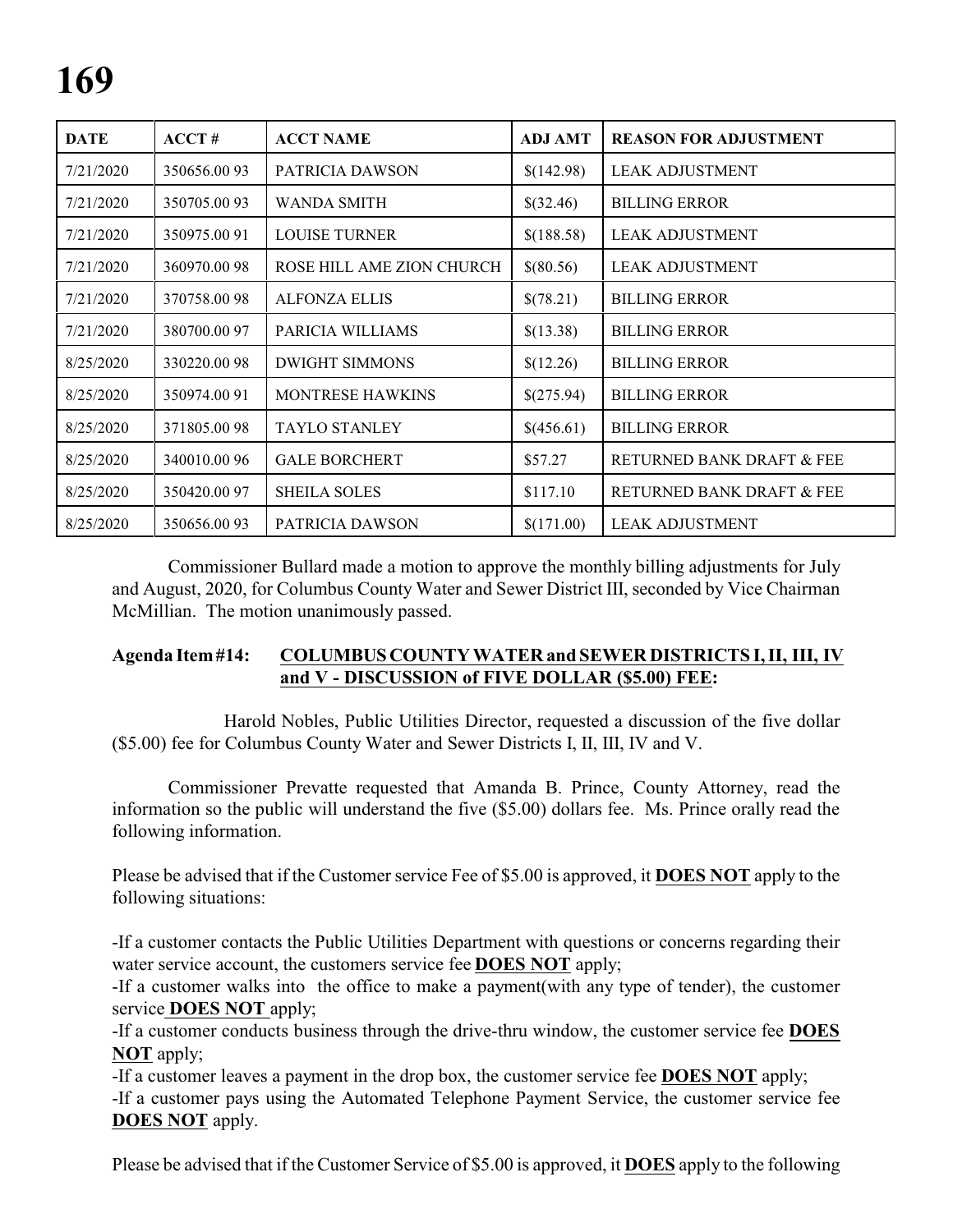situation:

-If a customer chooses to make a payment with a credit card over the phone with a Customer Service Representative a the Columbus County Public Utilities Department, the customer serve fee **DOES** apply.

The Automated Telephone Payment System cost the department a total of \$3,000.00 to implement the program. An annual monitoring fee of \$900.00 applies to this application. The \$5.00 fee to pay with a Customers Service Representative was recommended to assist the Department with providing a more pleasant face to face customer service experience, to help encourage our customers to utilize the program, and to assist with the annual monitoring fee. The department has received numerous complaints in the past regardingmissed phone calls. Over 1,500 payment transactions are completed weekly in this department and the majority of these transactions occur over the phone. The automated telephone payment application has already reduced these complaints tremendously and has allowed our department to provide better customer service to our clients.

After discussion, Commissioner McDowell made a motion to approve the five and 00/100 (\$5.00) dollars customer service fee under the following condition - if a customer chooses to make a payment with a credit card over the phone with a Customer Service Representative a the Columbus County Public Utilities Department, seconded by Commissioner Burroughs. A roll-call vote was taken with the following results:

| <b>AYES:</b> |                            |  |  | Chairman Russ, Vice Chairman McMillian, Commissioners Burroughs, Byrd |  |
|--------------|----------------------------|--|--|-----------------------------------------------------------------------|--|
|              | McDowell and Prevatte: and |  |  |                                                                       |  |
| <b>NAYS:</b> | Commissioner Bullard.      |  |  |                                                                       |  |

The motion passes on a six  $(6)$  to one  $(1)$  vote.

#### **Agenda Item #15: COLUMBUS COUNTY WATER AND SEWER DISTRICTS I, II, III, IV AND V** - **DELINQUENT-PENALTY REVISION \$35.00:**

Harold Nobles, Public Utilities Director, requested a discussion on the Delinquent-Penalty Revision.

The following discussion was conducted relative to the delinquent-penalty revision:

- 1. If the monthly water bill is not paid by the  $18<sup>th</sup>$  of the month, a \$5.00 delinquent fee is charged;
- 2. If the monthly water bill is not paid by the  $25<sup>th</sup>$  of the month, a \$30.00 penalty fee is charged which would equate to the amount of \$35.00;
- 3. The two (2) charges are being combined due and payable by the  $25<sup>th</sup>$  of the month;
- 4. This will afford the customers some time to be able to pay the monthly water charge.

Commissioner McDowell made a motion to approve the delinquent-penalty revision of \$35.00, seconded by Commissioner Burroughs. The motion unanimously passed.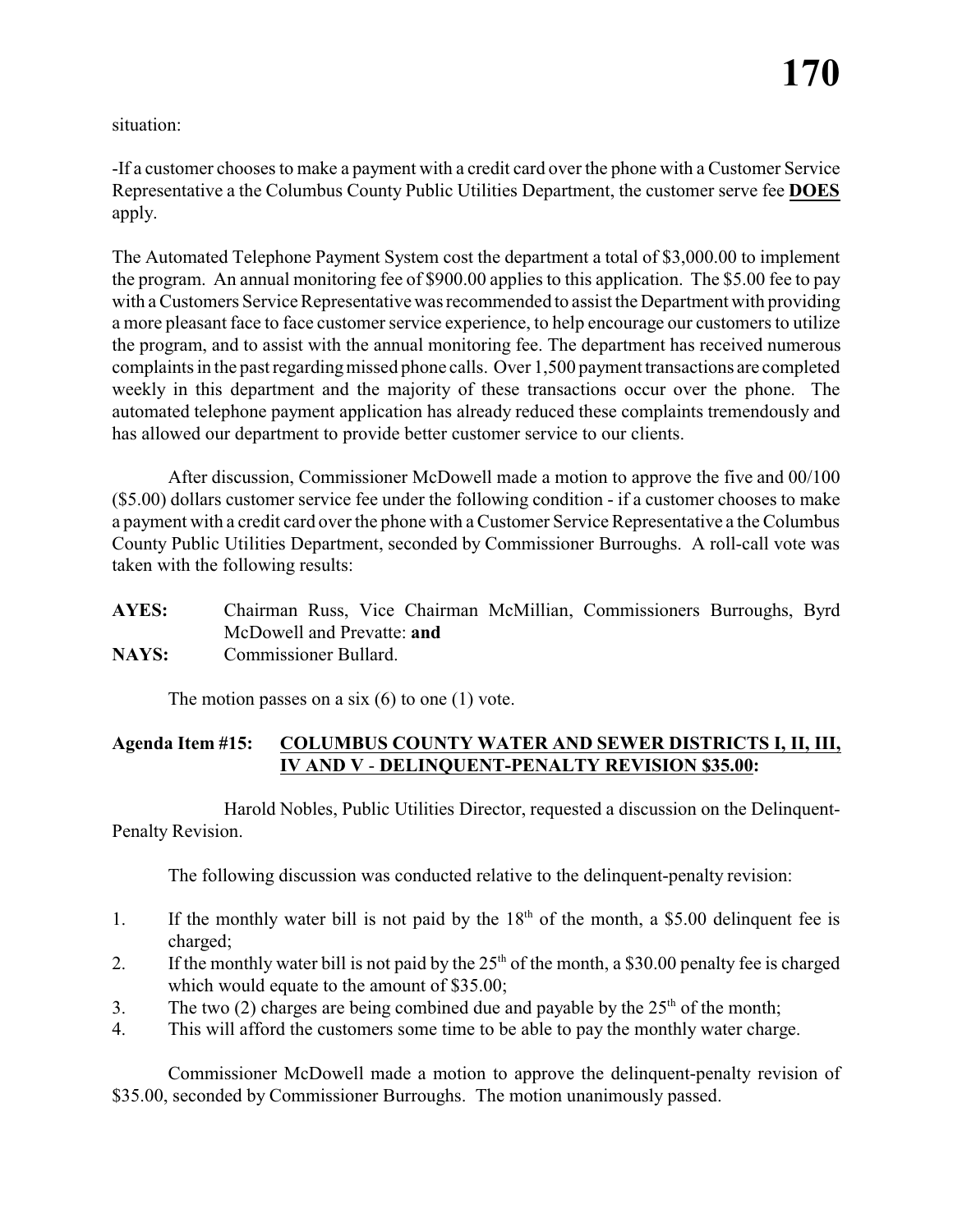#### **Agenda Item #16**: **COLUMBUS COUNTY WATER and SEWER DISTRICTS I, II, III and V - WATER LINE EXTENSIONS:**

Harold Nobles, Public Utilities Director, requested Board approval of the amended contract with Green Engineering for water line extensions. The following information was stated:

- 1. In February 3, 2020, the Board approved a \$498,090 contract with Green Engineering;
- 2. At the September 8, 2020 Board meeting, the Board approved a down-sized version of the project; **and**
- 3. This is a new contract for \$337,740.

Commissioner Byrd made a motion to approve the new contract for the down-sized version of the water line extensions at the cost of three hundred thirty-seven thousand, seven hundred forty and 00/100 (\$337,740.00) dollars, W.O. Number: 19-122, seconded byCommissioner Prevatte. The motion unanimously passed.

#### **Agenda Item #17: COLUMBUS COUNTY WATER DISTRICT III - ASSET INVENTORY and ASSESSMENT PLAN:**

Harold Nobles, Public Utilities Director, requested Board approval of the following Resolution By Governing Body of Applicant for the Asset Inventory and Assessment Plan for Columbus County Water and Sewer District III.

### **RESOLUTION BY GOVERNING BODY OF APPLICANT**

**WHEREAS,** The Federal Clean Water Act Amendments of 1987 and the North Carolina the Water Infrastructure Act of 2005 (NCGS 159G) have authorized the making of loans and grants to aid eligible units of government in financing the cost of Asset and Inventory Assessments; **and**

**WHEREAS,** The Columbus County Water District III has need for and intends to prepare an Asset Inventory and Assessment of the water system currently under the District's operations and control; **and**

**WHEREAS,** The Columbus County Water District III intends to request state (loan or grant) assistance for the project.

#### **NOW THEREFORE BE IT RESOLVED, BY THE BOARD OF COMMISSIONERS OF COLUMBUS COUNTY:**

That Columbus County Water District III, the **Applicant**, will arrange financing for all remaining costs of the project, if approved for a State (loan or grant) award.

That the **Applicant** will adopt and place into effect on or before completion of the project a schedule of fees and charges and other available funds which will provide adequate funds for proper operation, maintenance, and administration of the system and the repayment of all principal and interest on the debt.

That the Governing Body of the **Applicant** agrees to include in the loan agreement a provision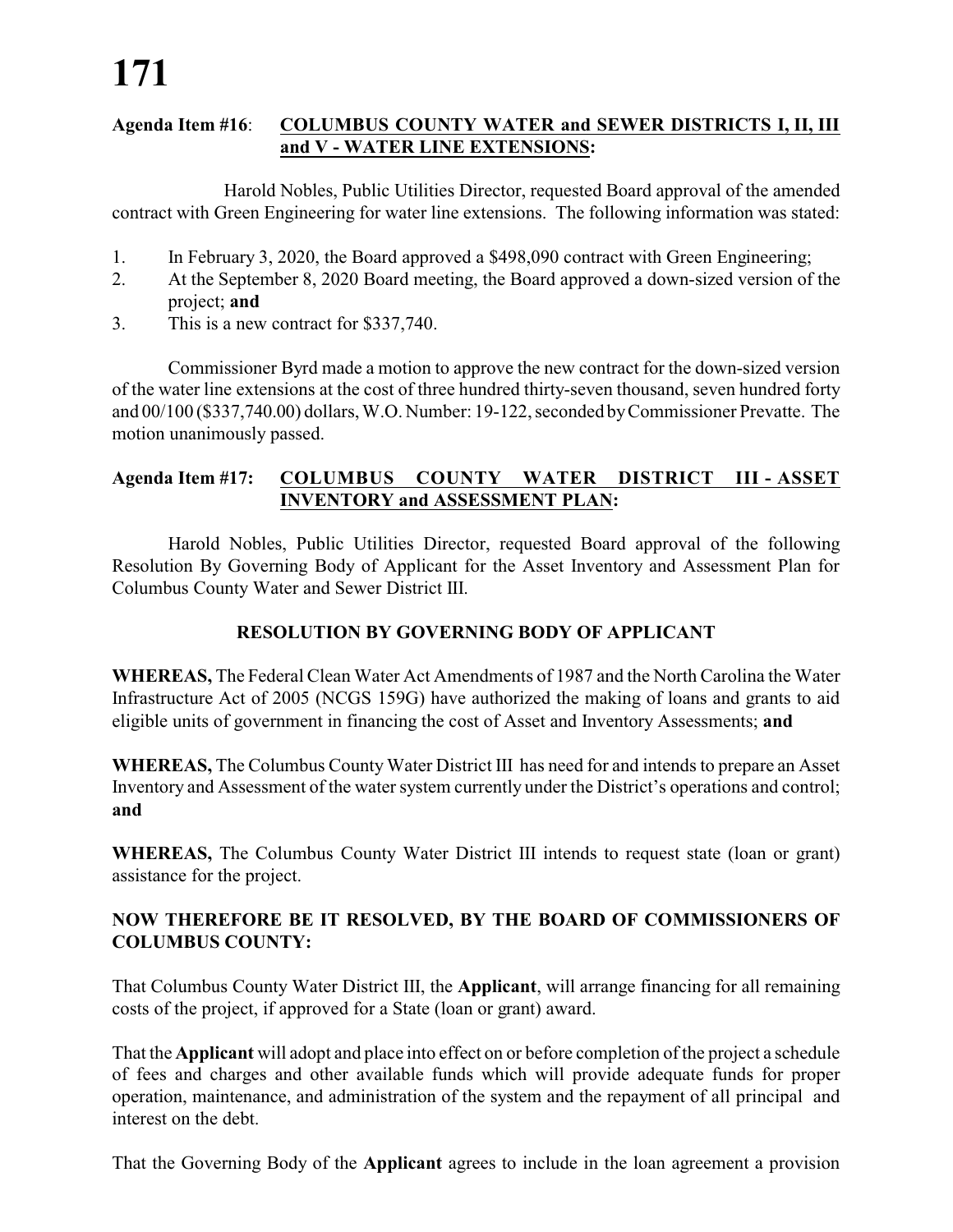authorizing the State Treasurer, upon failure of the Columbus County Water District III to make scheduled repayment of the loan, to withhold from Columbus County Water District III any State funds that would otherwise be distributed to the local government unit in an amount sufficient to pay all sums then due and payable to the State as a repayment of the loan.

That the **Applicant** will provide for efficient operation and maintenance of the project on completion of construction thereof.

That Mike Stephens, County Manager, the **Authorized Official**, and successors so titled, is hereby authorized to execute and file an application on behalf of the **Applicant** with the State of North Carolina for a loan or grant to aid in the construction of the project described above.

That the **Authorized Official**, and successors so titled, is hereby authorized and directed to furnish such information as the appropriate State agency may request in connection with such application or the project; to make the assurances as contained above; and to execute such other documents as may be required in connection with the application.

That the **Applicant** has substantially complied or will substantially comply with all Federal, State, and local laws, rules, regulations, and ordinances applicable to the project and to Federal and State grants pertaining thereto.

**ADOPTED** this the 21st day of September, 2020 at Whiteville, North Carolina.

#### **COLUMBUS COUNTY BOARD OF COMMISSIONERS** /s/ **P. EDWIN RUSS, Chairman**

#### **CERTIFICATION BY RECORDING OFFICER**

The undersigned duly qualified and acting Clerk of the Columbus County Board of Commissioners does hereby certify: That the above/attached Resolution is a true and correct copy of the Resolution authorizing the filing of an application with the State of North Carolina, as regularly adopted at a legally convened meeting of the Columbus County Board of Commissioners duly held on the 21st day of September,20017; and, further, that such Resolution has been fully recorded in the journal of proceeding and records in my office.

**IN WITNESS WHEREOF,** I have hereunto set my hand this 22nd day of September, 2020.

#### /s/ **JUNE B. HALL, Clerk**

Commissioner McDowell made a motion to approve the Resolution By Governing Body of Applicant for Columbus County Water and Sewer District III, seconded by Commissioner Byrd. The motion unanimously passed.

**\_\_\_\_\_\_\_\_\_\_\_\_\_\_\_\_\_\_\_\_\_\_\_\_\_\_\_\_ \_\_\_\_\_\_\_\_\_\_\_\_\_\_\_\_\_\_\_\_\_\_\_\_\_\_\_\_\_\_**

**APPROVED:**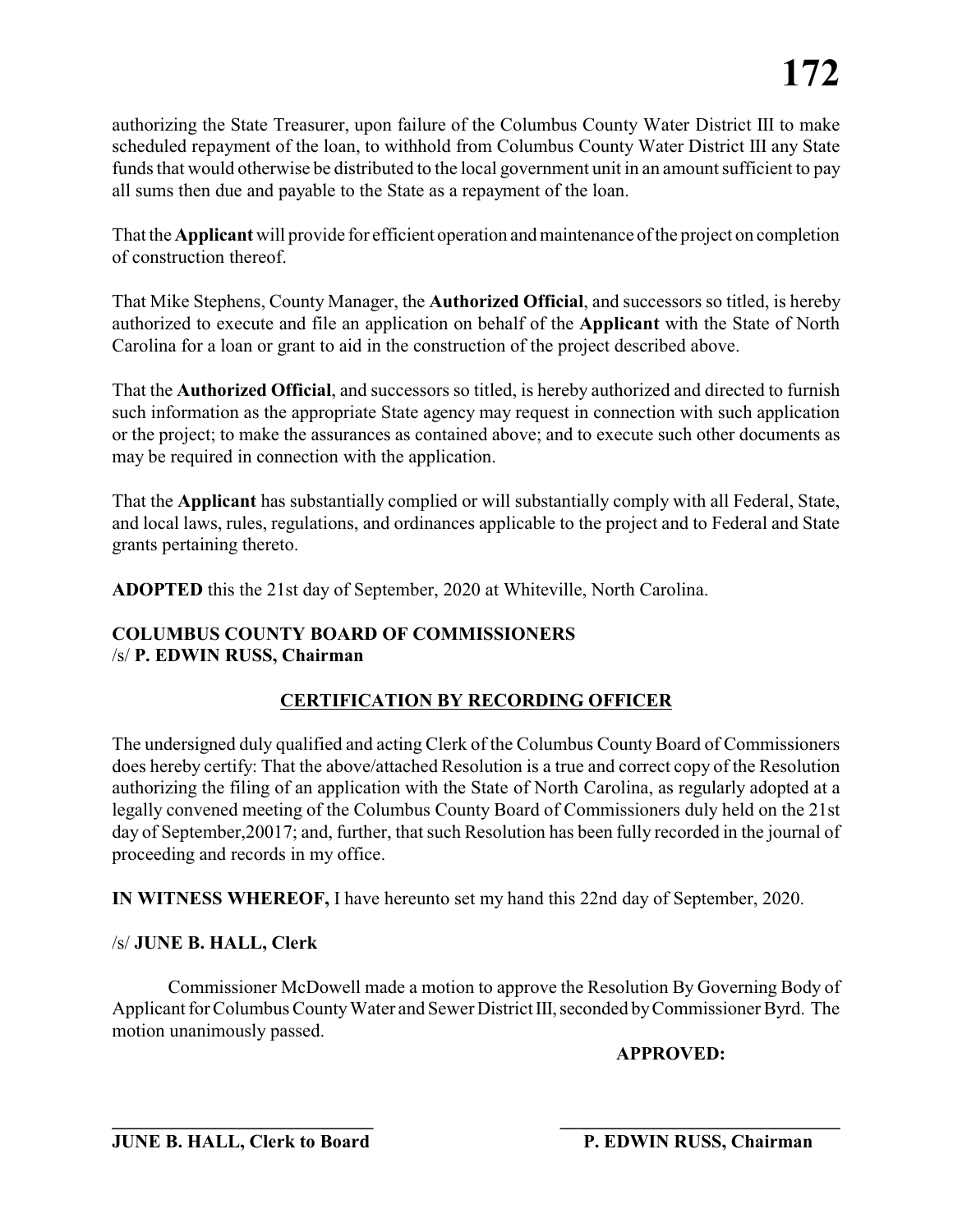#### **COLUMBUS COUNTY WATER and SEWER DISTRICTS I, II, III, IV AND V COMBINATION BOARD MEETING Monday, September 21, 2020 6:59 P.M.**

The Honorable Columbus County Commissioners met on the above stated date and at the above stated time in the DempseyB. HerringCourthouse Annex, 112 West Smith Street, Whiteville, North Carolina 28472, for the purpose to act as the Columbus County Water and Sewer District IV Board.

#### **COMMISSIONERS PRESENT: APPOINTEES PRESENT:**

James E. Prevatte June B. Hall, **Clerk to the Board** Giles E. Byrd **Trent Burroughs APPOINTEE ABSENT:** Ricky Bullard **Bobbie Faircloth, Finance Officer** Charles T. McDowell

P. Edwin Russ, **Chairman** Mike Stephens, **County Manager** Jerome McMillian, Vice Chairman Amanda B. Prince, County Attorney

#### **MEETING CALLED TO ORDER:**

At 6:59 P.M., Chairman P. Edwin Russ called the **combination meeting** of Columbus County Water and Sewer Districts I, II, III, IV and V Board Meeting to order.

#### **Agenda Item #12: COLUMBUS COUNTY WATER SEWER DISTRICTS I, II, III, IV and V BOARD MEETING MINUTES:**

September 08, 2020 Columbus County Water and Sewer Districts I, II, III, IV and V Board Meeting **(5 Sets)**

Commissioner Byrd made a motion to approve the September 08, 2020 Columbus County Water and Sewer District IV Board Meeting Minutes, as recorded, seconded by Commissioner Burroughs. The motion unanimously passed.

#### **Agenda Item#13: COLUMBUS COUNTY WATER and SEWER DISTRICTS I, II, III, IV and V - MONTHLY BILLING ADJUSTMENTS:**

Harold Nobles, Public Utilities Director, requested Board approval of the July and August 2020 monthly billing adjustments for Columbus County Water and Sewer District IV, as follows:

| <b>DATE</b> | ACCT#       | <b>ACCT NAME</b>     | <b>ADJ AMT</b> | <b>REASON FOR ADJUSTMENT</b> |
|-------------|-------------|----------------------|----------------|------------------------------|
| 7/21/2020   | 430117.0098 | <b>GERLENE BROWN</b> | \$(97.09)      | LEAK ADJUSTMENT              |
| 7/21/2020   | 430075.0098 | WILLIE BROOKS        | \$(8.70)       | <b>BILLING ERROR</b>         |

#### **DISTRICT IV ADJUSTMENTS FOR JULY & AUGUST 2020**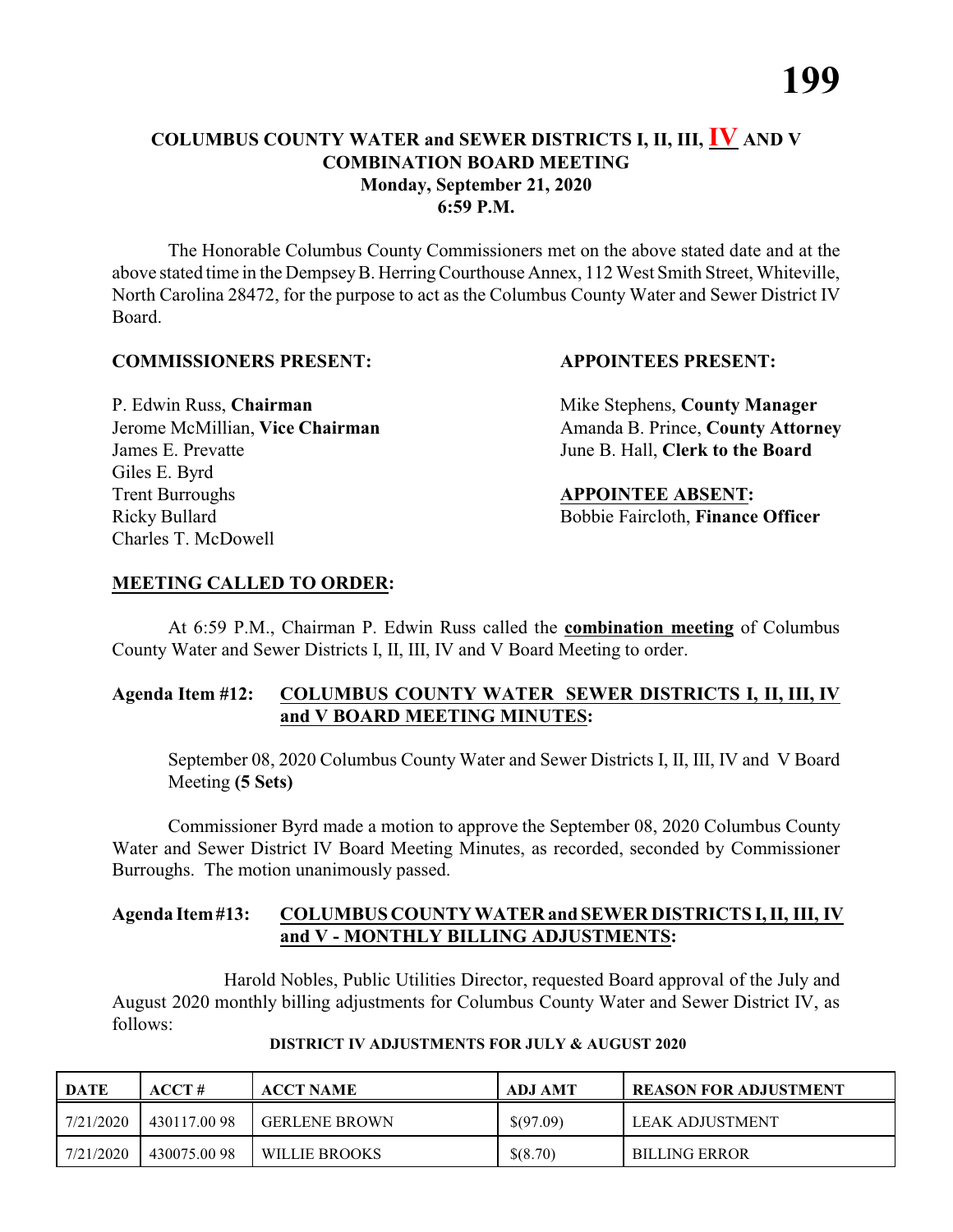| <b>DATE</b> | ACCT#        | <b>ACCT NAME</b>                   | <b>ADJ AMT</b> | <b>REASON FOR ADJUSTMENT</b>    |
|-------------|--------------|------------------------------------|----------------|---------------------------------|
| 7/21/2020   | 430568.0098  | ELLA BULLOCK                       | \$(9.87)       | <b>BILLING ERROR</b>            |
| 7/21/2020   | 444350.0098  | <b>BRANDON BRADLEY</b>             | \$(151.02)     | <b>BILLING ERROR</b>            |
| 7/21/2020   | 448755.0098  | <b>JOSEPH BRACEY</b>               | \$(4,700.77)   | <b>BILLING ERROR</b>            |
| 7/21/2020   | 445600.0098  | <b>ROBERT HOBBS SR</b>             | \$56.32        | RETURNED BANK DRAFT & FEE       |
| 8/25/2020   | 412000.0097  | <b>MARJORIE SIMMONS</b>            | \$(72,844.66)  | <b>BILLING ERROR</b>            |
| 8/25/2020   | 430458.0098  | <b>VERNA GAINEY</b>                | \$(258.61)     | <b>BILLING ERROR</b>            |
| 8/25/2020   | 430331.0098  | <b>MARK FLOYD</b>                  | \$106.44       | RETURNED BANK DRAFT & FEE       |
| 8/25/2020   | 445600.0098  | <b>ROBERT HOBBS SR</b>             | \$55.54        | <b>RETURNED CHECK &amp; FEE</b> |
| 8/25/2020   | 410260.0098  | <b>BETTY MOSS</b>                  | \$(379.50)     | <b>LEAK ADJUSTMENT</b>          |
| 8/25/2020   | 444500.0098  | <b>MARSHALL &amp; ARIANA ALLEN</b> | \$(97.58)      | <b>LEAK ADJUSTMENT</b>          |
| 8/25/2020   | 410060.00 95 | <b>CHERYL PERRYMAN</b>             | \$(78.74)      | <b>POSTING ERROR</b>            |
| 8/25/2020   | 448755.0098  | <b>JOSEPH BRACEY</b>               | \$(64.32)      | <b>POSTING ERROR</b>            |

Commissioner Bullard made a motion to approve the monthlybilling adjustments for Julyand August, 2020, for Columbus County Water and Sewer District IV, seconded by Vice Chairman McMillian. The motion unanimously passed.

#### **Agenda Item #14: COLUMBUS COUNTY WATER and SEWER DISTRICTS I, II, III, IV and V - DISCUSSION of FIVE DOLLAR (\$5.00) FEE:**

Harold Nobles, Public Utilities Director, requested a discussion of the five dollar (\$5.00) fee for Columbus County Water and Sewer Districts I, II, III, IV and V.

Commissioner Prevatte requested that Amanda B. Prince, County Attorney, read the information so the public will understand the five (\$5.00) dollars fee. Ms. Prince orally read the following information.

Please be advised that if the Customer service Fee of \$5.00 is approved, it **DOES NOT** apply to the following situations:

-If a customer contacts the Public Utilities Department with questions or concerns regarding their water service account, the customers service fee **DOES NOT** apply;

-If a customer walks into the office to make a payment(with any type of tender), the customer service **DOES NOT** apply;

-If a customer conducts business through the drive-thru window, the customer service fee **DOES NOT** apply;

-If a customer leaves a payment in the drop box, the customer service fee **DOES NOT** apply;

-If a customer pays using the Automated Telephone Payment Service, the customer service fee **DOES NOT** apply.

Please be advised that if the Customer Service of \$5.00 is approved, it **DOES** apply to the following situation:

-If a customer chooses to make a payment with a credit card over the phone with a Customer Service Representative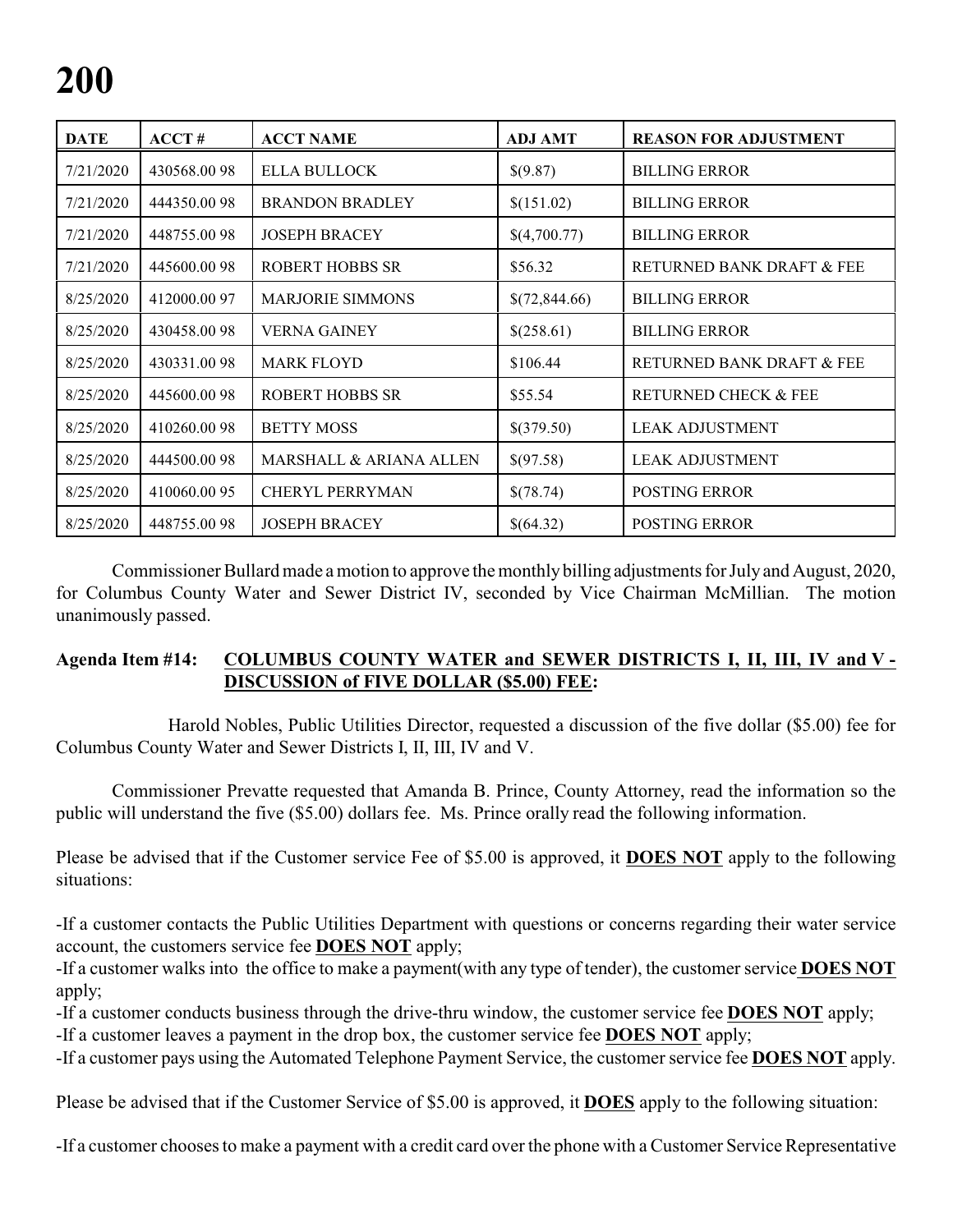a the Columbus County Public Utilities Department, the customer serve fee **DOES** apply.

The Automated Telephone Payment System cost the department a total of \$3,000.00 to implement the program. An annual monitoring fee of \$900.00 applies to this application. The \$5.00 fee to pay with a Customers Service Representative was recommended to assist the Department with providing a more pleasant face to face customer service experience, to help encourage our customers to utilize the program, and to assist with the annual monitoring fee. The department has received numerous complaints in the past regarding missed phone calls. Over 1,500 payment transactions are completed weekly in this department and the majority of these transactions occur over the phone. The automated telephone payment application has already reduced these complaints tremendously and has allowed our department to provide better customer service to our clients.

After discussion, Commissioner McDowell made a motion to approve the five and 00/100 (\$5.00) dollars customer service fee under the following condition - if a customer chooses to make a payment with a credit card over the phone with a Customer Service Representative a the Columbus County Public Utilities Department, seconded by Commissioner Burroughs. A roll-call vote was taken with the following results:

- **AYES:** Chairman Russ, Vice Chairman McMillian, Commissioners Burroughs, Byrd McDowell and Prevatte: **and**
- **NAYS:** Commissioner Bullard.

The motion passes on a six  $(6)$  to one  $(1)$  vote.

#### **Agenda Item #15: COLUMBUS COUNTY WATER AND SEWER DISTRICTS I, II, III, IV AND V** - **DELINQUENT-PENALTY REVISION \$35.00:**

Harold Nobles, Public Utilities Director, requested a discussion on the Delinquent-PenaltyRevision.

The following discussion was conducted relative to the delinquent-penalty revision:

- 1. If the monthly water bill is not paid by the 18<sup>th</sup> of the month, a \$5.00 delinquent fee is charged;
- 2. If the monthly water bill is not paid by the  $25<sup>th</sup>$  of the month, a \$30.00 penalty fee is charged which would equate to the amount of \$35.00;
- 3. The two (2) charges are being combined due and payable by the  $25<sup>th</sup>$  of the month;
- 4. This will afford the customers some time to be able to pay the monthly water charge.

**\_\_\_\_\_\_\_\_\_\_\_\_\_\_\_\_\_\_\_\_\_\_\_\_\_\_\_\_ \_\_\_\_\_\_\_\_\_\_\_\_\_\_\_\_\_\_\_\_\_\_\_\_\_\_\_\_\_\_**

Commissioner McDowell made a motion to approve the delinquent-penalty revision of \$35.00, seconded by Commissioner Burroughs. The motion unanimously passed.

### **APPROVED:**

**JUNE B. HALL, Clerk to Board P. EDWIN RUSS, Chairman**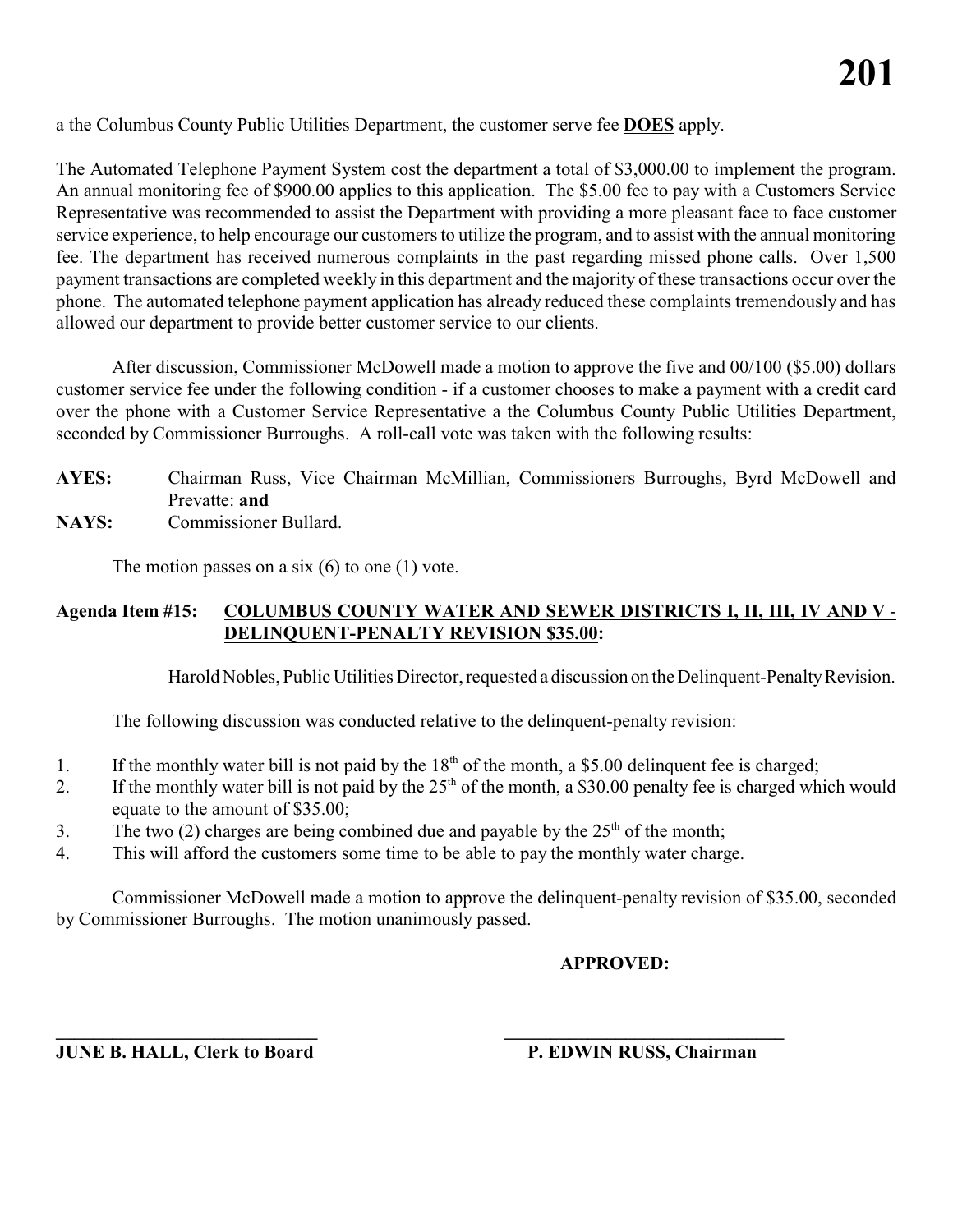#### **COLUMBUS COUNTY WATER and SEWER DISTRICTS I, II, III, IV AND V COMBINATION BOARD MEETING Monday, September 21, 2020 6:59 P.M.**

The Honorable Columbus County Commissioners met on the above stated date and at the above stated time in the DempseyB. HerringCourthouse Annex, 112 West Smith Street, Whiteville, North Carolina 28472, for the purpose to act as the Columbus County Water and Sewer District V Board.

#### **COMMISSIONERS PRESENT: APPOINTEES PRESENT:**

James E. Prevatte June B. Hall, **Clerk to the Board** Giles E. Byrd **Trent Burroughs APPOINTEE ABSENT:** Ricky Bullard **Bobbie Faircloth, Finance Officer** Charles T. McDowell

P. Edwin Russ, **Chairman** Mike Stephens, **County Manager** Jerome McMillian, Vice Chairman Amanda B. Prince, County Attorney

#### **MEETING CALLED TO ORDER:**

At 6:59 P.M., Chairman P. Edwin Russ called the **combination meeting** of Columbus County Water and Sewer Districts I, II, III, IV and V Board Meeting to order.

#### **Agenda Item #12: COLUMBUS COUNTY WATER SEWER DISTRICTS I, II, III, IV and V BOARD MEETING MINUTES:**

September 08, 2020 Columbus County Water and Sewer Districts I, II, III, IV and V Board Meeting **(5 Sets)**

Commissioner Byrd made a motion to approve the September 08, 2020 Columbus County Water and Sewer District V Board Meeting Minutes, as recorded, seconded by Commissioner Burroughs. The motion unanimously passed.

#### **Agenda Item#13: COLUMBUS COUNTY WATER and SEWER DISTRICTS I, II, III, IV and V - MONTHLY BILLING ADJUSTMENTS:**

Harold Nobles, Public Utilities Director, requested Board approval of the July and August 2020 monthly billing adjustments for Columbus County Water and Sewer District V, as follows:

| DATE      | ACCT#       | <b>ACCT NAME</b> | ADJ AMT        | <b>REASON FOR ADJUSTMENT</b> |
|-----------|-------------|------------------|----------------|------------------------------|
| 7/21/2020 | 709929.0098 | LEUVENIA DEWITT  | $\$(2,113.00)$ | <b>I POSTING ERROR</b>       |
| 7/21/2020 | 800160.0098 | DONNIE WHALEY    | \$(117.14)     | LEAK ADJUSTMENT              |

**DISTRICT V ADJUSTMENTS FOR JULY & AUGUST 2020**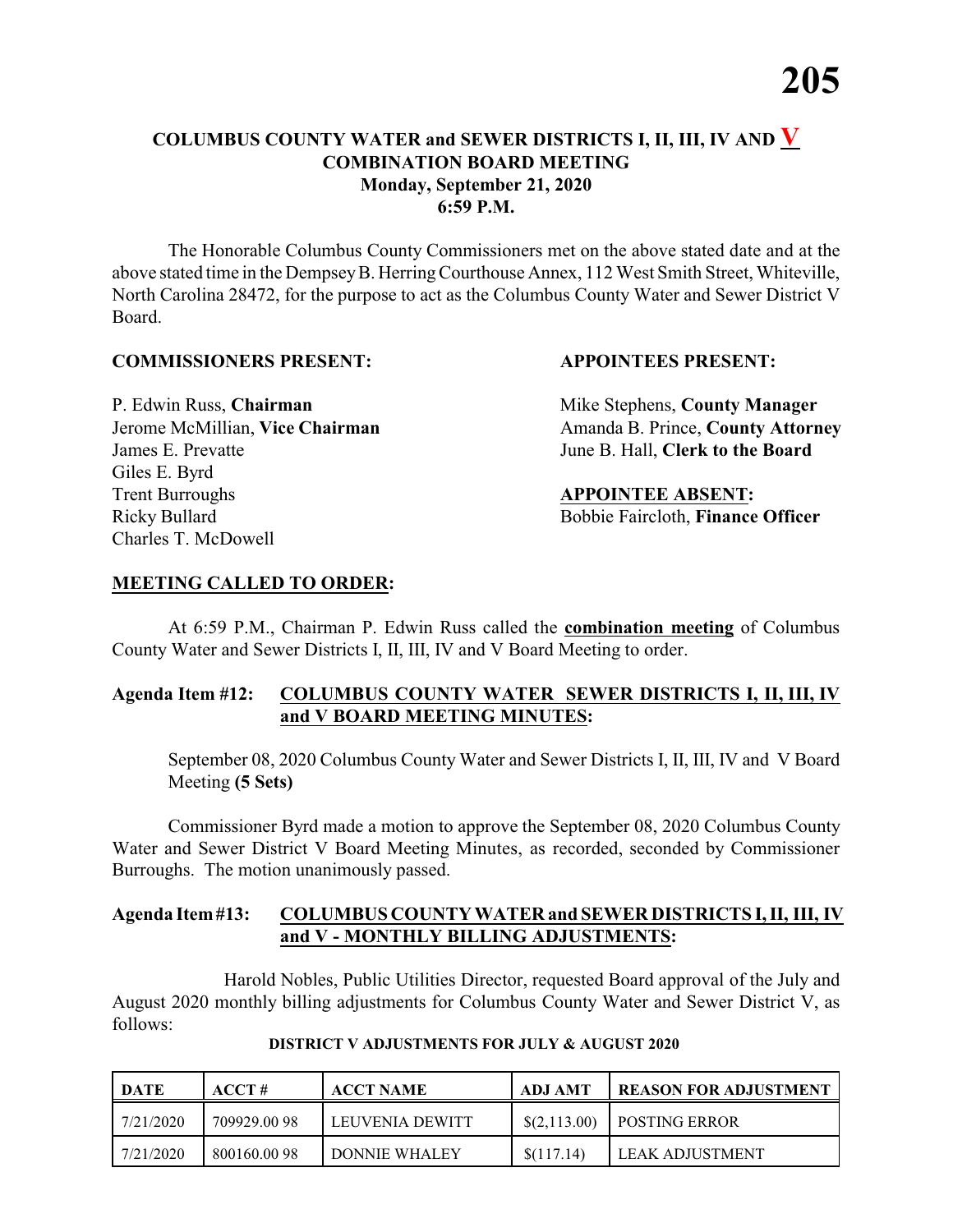| <b>DATE</b> | ACCT#       | <b>ACCT NAME</b>        | <b>ADJ AMT</b> | <b>REASON FOR ADJUSTMENT</b>        |
|-------------|-------------|-------------------------|----------------|-------------------------------------|
| 7/21/2020   | 800683.0098 | <b>DON WATTS</b>        | \$(113.77)     | <b>LEAK ADJUSTMENT</b>              |
| 8/25/2020   | 704530.0097 | <b>MARTHA MARTINEZ</b>  | \$(109.43)     | <b>BILLING ERROR</b>                |
| 8/25/2020   | 800728.0098 | ALVIN COX               | \$(662.42)     | <b>BILLING ERROR</b>                |
| 8/25/2020   | 700133.0092 | <b>KELLY NOBLES</b>     | \$50.70        | RETURNED BANK DRAFT &<br><b>FEE</b> |
| 8/25/2020   | 700241.0098 | <b>SUSANNE NOBLES</b>   | \$58.89        | RETURNED BANK DRAFT &<br><b>FEE</b> |
| 8/25/2020   | 800585.0098 | <b>ROSCOE HEMINGWAY</b> | \$43.22        | <b>POSTING ERROR</b>                |
| 8/25/2020   | 800465.0098 | <b>SCOTT CHESTNUTT</b>  | \$67.56        | <b>POSTING ERROR</b>                |
| 8/25/2020   | 800465.1098 | TINA CHESTNUTT          | \$(67.56)      | POSTING ERROR                       |

Commissioner Bullard made a motion to approve the monthly billing adjustments for July and August, 2020, for Columbus County Water and Sewer District V, seconded by Vice Chairman McMillian. The motion unanimously passed.

#### **Agenda Item#14: COLUMBUS COUNTY WATER and SEWER DISTRICTS I, II, III, IV and V - DISCUSSION of FIVE DOLLAR (\$5.00) FEE:**

Harold Nobles, Public Utilities Director, requested a discussion of the five dollar (\$5.00) fee for Columbus County Water and Sewer Districts I, II, III, IV and V.

Commissioner Prevatte requested that Amanda B. Prince, County Attorney, read the information so the public will understand the five (\$5.00) dollars fee. Ms. Prince orally read the following information.

Please be advised that if the Customer service Fee of \$5.00 is approved, it **DOES NOT** apply to the following situations:

-If a customer contacts the Public Utilities Department with questions or concerns regarding their water service account, the customers service fee **DOES NOT** apply;

-If a customer walks into the office to make a payment(with any type of tender), the customer service **DOES NOT** apply;

-If a customer conducts business through the drive-thru window, the customer service fee **DOES NOT** apply;

-If a customer leaves a payment in the drop box, the customer service fee **DOES NOT** apply; -If a customer pays using the Automated Telephone Payment Service, the customer service fee **DOES NOT** apply.

Please be advised that if the Customer Service of \$5.00 is approved, it **DOES** apply to the following situation:

-If a customer chooses to make a payment with a credit card over the phone with a Customer Service Representative a the Columbus County Public Utilities Department, the customer serve fee **DOES**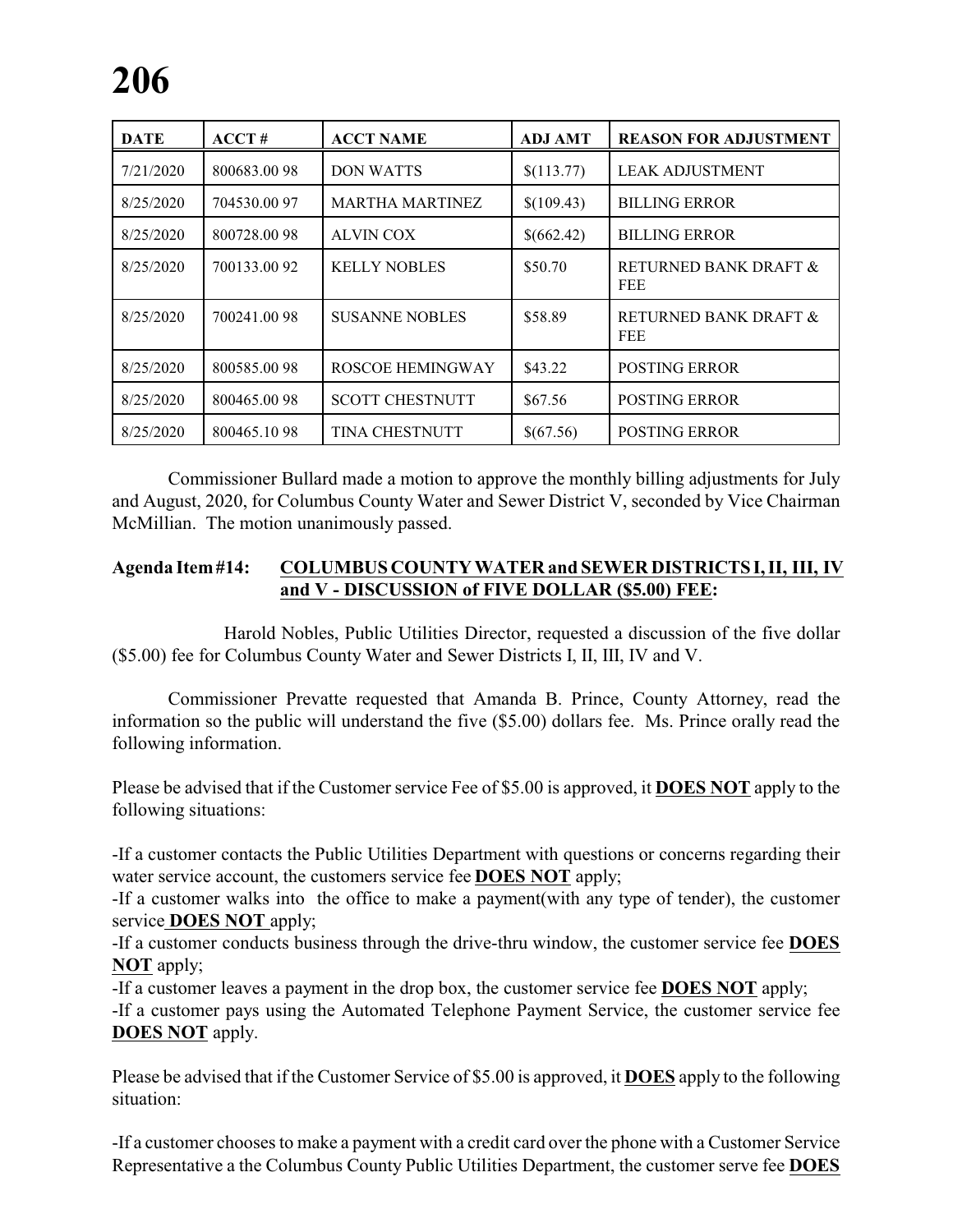apply.

The Automated Telephone Payment System cost the department a total of \$3,000.00 to implement the program. An annual monitoring fee of \$900.00 applies to this application. The \$5.00 fee to pay with a Customers Service Representative was recommended to assist the Department with providing a more pleasant face to face customer service experience, to help encourage our customers to utilize the program, and to assist with the annual monitoring fee. The department has received numerous complaints in the past regardingmissed phone calls. Over 1,500 payment transactions are completed weekly in this department and the majority of these transactions occur over the phone. The automated telephone payment application has already reduced these complaints tremendously and has allowed our department to provide better customer service to our clients.

After discussion, Commissioner McDowell made a motion to approve the five and 00/100 (\$5.00) dollars customer service fee under the following condition - if a customer chooses to make a payment with a credit card over the phone with a Customer Service Representative a the Columbus County Public Utilities Department, seconded by Commissioner Burroughs. A roll-call vote was taken with the following results:

## **AYES:** Chairman Russ, Vice Chairman McMillian, Commissioners Burroughs, Byrd McDowell and Prevatte: **and**

**NAYS:** Commissioner Bullard.

The motion passes on a six  $(6)$  to one  $(1)$  vote.

### **Agenda Item #15: COLUMBUS COUNTY WATER AND SEWER DISTRICTS I, II, III, IV AND V** - **DELINQUENT-PENALTY REVISION \$35.00:**

Harold Nobles, Public Utilities Director, requested a discussion on the Delinquent-Penalty Revision.

The following discussion was conducted relative to the delinquent-penalty revision:

- 1. If the monthly water bill is not paid by the  $18<sup>th</sup>$  of the month, a \$5.00 delinquent fee is charged;
- 2. If the monthly water bill is not paid by the  $25<sup>th</sup>$  of the month, a \$30.00 penalty fee is charged which would equate to the amount of \$35.00;
- 3. The two (2) charges are being combined due and payable by the  $25<sup>th</sup>$  of the month;
- 4. This will afford the customers some time to be able to pay the monthly water charge.

Commissioner McDowell made a motion to approve the delinquent-penalty revision of \$35.00, seconded by Commissioner Burroughs. The motion unanimously passed.

#### **Agenda Item #16**: **COLUMBUS COUNTY WATER and SEWER DISTRICTS I, II, III and V - WATER LINE EXTENSIONS:**

Harold Nobles, Public Utilities Director, requested Board approval of the amended contract with Green Engineering for water line extensions. The following information was stated: